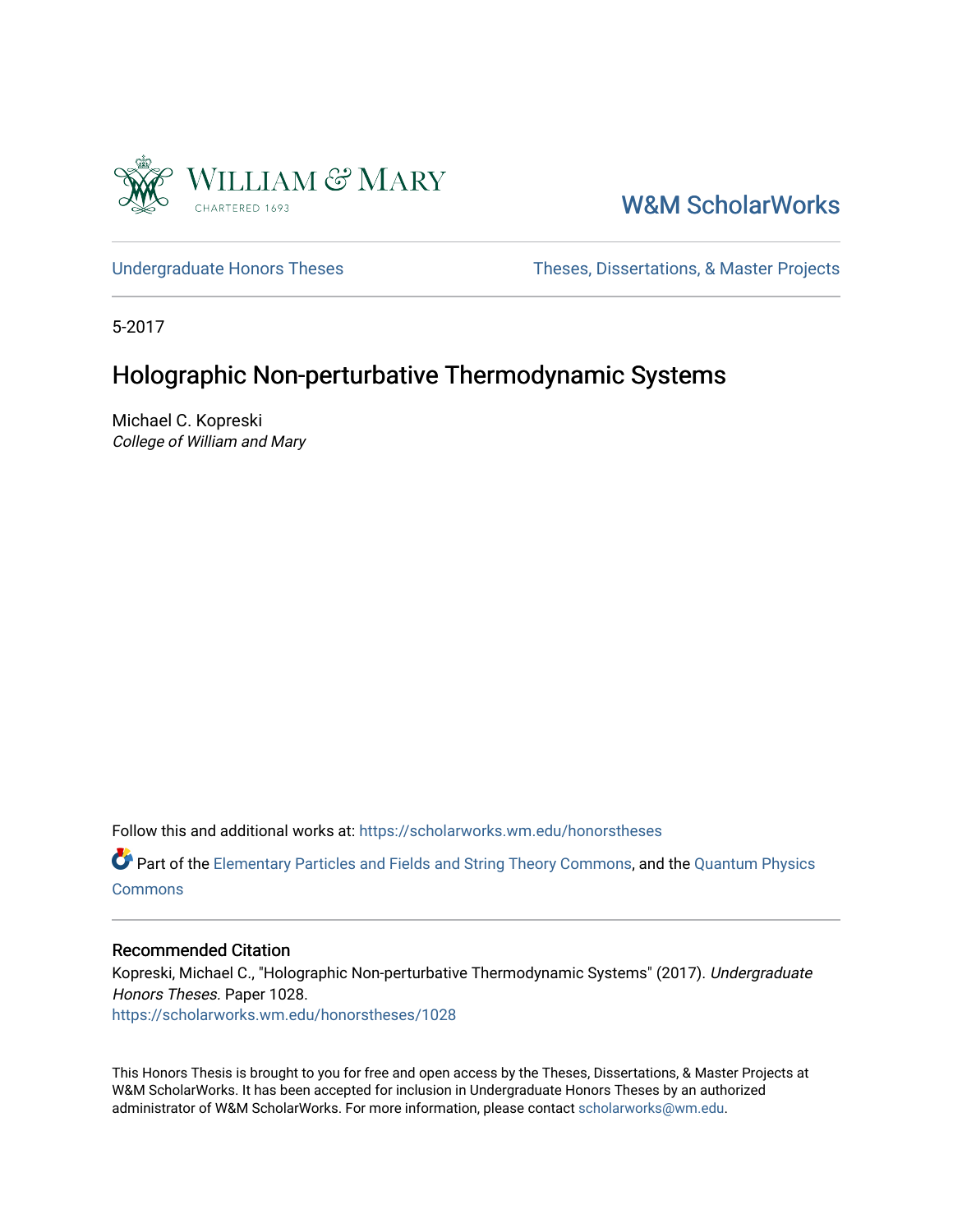# Holographic Non-perturbative Thermodynamic Systems

A thesis submitted in partial fulfillment of the requirement for the degree of Bachelor of Science in Physics from The College of William and Mary

by

# Michael Christopher Kopreski

Accepted for \_\_\_\_\_\_\_\_\_\_\_\_\_\_\_\_\_\_\_\_\_\_\_\_\_\_\_\_\_\_\_\_\_\_\_

(Honors or no-Honors)

 $\mathcal{L}_\text{max}$  and  $\mathcal{L}_\text{max}$  and  $\mathcal{L}_\text{max}$  and  $\mathcal{L}_\text{max}$ 

 $\mathcal{L}_\text{max}$  and  $\mathcal{L}_\text{max}$  and  $\mathcal{L}_\text{max}$  and  $\mathcal{L}_\text{max}$ 

 $\mathcal{L}_\text{max}$  and  $\mathcal{L}_\text{max}$  and  $\mathcal{L}_\text{max}$  and  $\mathcal{L}_\text{max}$ 

Joshua Erlich, Director

Gina Hoatson, Physics

Gexin Yu

Williamsburg, VA May 1, 2017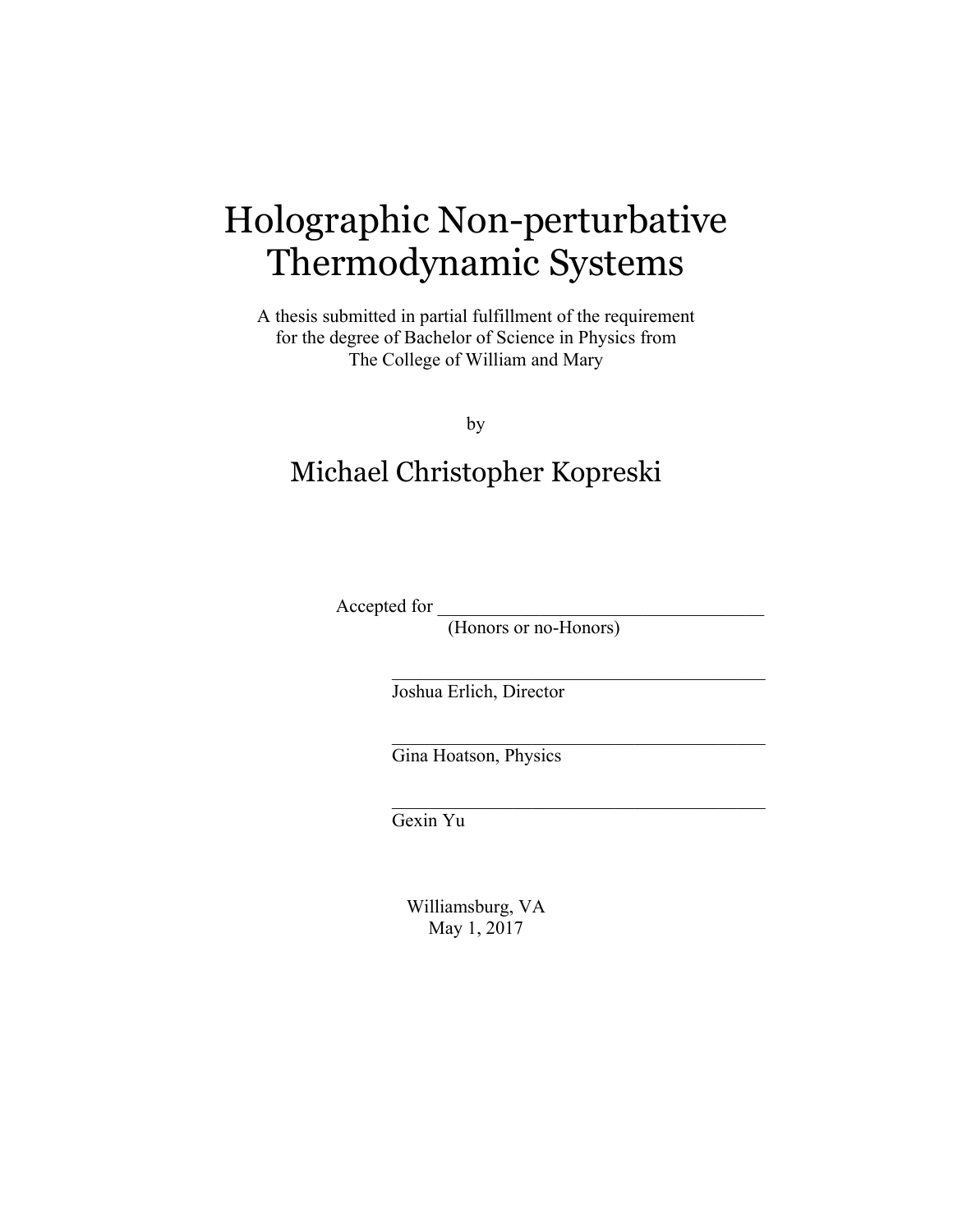### Holographic non-perturbative thermodynamic systems

by

Michael C. Kopreski

Submitted to the Department of Physics on May 1, 2017, in partial fulfillment of the requirements for the degree of Bachelor of Science in Physics

#### Abstract

The anti-de Sitter/conformal field theory (AdS/CFT) correspondence conjectures a duality between field theories and higher dimensional theories of gravitation. Recent results describing thermodynamic systems in the AdS/CFT context include an exact description of the efficiency of black hole heat engines, suggesting questions regarding the nature of heat engines within this formulation and the extent to which thermodynamic principles may be applied. We verify the Clausius statement and the maximum efficiency of the Carnot engine, and show that these follow from the thermodynamic definitions of the heat engine.

In a related scope, we propose that, given the Ryu-Takayanagi prescription for holographic entanglement entropy, the null-energy condition for Poincaré invariant spaces implies the monotonicity of entanglement entropy with respect to the energy scale of the corresponding gauge theory. We examine the implications of this conjecture and describe our work toward its verification.

Thesis Supervisor: Joshua Erlich Title: Associate Professor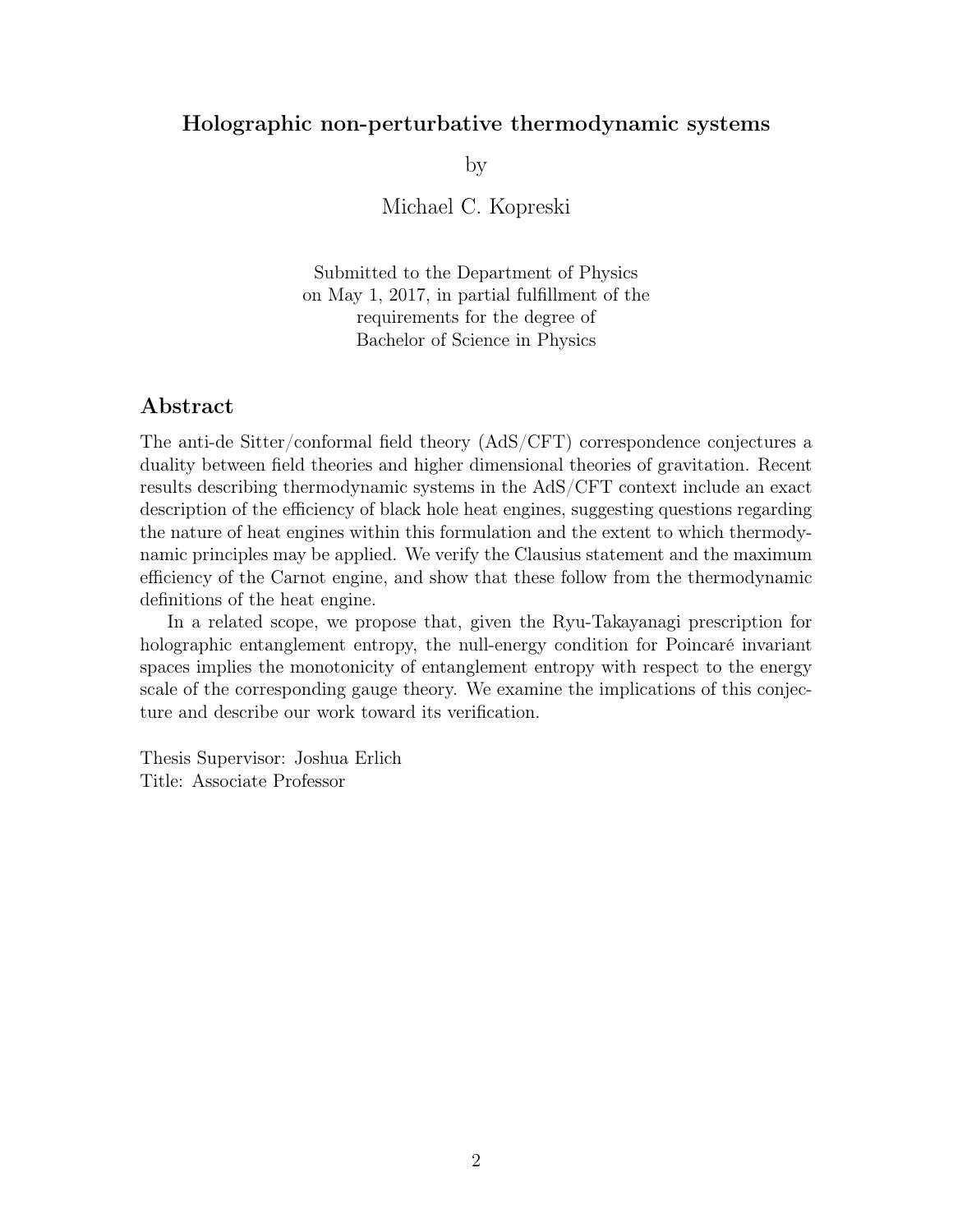# Acknowledgments

I would like to thank Dr. Joshua Erlich for his support, expertise, and guidance.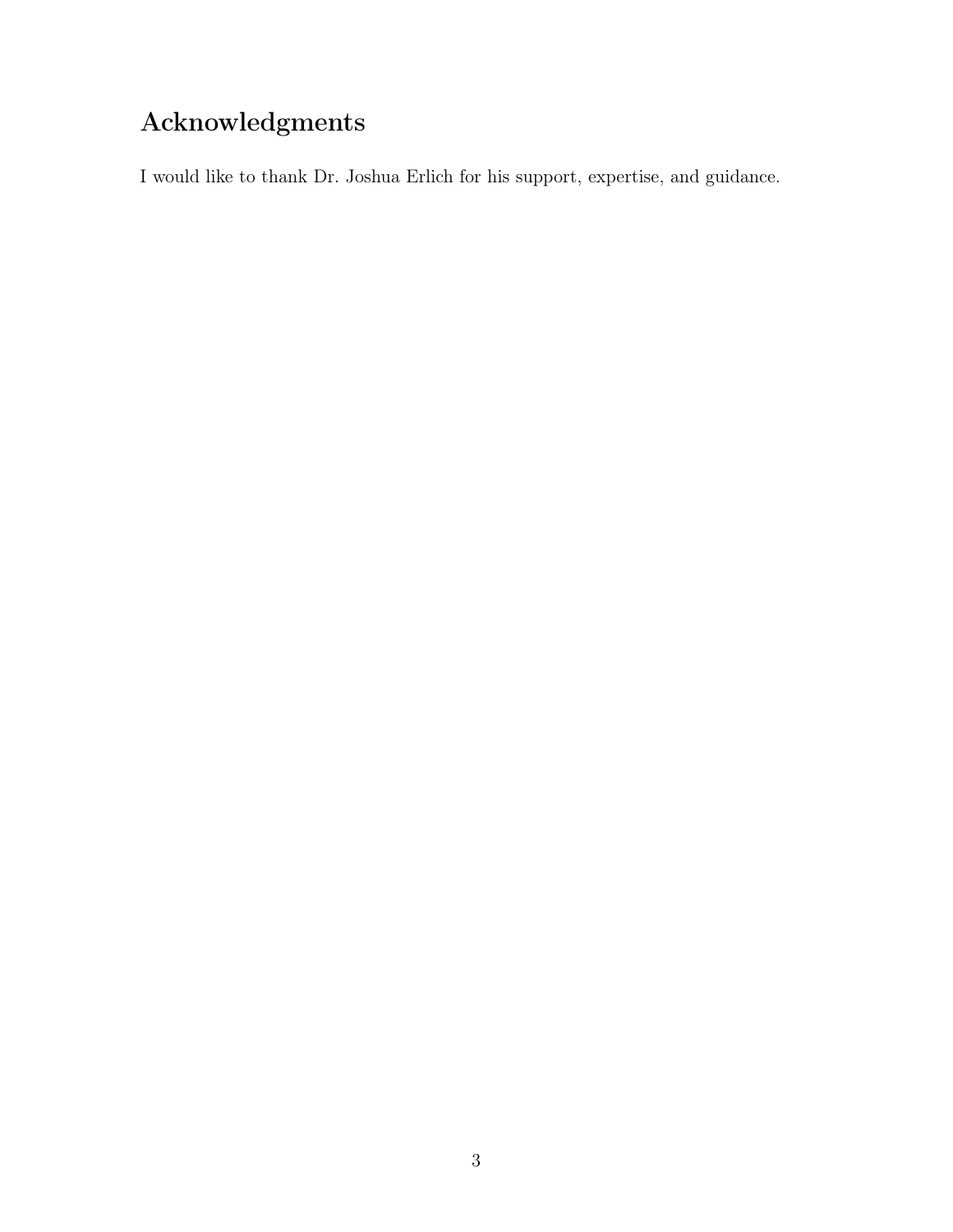# **Contents**

| $\mathbf{1}$     | Introduction                              |                                            |                                                                            |                |
|------------------|-------------------------------------------|--------------------------------------------|----------------------------------------------------------------------------|----------------|
|                  | 1.1                                       |                                            |                                                                            | $\overline{7}$ |
|                  |                                           | 1.1.1                                      |                                                                            | $\overline{7}$ |
| 1.2              |                                           |                                            | 9                                                                          |                |
|                  | 1.3                                       |                                            |                                                                            | 10             |
|                  |                                           | 1.3.1                                      |                                                                            | 11             |
|                  |                                           | 1.3.2                                      | Homology and minimal surfaces                                              | 11             |
|                  | 1.4                                       |                                            | Trace anomaly coefficients and a $C$ -theorem                              | 12             |
| $\boldsymbol{2}$ |                                           |                                            | Holographic heat engines and the Second Law                                | 14             |
|                  | 2.1                                       |                                            |                                                                            | 14             |
|                  |                                           | 2.1.1                                      |                                                                            | 15             |
| 3                | Ryu-Takayanagi Conjecture and a S-theorem |                                            |                                                                            |                |
|                  | 3.1                                       |                                            |                                                                            | 19             |
|                  |                                           | 3.1.1                                      | Continuity of entanglement entropy over deformations                       | 20             |
|                  |                                           | 3.1.2                                      | Conjecturing the monotonicity of $S$                                       | 23             |
|                  |                                           | 3.1.3                                      | A note on the monotonicity of $\mathcal A$                                 | 27             |
|                  | 3.2                                       | Locally minimal surfaces in AdS-like space |                                                                            |                |
|                  |                                           | 3.2.1                                      | An ansatz for a minimal surface                                            | 29             |
|                  |                                           | 3.2.2                                      | Another parameterization of the $(n-1)$ -sphere                            | 30             |
|                  |                                           | 3.2.3                                      | Determining the induced metric $h_{ab}$                                    | 31             |
|                  |                                           | 3.2.4                                      | Constraining the ansatz $\ldots \ldots \ldots \ldots \ldots \ldots \ldots$ | 35             |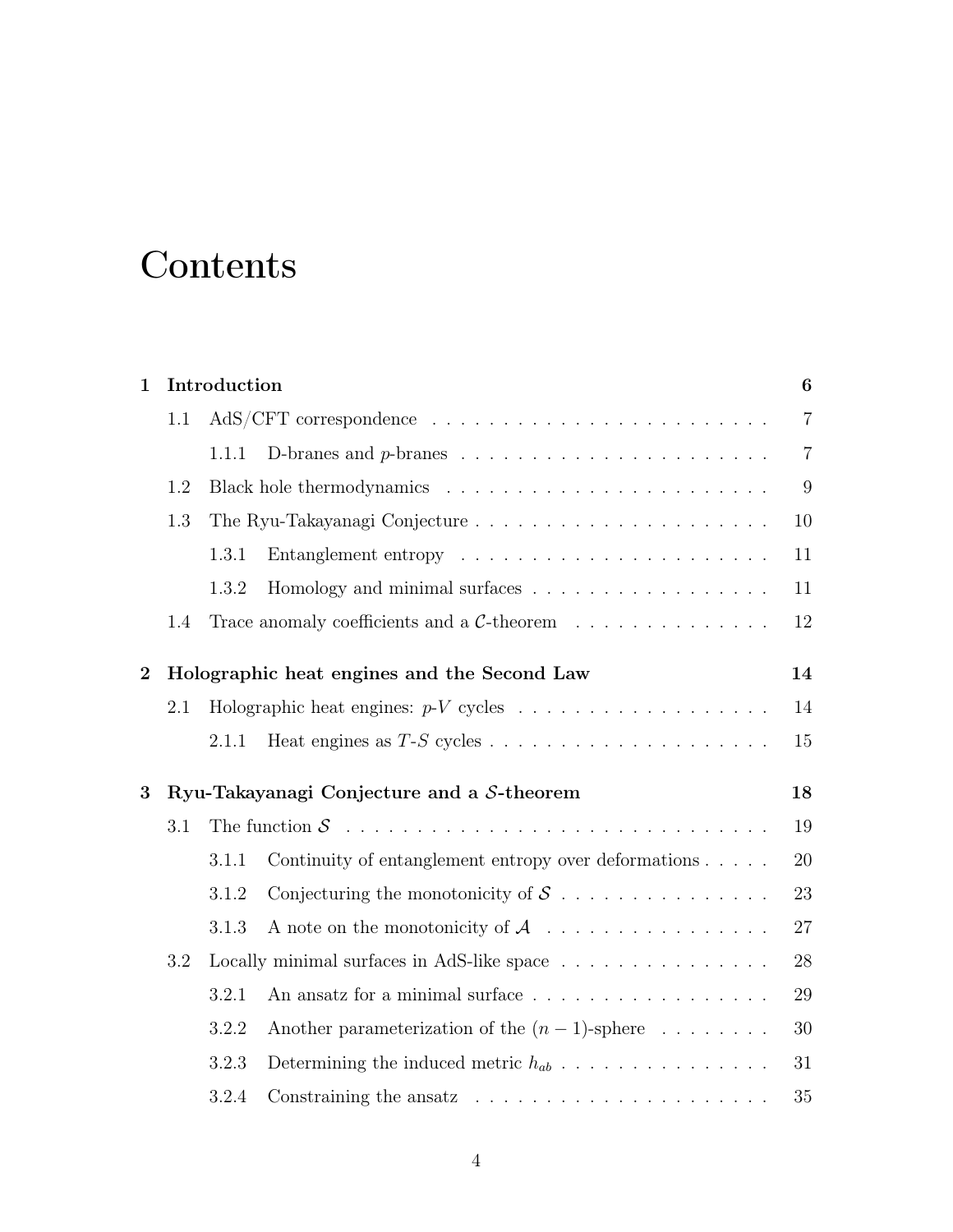|  | 4 Conclusion |  |  |  |  |
|--|--------------|--|--|--|--|
|  |              |  |  |  |  |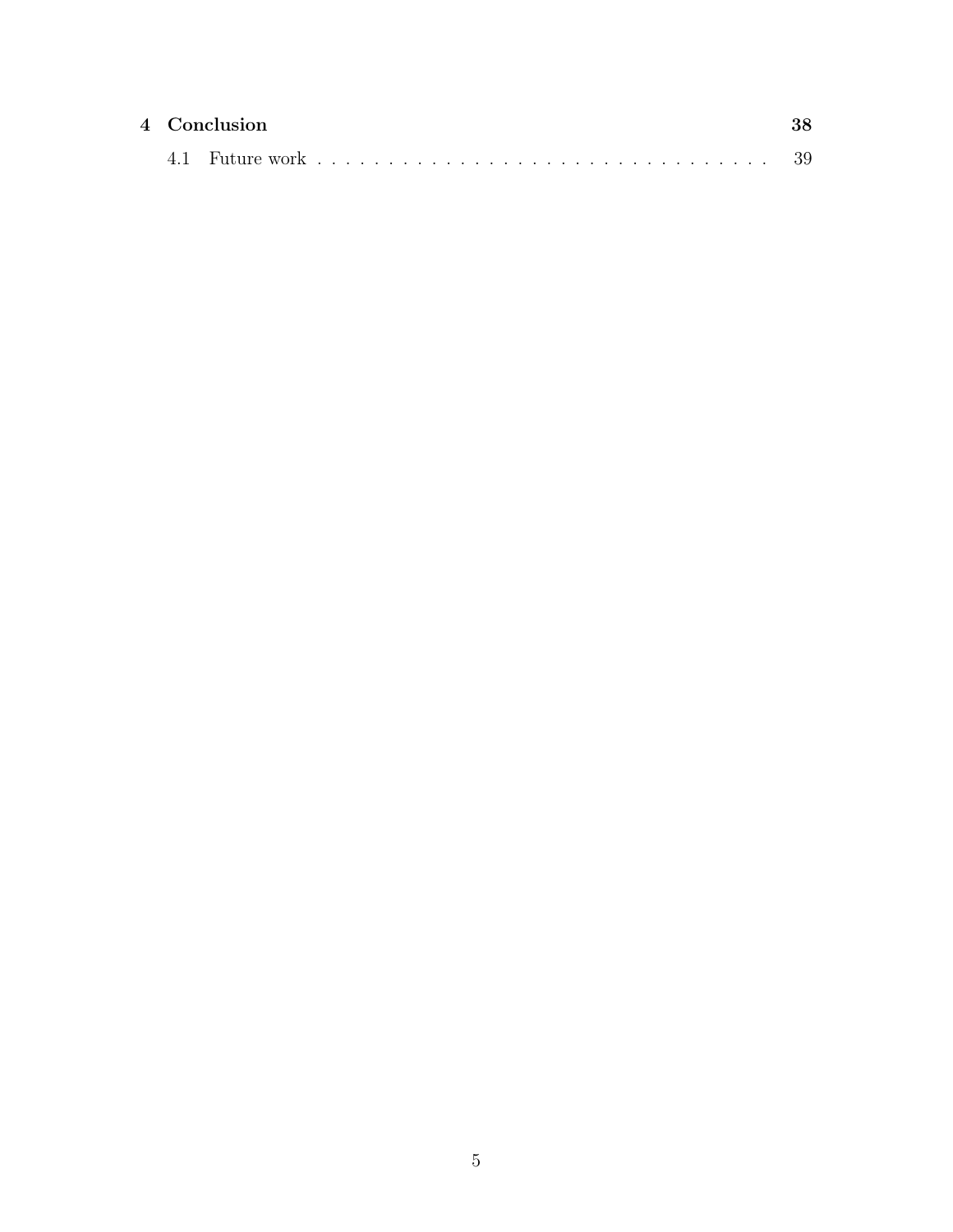# <span id="page-6-0"></span>Chapter 1

# Introduction

By proposing a duality between quantum field theories and higher-dimensional theories of gravitation, the Anti-de Sitter/Conformal Field Theory (AdS/CFT) Correspondence, or gauge-gravity duality, allows a non-perturbative (*i.e.* non-approximate) exploration of field theories through examining corresponding properties in the higherdimensional picture. In this project, we are interested in properties of quantum fields that are monotonic with respect to some parameterization or transformation of the theory in question.

Principally, we consider two types of "entropy" in the AdS/CFT context. In Chapter [2,](#page-14-0) we consider a "holographic heat engine" constructed via black hole thermodynamics, and determine the existence of the Second Law of Thermodynamics in this context. In Chapter [3,](#page-18-0) we consider entanglement entropy, as described by the Ryu-Takayanagi Conjecture, and propose entanglement entropy as a monotonic function of energy scale, given some parameterized chain of subsystems in the quantum field and conditions on the geometry of the higher-dimensional dual theory. Here, our efforts outline a program toward a rigorous result and demonstrate some intermediary claims, as well as examine the implications of our conjecture.

The remainder of the present chapter briefly introduces the concepts we will discuss in this work. Sections [1.1](#page-7-0) and [1.2](#page-9-0) review AdS/CFT Correspondence and black hole thermodynamics respectively; in Section [1.3,](#page-10-0) we consider the Ryu-Takayanagi Conjecture, and finally in Section [1.4](#page-12-0) we introduce an example of a monotonic func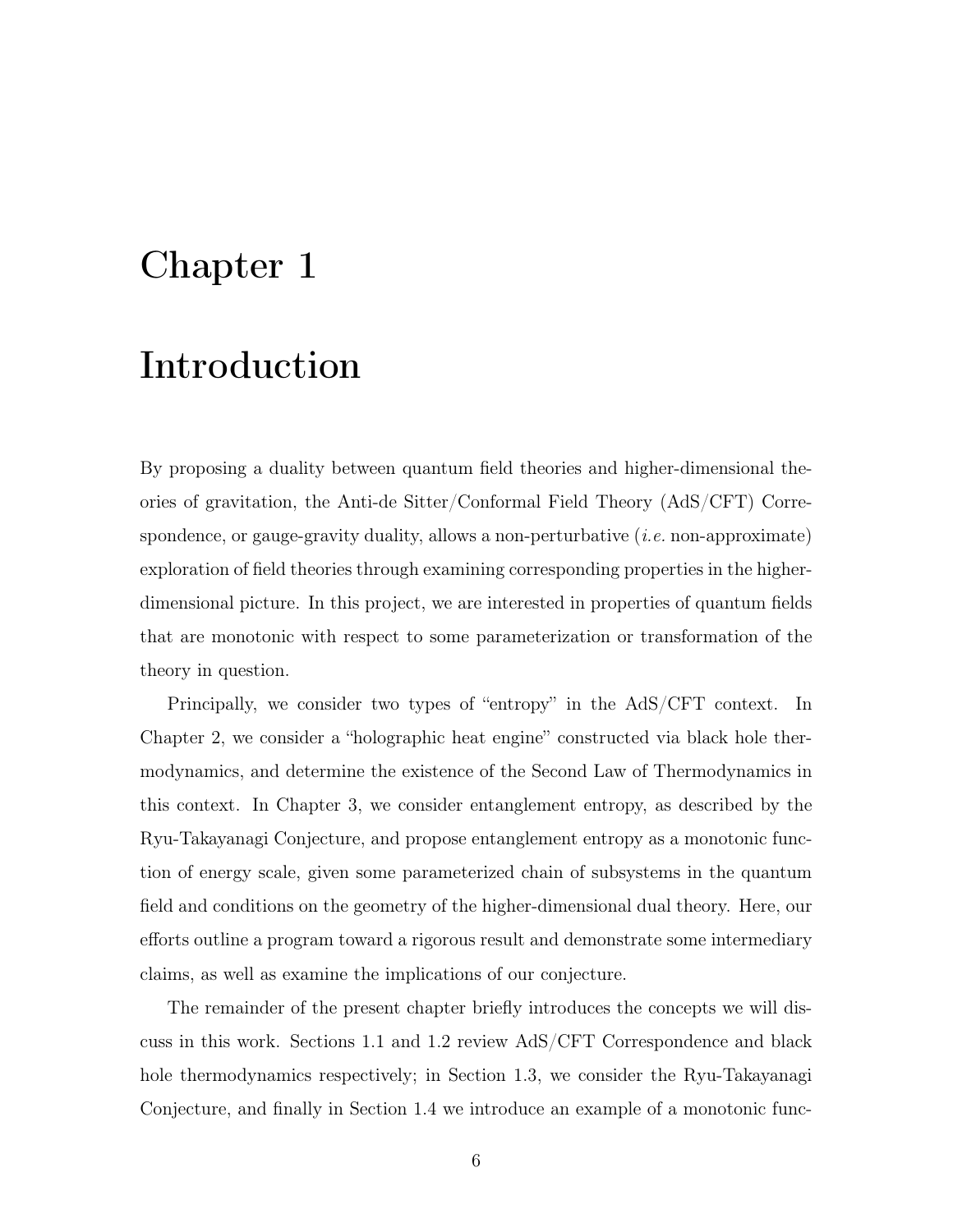tion (with respect to energy scale) in the AdS/CFT picture.

### <span id="page-7-0"></span>1.1 AdS/CFT correspondence

In 1998 Juan Maldacena conjectured the following [\[1\]](#page-41-0):

Conjecture 1.1.1. *In the limit of large N, type IIB string theory on*  $AdS_5 \times S^5$  *is dual to*  $\mathcal{N} = 4$   $U(N)$  *super-Yang-Mills on*  $\mathbb{R}^{1,3}$ *.* 

Type IIB string theory is a theory of supergravity; a supersymmetric Yang-Mills theory is a (conformal) gauge theory. Along with papers by Witten [\[2\]](#page-41-1) and (independently) Gubser, Klebanov, and Polyakov [\[3\]](#page-41-2), which described explicitly the dictionary connecting the dual theories, Maldacena's paper heralded a new body of work exploring a *gauge-gravity* correspondence between gauge theories in flat space and higher-dimensional theories of gravitation.

The gauge-gravity correspondence is one of the principle tools that has emerged in the search for non-perturbative descriptions of theories of quantum gravity. The conjectured duality provides powerful insight into otherwise intractable problems: if a theory without gravity is well understood, the correspondence allows the dual theory with gravity to be understood in kind, or *vice versa*. Importantly, in the correspondence the dual theories are "strong-weak", *i.e.* the correspondence allows a strongly-coupled theory to be probed via its weakly-coupled dual.

#### <span id="page-7-1"></span>1.1.1 D-branes and *p*-branes

Maldacena's AdS/CFT correspondence arises from a relationship between two very different objects in Superstring Theory [see, *e.g.* [4\]](#page-41-3), D*p*-branes and extremal *p*-branes. Superstring Theory concerns the dynamics of *massless, relativistic strings*. Its spectrum includes a massless spin-2 particle (*i.e.* a graviton), hence it is a theory of quantum gravity. Interestingly, Superstring Theory is consistent (in fact, Lorentzinvariant) only in  $d = 9 + 1$  dimensions.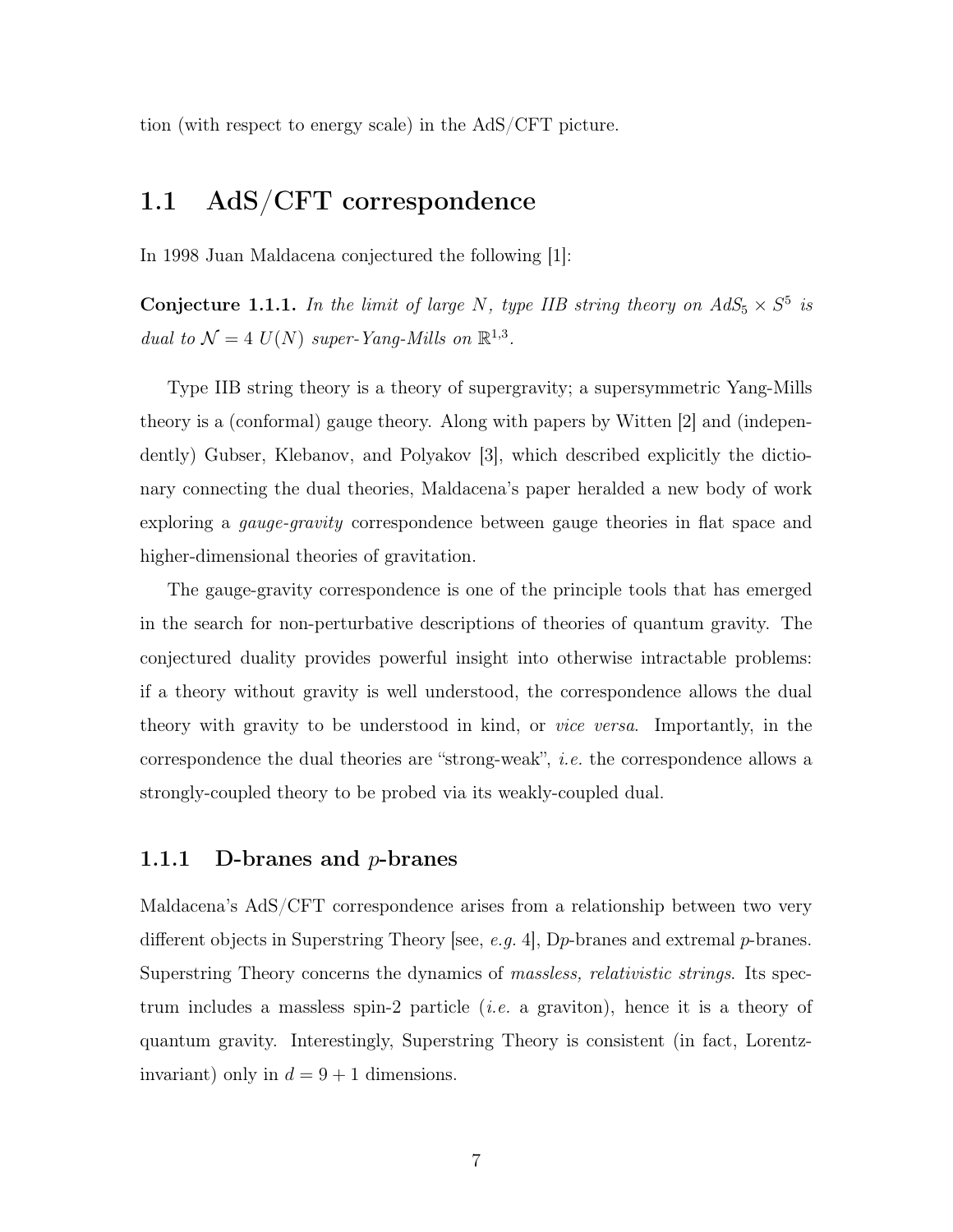We may express a relativistic string as a map  $X : [0, \infty) \times [0, \pi] \to \mathbb{R}^{n-1}$  where  $X^{\mu}(\tau,\sigma)$  is parameterized by time-like  $\tau$  and space-like  $\sigma$  and  $\mu = 1, \ldots, d-1$ . The classical string action is

$$
S_{\text{polyakov}} = \frac{1}{4\pi\alpha'} \int d\tau d\sigma \sqrt{-g} g_{ab} \partial^a X_\mu \partial^b X^\mu \tag{1.1}
$$

Strings may be *open* or *closed*. Given the action above, we can show that open strings obey the following boundary conditions (at endpoints  $\sigma = 0, \pi$ ):

$$
Neumann: \t\partial_{\mu} X_{\nu} = 0 \t\t(1.2)
$$

Dirichlet: 
$$
\partial_t X_\nu = 0
$$
 (1.3)

where Dirichlet boundary conditions "fix" the endpoint  $X_{\nu}$  in space. Consider a string whose endpoint boundary conditions are mixed, *i.e.* for  $X^0, X^1, \ldots, X^p$  Neumann boundary conditions hold, and for  $X^{p+1}, X^{p+2}, \ldots, X^n$  the Dirichlet boundary conditions hold. Then the endpoints are confined to a *p*-dimensional surface; this surface defines a *Dp-brane*. We note that these objects are not unfamiliar: D0-branes are points, D1-branes are strings, etc. We will be interested in *D*3*-branes*, which are 3-dimensional hypersurfaces.

In contrast, *p*-branes are solutions to supergravity, with the metric

$$
ds^{2} = H_{p}^{-\frac{1}{2}}(r)\left(-f(r)t^{2} + \sum_{i=1}^{p}(dx^{i})^{2}\right) + H_{p}^{\frac{1}{2}}(r)(f^{-1}(r)dr^{2} + r^{2}d\Omega_{n-p-2}^{2}) \qquad (1.4)
$$

where  $f(r) = 1 - \frac{r_0}{r}$  and  $H(r) = 1 + \left(\frac{r_p}{r}\right)^{n-p-3}$ . We note that there is a horizon at  $r = r_0$ ; we will call a *p*-brane *extremal* as  $r_0 \rightarrow 0$ . Polchinski [\[5\]](#page-41-4) showed that D*p*-branes are equivalent to extremal *p*-branes; it is precisely through this connection that Maldacena's conjecture is motivated.

Surprisingly, one can show that D-branes give rise to gauge fields. Consider a collection of *N* incident D3-branes. The configurations of strings whose endpoints terminate on this collection gives rise to  $N^2$  massless particle states. If we consider the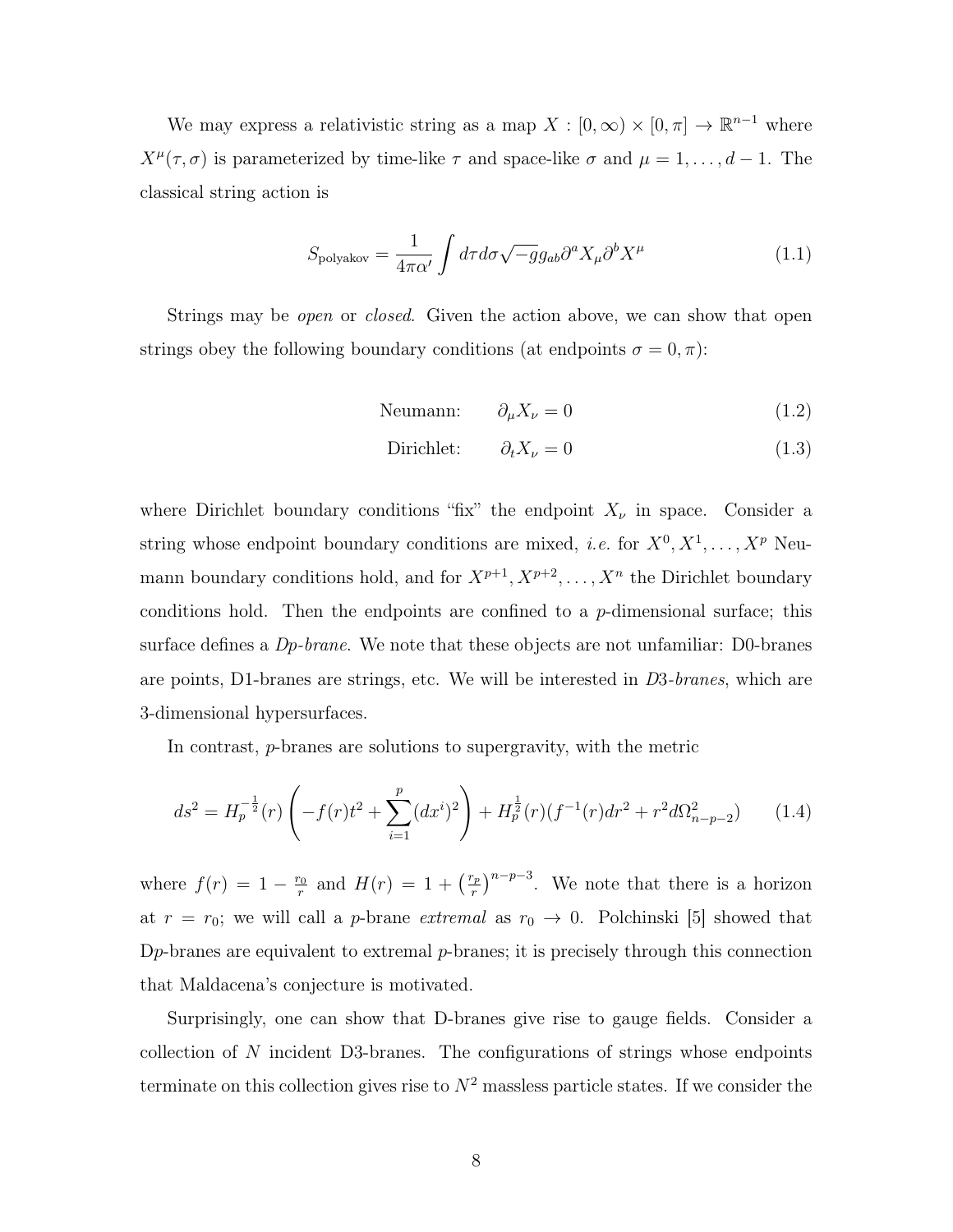low energy limit (*i.e.* as the string length scale approaches zero), this configuration produces a *U*(*N*) super-Yang-Mills theory. In particular, in 4 dimensions with a  $\mathcal{N} = 4$  supersymmetry, the theory is  $\mathcal{N} = 4$  *SU*(*N*) super-Yang-Mills.

This theory consists of both closed strings in the bulk (*i.e.* free from D3-brane boundaries) and open strings affixed to the D3-branes, and their interactions. In the low energy limit, the interaction terms disappear, *i.e.* the boundary and bulk theories decouple. Moreover, we have (i) from the above we find  $\mathcal{N} = 4$   $SU(N)$ super-Yang-Mills on the boundary, and (ii) free supersymmetric gravity in the bulk. Near the boundary  $r_0 \to 0$ , the bulk metric becomes that of AdS<sub>5</sub>  $\times$  *S*<sup>5</sup>.

### <span id="page-9-0"></span>1.2 Black hole thermodynamics

Given a static AdS black hole, Hawking and Bekenstein related black hole entropy *S* and temperature  $T$  to horizon area  $A$  and surface gravity  $\kappa$  respectively, where

$$
S = \frac{A}{4}, \qquad T = \frac{\kappa}{2\pi}.
$$
\n(1.5)

Relating total energy with mass, we develop thermodynamics of an (A)dS black hole [\[6\]](#page-41-5), with a first law

$$
\delta U := \delta M = T\delta S + \Omega \delta J + \Phi \delta Q \tag{1.6}
$$

where  $\Omega$  and  $\Phi$  are the angular velocity and electrostatic potential, respectively.

Kastor, Ray, and Traschen [\[7\]](#page-41-6) extend black hole thermodynamics to include a pressure as a function of  $\Lambda$ , the cosmological constant:

$$
p = -\frac{\Lambda}{8\pi} \tag{1.7}
$$

We again have a first law, where *M* is instead associated with enthalpy *H*:

$$
\delta H := \delta M = T\delta S + V\delta p + \Omega \delta J + \Phi \delta Q \tag{1.8}
$$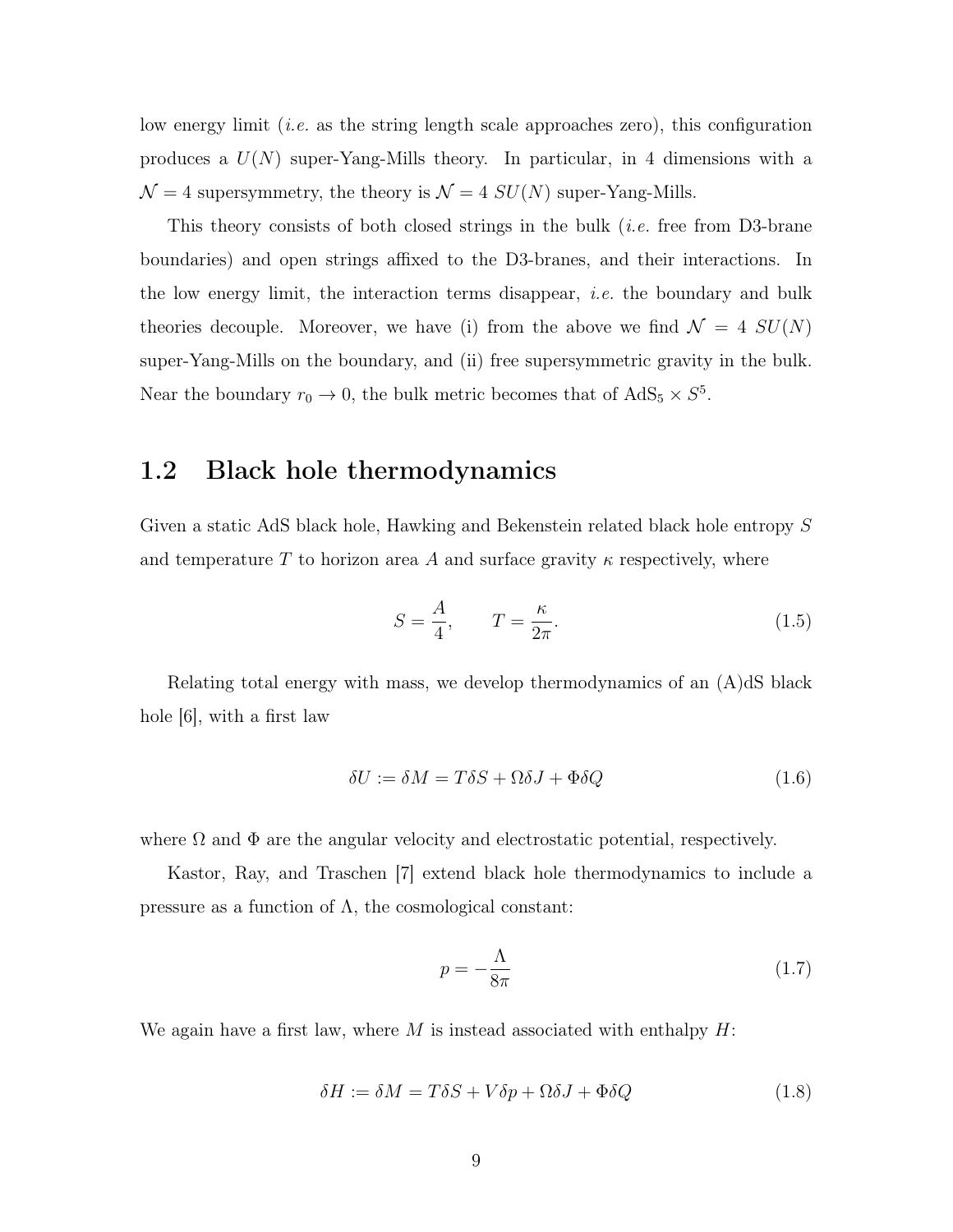Summarizing the above results, we may relate the mass M, surface gravity  $\kappa$ , and area *A* of a black hole to its energy *U*, temperature *T*, and entropy in the following way [\[8\]](#page-41-7):

- $T = \frac{\kappa}{2\pi}$
- $S = \frac{A}{4} = \pi r_h^2$
- $p = -\frac{\Lambda}{8\pi}$
- $M = H$

Upon these definitions, Johnson [\[8\]](#page-41-7) develops his notion of a "black hole heat engine". We will explore thermodynamic entropy and the Second Law in this context in Chapter [2.](#page-14-0)

### <span id="page-10-0"></span>1.3 The Ryu-Takayanagi Conjecture

In 2006 Shinsei Ryu and Tadashi Takayanagi [\[9\]](#page-41-8) proposed an equality (up to constants) between the entanglement entropy of a subsystem *A* of a conformal field theory and the area of a *minimal surface* extending from  $\partial A$  in the (static) AdS dual space. That is,

<span id="page-10-1"></span>Conjecture 1.3.1. Let  $A$  be a subsystem of a CFT on  $\mathbb{R}^{1,d}$ , with spatial boundary  $\partial A \subset \mathbb{R}^d$ ; let the CFT reside on the boundary of a (static) dual space  $AdS_{d+2}$ . Then *the entanglement entropy S*(*A*) *is as follows:*

$$
S(A) = \frac{1}{4G_N} \min_{m \sim A} \text{area}(m)
$$
\n(1.9)

*where*  $G_N$  *is the*  $d = n+2$  *dimensional Newton constant and*  $m \sim A$  *if*  $m$  *is homologous to A in AdS*<sub> $d+2$ </sub>*.* 

Ryu and Takayangi demonstrated the above for  $d = 1$ , *i.e.* CFT<sub>2</sub> embedded in  $AdS<sub>3</sub>$ , and postulated the conjecture for higher-dimensional static spacetimes. We briefly review entanglement entropy and discuss the condition of homology expressed in the conjecture.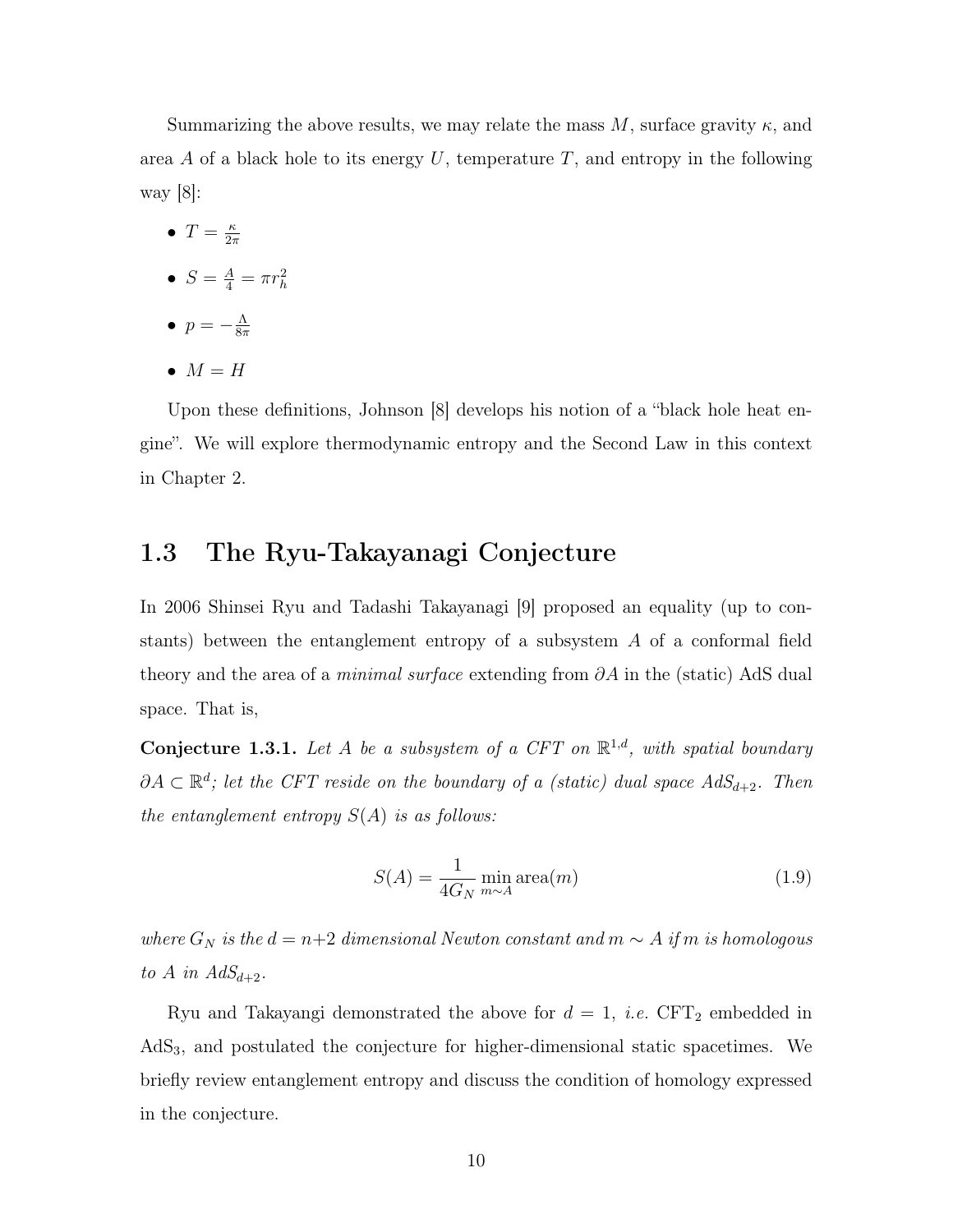#### <span id="page-11-0"></span>1.3.1 Entanglement entropy

Consider some factorable Hilbert space  $\mathcal{H} = \bigotimes_i \mathcal{H}_i$ , with density matrix  $\rho$ . We may define *reduced density matrices*  $\rho_i$  for each subspace  $\mathcal{H}_i$  as follows:

$$
\rho_i = \text{Tr}_{\mathcal{H}_i'}(\rho) \tag{1.10}
$$

where  $\mathcal{H}'_i = \bigotimes_{j \neq i} \mathcal{H}_j$ . Then we define the *entanglement entropy* for each subsystem  $\mathcal{H}_i$  as the *von Neumann* entropy of its reduced density matrix  $\rho_i$ , *i.e.*:

$$
S(\rho_i) = -\text{Tr}(\rho_i \ln \rho_i) \tag{1.11}
$$

A natural choice for independent subsystems is to define subsystems on disjoint regions of space *A, B, . . .*; this choice is particularly relevant because of the geometric nature of the Ryu-Takayanagi Conjecture. For convenience, we will denote  $S(A)$  =  $S(\rho_A)$ . Generally, entanglement entropy has the property of *strong subadditivity*, which may be described as follows. Let  $A, B$  be spatial subsystems. Then the strong subadditivity of entanglement entropy implies the following relations:

$$
S(A) + S(B) \ge S(A \cup B) + S(A \cap B)
$$
\n(1.12)

$$
S(A) + S(B) \ge S(A \setminus B) + S(B \setminus A) \tag{1.13}
$$

#### <span id="page-11-1"></span>1.3.2 Homology and minimal surfaces

The form of the Ryu-Takayanagi Conjecture expressed in Conjecture [1.3.1](#page-10-1) is due to [\[10\]](#page-41-9). We recall that in the AdS/CFT picture, we associate each (spatial) subsystem with its dual region on the boundary of the bulk theory. In the language of [\[10\]](#page-41-9), the minimal surface corresponding to this dual region is the minimum-area surface of the same homology class. Determining the minimal surface is therefore a question of finding an area-minimizing "integral current" for the relevant homology class.

Given that the bulk space is a Riemannian manifold (that is, with positive a definite metric), then such an integral current is known to exist for each homology class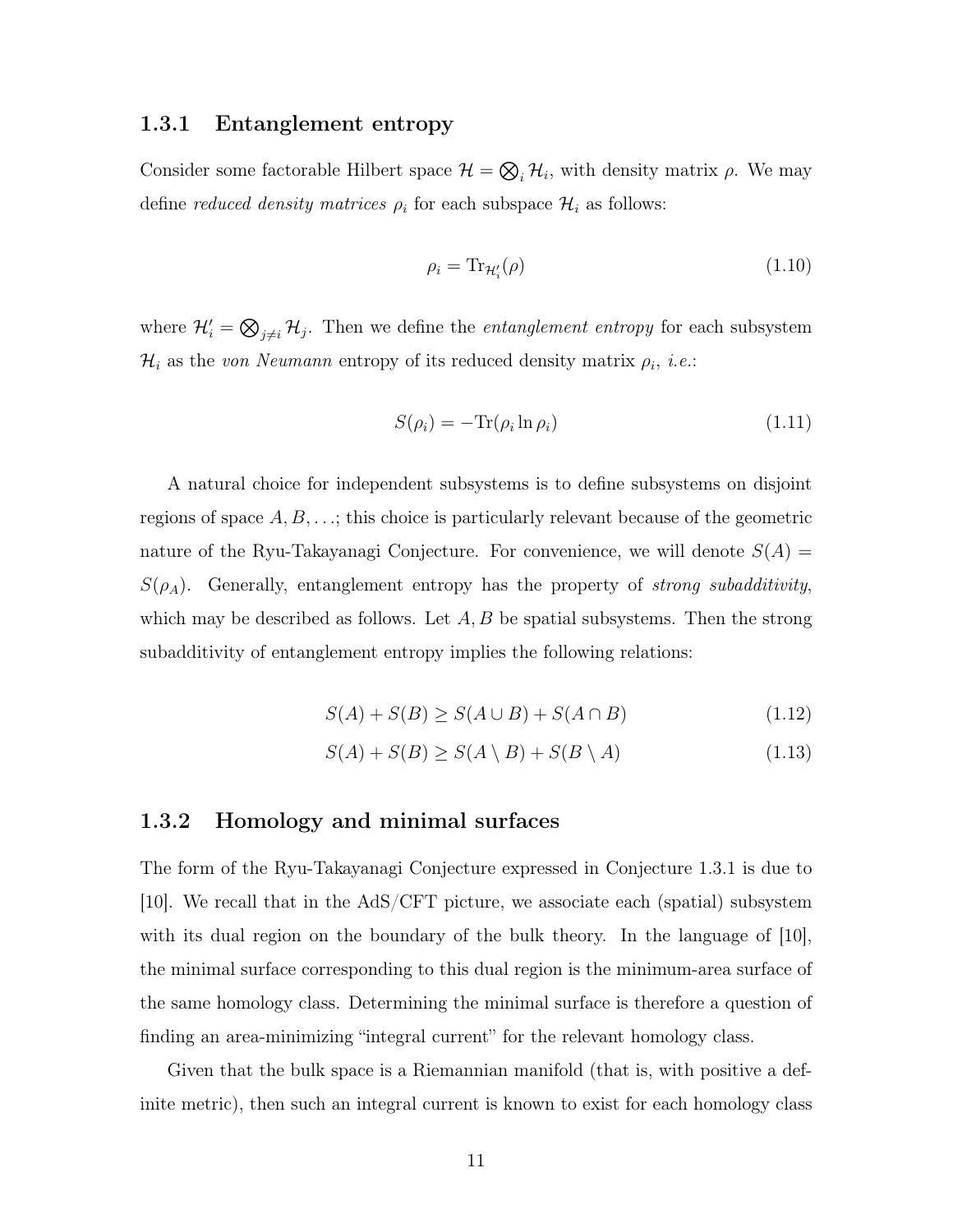of the manifold. However, for reasons of simplicity, we prefer to work with homotopically equivalent surfaces, rather than homologous surfaces. Hence, in Chapter [3,](#page-18-0) we will consider minimal surfaces that are homotopically equivalent to, and share the boundary of, the subsystem region. We note that in [\[11\]](#page-42-0), it is shown that for surfaces of dimension  $m \geq 3$ , the problem of determining minimal surfaces under this homotopic definition is equivalent to the homology problem.

If Conjecture [1.3.1](#page-10-1) accurately describes entanglement entropy, then we require that it exhibits strong subadditivity. Headrick and Takayanagi [\[12\]](#page-42-1) have shown that Conjecture [1.3.1](#page-10-1) demonstrates strong subadditivity for static spacetimes. This result follows solely from the homology and minimality conditions, hence does not rely upon the geometry or topology of the bulk spacetime.

The Ryu-Takayanagi conjecture may be generalized to *non-static* (*i.e.* time-dependent) backgrounds by substituting *minimal* surfaces for *extremal* surfaces [\[10\]](#page-41-9); in this case, it is conjectured that strong subadditivity requires the *null-energy condition*,

$$
K^{\mu}T_{\mu\nu}K^{\nu} \ge 0\tag{1.14}
$$

where  $T_{\mu\nu}$  is the stress-energy tensor of the bulk spacetime and  $K^{\mu}$  is a light-like ("null") vector; this condition suggests a result concerning the monotonicity of trace anomaly coefficients, discussed in Section [1.4.](#page-12-0)

In Chapter [3,](#page-18-0) we consider a type of "monotonicity over inclusion" for entanglement entropy, which we conjecture is implied by the Ryu-Takayanagi Conjecture and the null-energy condition.

### <span id="page-12-0"></span>1.4 Trace anomaly coefficients and a *C*-theorem

In conformal field theories, we note that classically, the stress energy tensor  $T_{\alpha\beta}$  has vanishing trace, which follows readily from its definition nature of the conformal symmetry of the theory. In quantum theories, however, it is often difficult to preserve the tracelessness of  $T_{\alpha\beta}$ , even in the limits where conformal invariance is recovered,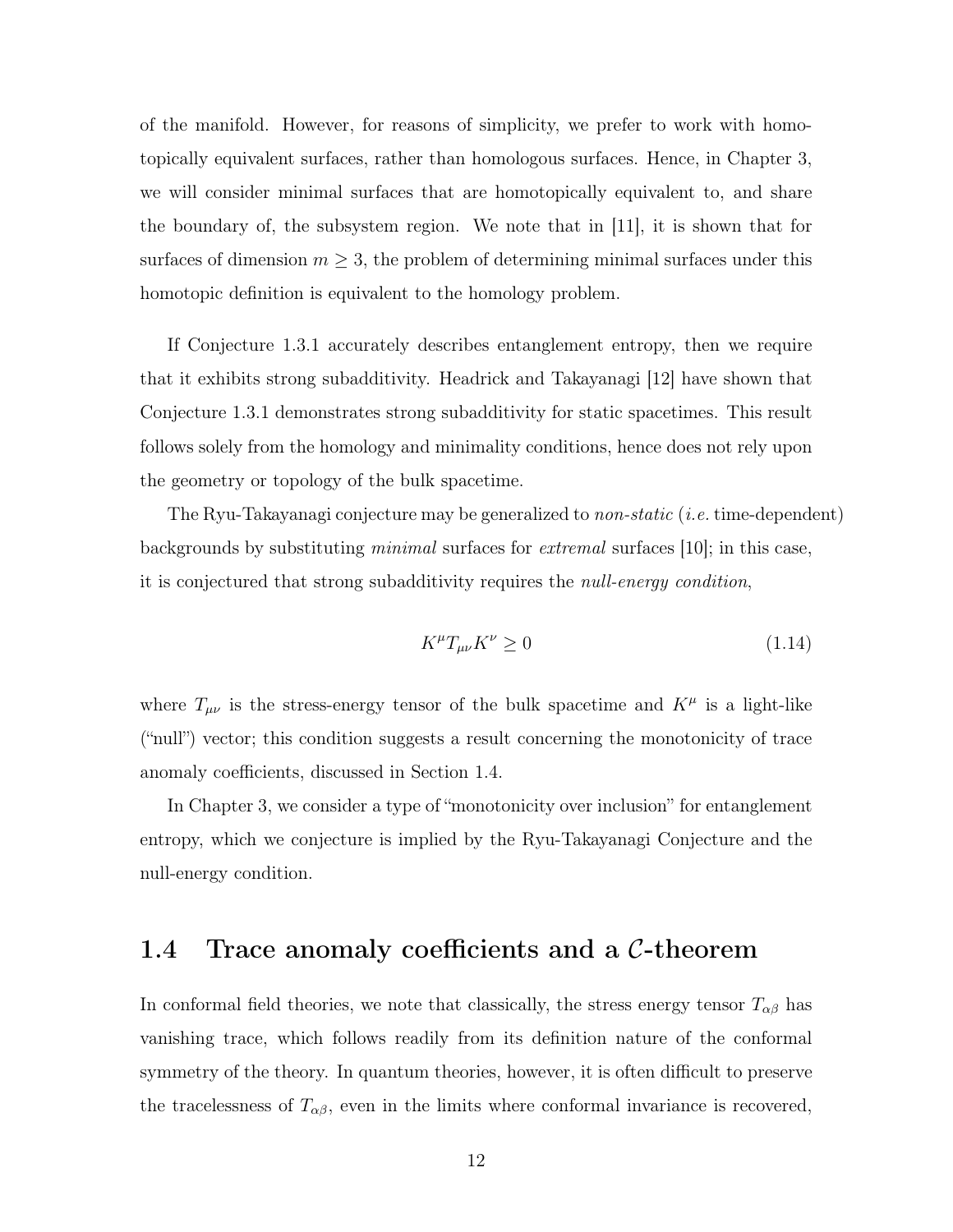*i.e.* often there exists a non-zero *trace anomaly*

$$
\Theta = \langle T_{\mu}^{\mu} \rangle \neq 0 \tag{1.15}
$$

The trace anomaly of a theory is of particular interest, and its general form is characterized by several coefficients. We will concern ourselves with *a*, the coefficient of the Euler term in the trace anomaly, and the *central function c*.

Given a general  $n + 2$ -dimensional Poincaré invariant space, with metric

$$
ds^2 = e^{2A(r)}dX^{\rho}dX^{\sigma}\eta_{\rho\sigma} + (dX^r)^2
$$
\n(1.16)

Freedman, Gubser, Pilch, and Warner [\[13\]](#page-42-2) write a function

$$
\mathcal{C}(X^r) = \frac{\mathcal{C}_0}{(A'(X^r))^n} \tag{1.17}
$$

which coincides with  $c$  and  $a$  for appropriate definitions of those coefficients and  $C_0$ . We note that *X<sup>r</sup>* can be regarded as a measure of energy scale for corresponding gauge fields. It is shown the null-energy condition is exactly equivalent to the monotonicity of  $A'(X^r)$  with respect to  $X^r$ , and hence the monotonicity of  $C$  with respect to  $X^r$ , or equivalently, renormalization group flow.

In Chapter [3,](#page-18-0) we conjecture that monotonicity of  $A'(X^r)$  (or equivalently, the null-energy condition) implies a similarly monotonic function,  $\mathcal{S}(X^r)$ , related to the entanglement entropy of a chain of subsystems of a given gauge theory.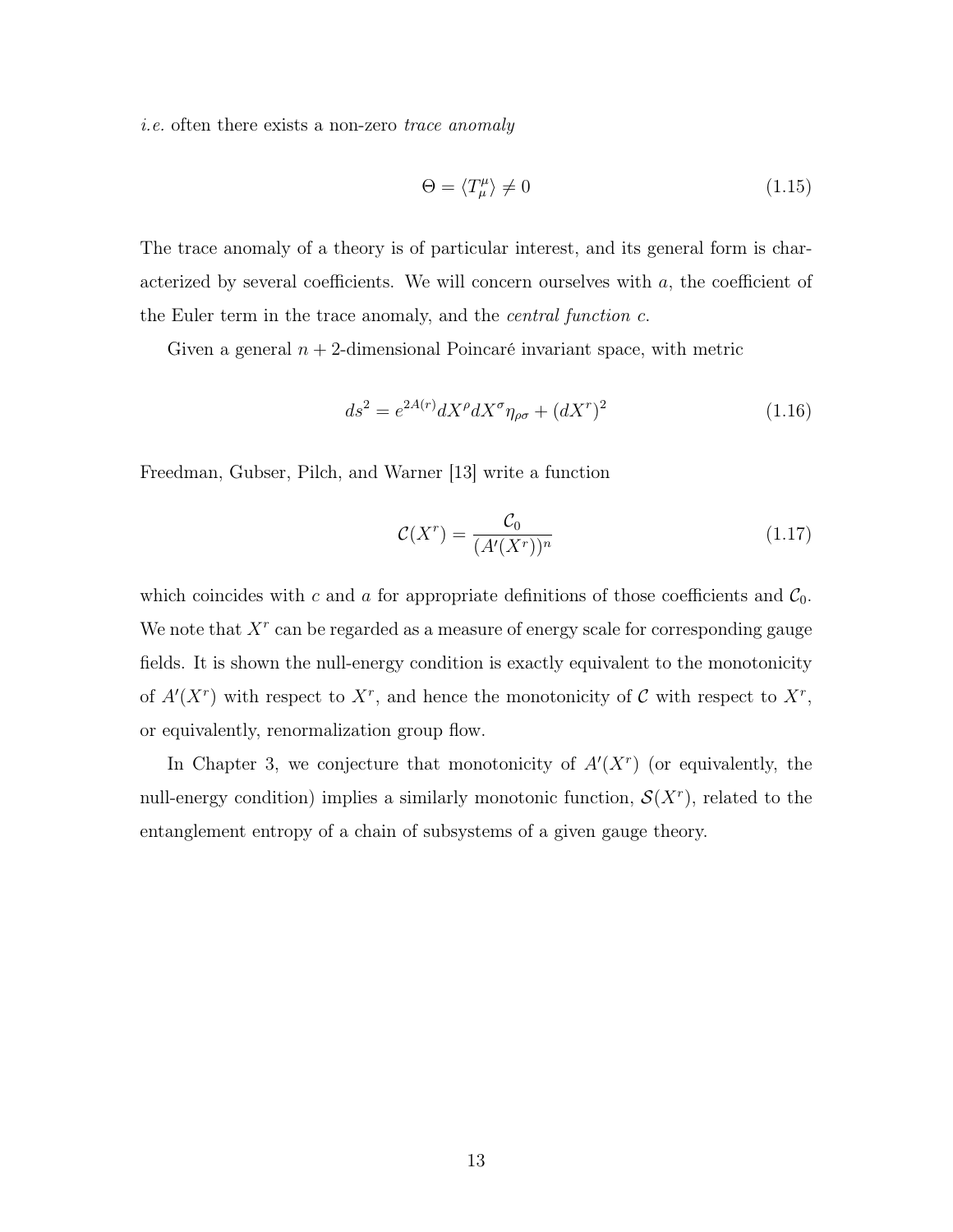# <span id="page-14-0"></span>Chapter 2

# Holographic heat engines and the Second Law

From the prescription in [\[8\]](#page-41-7) we may construct a black hole "heat engine" (a closed cycle in the *p*-*V* plane) with the following thermodynamic variables:

- $T = \frac{\kappa}{2\pi}$ , where  $\kappa$  is the surface gravity.
- $S = \frac{A}{4} = \pi r_h^2$ .
- $p = -\frac{\Lambda}{8\pi}$ .
- $V = \frac{4}{3}\pi r_h^3$ , *i.e.* the geometric volume of the black hole.
- $M = U + pV$ , *i.e.* the "enthalpy" of the black hole.

# <span id="page-14-1"></span>2.1 Holographic heat engines: *p*-*V* cycles

We may define a Carnot cycle from two paths of constant entropy (adiabats) and two paths of constant temperature (isotherms), with efficiency

$$
\eta_{\text{cannot}} = \frac{W}{Q_h} = 1 - \frac{T_c}{T_h} \tag{2.1}
$$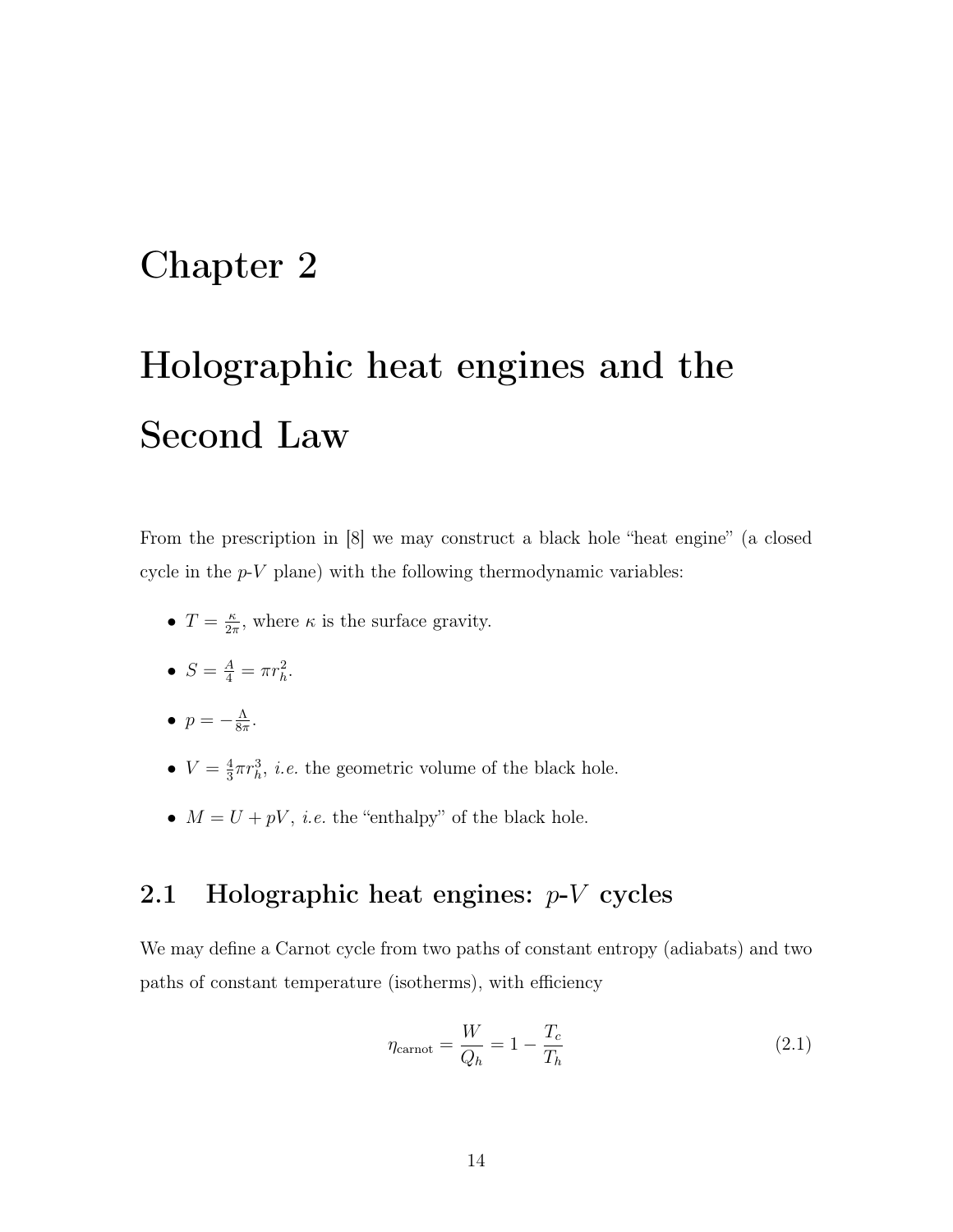In classical thermodynamics, the maximum of the Carnot efficiency is equivalent to the Second Law, or equivalently, the Clausius statement:

$$
\oint_C \frac{dQ}{T} = \oint_C dS \ge 0
$$
\n(2.2)

where the equality holds for reversible cycles. We are principally concerned with the manifestation of the Second Law in this "holographic" prescription of thermodynamics, hence we seek to show the equivalent statements:

<span id="page-15-2"></span>Claim 2.1.1. *For holographic heat engines, (a) the Clausius statement holds, and (b)* the Carnot efficiency  $\eta_{\text{carnot}}$  *is maximum.* 

We note that  $S = S(V) = \pi^{\frac{1}{3}} \left(\frac{3}{4}V\right)^{\frac{2}{3}}$ , hence the Clausius statement follows trivially:

$$
\oint_C dS = 0 = \oint_C \frac{dQ}{T}
$$
\n(2.3)

for any closed path *C* in the *p*-*V* plane.

To address the efficiency of an arbitrary cycle, we will consider *p*-*V* cycles in the *T*-*S* plane and use a simple "geometric" argument.

### <span id="page-15-0"></span>2.1.1 Heat engines as *T*-*S* cycles

We first must show that every *p*-*V* cycle is closed in *T*-*S*. If *T* and *S* are functions of *p* and *V*, then the statement is trivial. We have  $S = S(V)$ . From [\[7\]](#page-41-6) we have:

<span id="page-15-1"></span>
$$
dM = TdS + Vdp + \Omega dJ + \Phi dq \qquad (2.4)
$$

Then we may write  $M = M(S(V), p, J, q)$ . We have  $T = \partial_S M(S(V), p, J, q)$ , hence

$$
T = T(S(V), p, J, q) = T(V, p, J, q).
$$
\n(2.5)

Hence, for fixed  $J, q$ , if a cycle is closed in  $p-V$ , then it is closed in  $T-S$ .

From [\(2.4\)](#page-15-1) we have that  $dM$  is exact, hence  $\oint_C M = 0$  for any closed *C*. Then for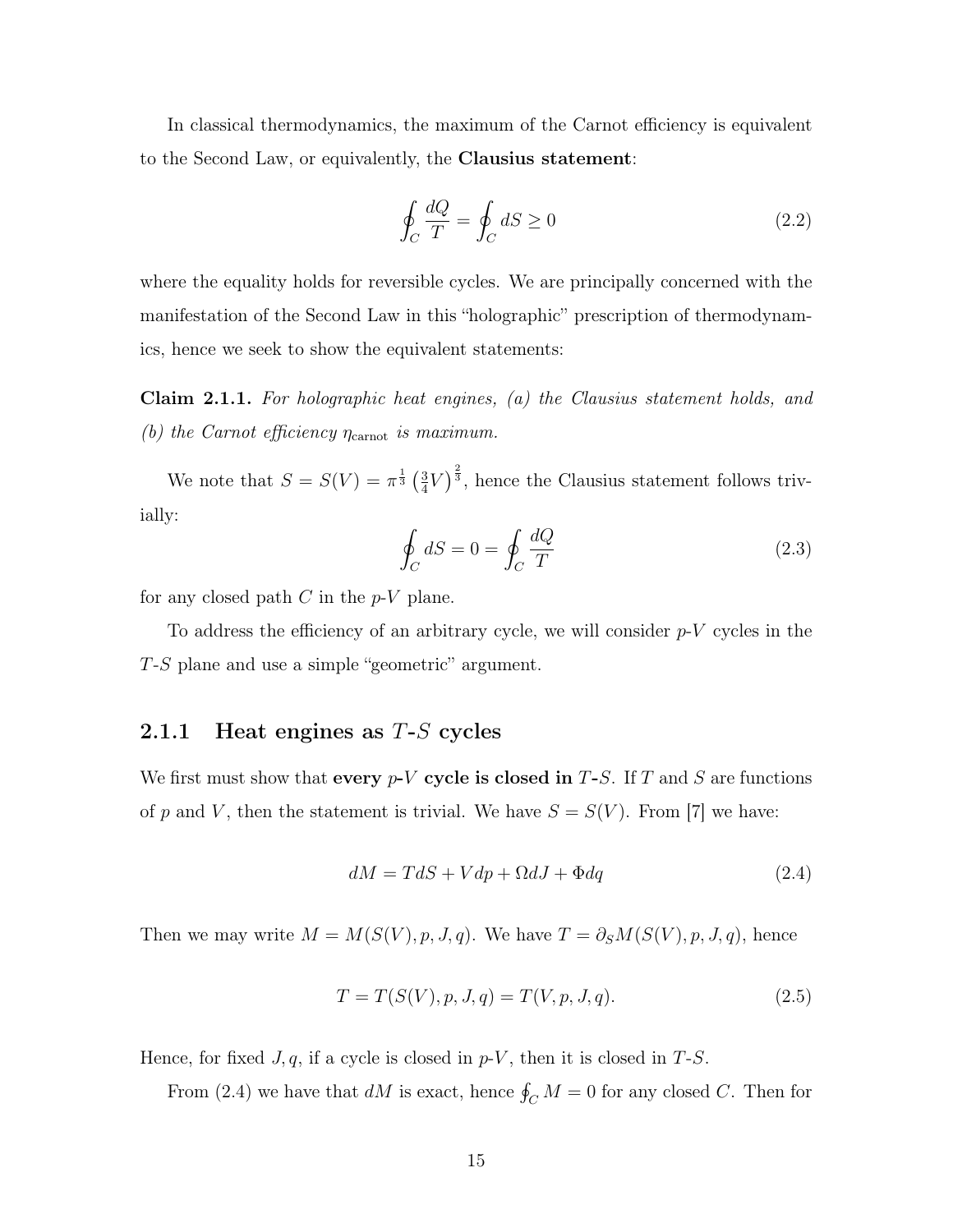fixed charge and angular momentum,

$$
\oint_C TdS = -\oint_C pdV = -W.\n\tag{2.6}
$$

*I.e.*, for a simple cycle, the magnitude of the work done over a cycle is the area enclosed by *C* in the *T*-*S* plane.

For some simple cycle *C*,

$$
\eta = \frac{W}{Q_h} = 1 - \frac{Q_c}{Q_h}.\tag{2.7}
$$

Consider *C* in the *T*-*S* plane and define  $T_c$ ,  $T_h$  as the min/max temperaturates and  $S_0, S_1$  as the min/max entropies of *C*. Then  $Q_c, Q_h$  are the **areas beneath the** lower and upper paths of the cycle, respectively.

At best, we minimize  $Q_c$  and maximize  $Q_h$ : we reconstruct the Carnot cycle, comprised of two isotherms and two adiabats:

$$
\eta \le 1 - \frac{T_c(S_1 - S_0)}{T_h(S_1 - S_0)} = 1 - \frac{T_c}{T_h} = \eta_{\text{cannot}}.
$$
\n(2.8)

Claim [2.1.1](#page-15-2) holds.

As a final note, we observe that the Clausius statement and the argument for the maximum efficiency result from the following:

- (a) *There exists a First Law.*
- (b) *Entropy and temperature are equations of state, i.e. functions of pressure and volume.*

We have that (b) effectively follows from (a) for static black holes; however, we make the statement explicit below.

We are already given that entropy is a function of horizon area, hence geometric volume:  $S = S(V)$ . Given an AdS black hole with metric

$$
ds^2 = -Y(r,\Lambda)dt^2 + \frac{dr^2}{Y(r,\Lambda)} + r^2d\Omega^2,
$$
\n(2.9)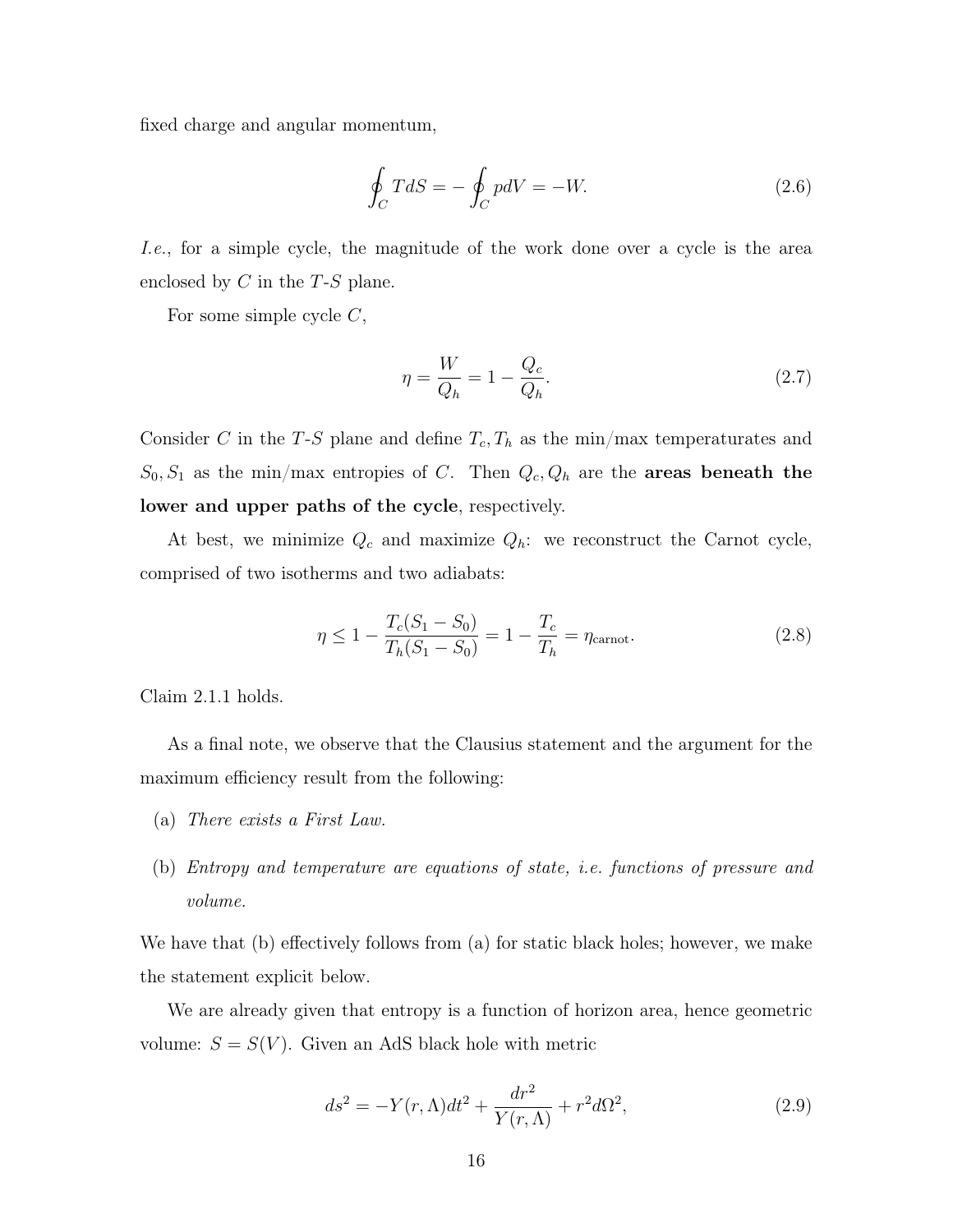where  $Y(r, \Lambda)$  has a maximum root at  $r_+$ . Then smoothness at the horizon  $r = r_+$ requires

$$
\frac{1}{T} = 4\pi Y'(r_+, \Lambda) \tag{2.10}
$$

hence  $T = T(r_+,\Lambda)$ . But  $\Lambda = -8\pi p$  and  $r_+ = (3\pi V/4)^{1/3}$ :

$$
T = T(r_{+}(V), \Lambda(p)) = T(V, p)
$$
\n(2.11)

Hence temperature is an equation of state of pressure and volume, as desired.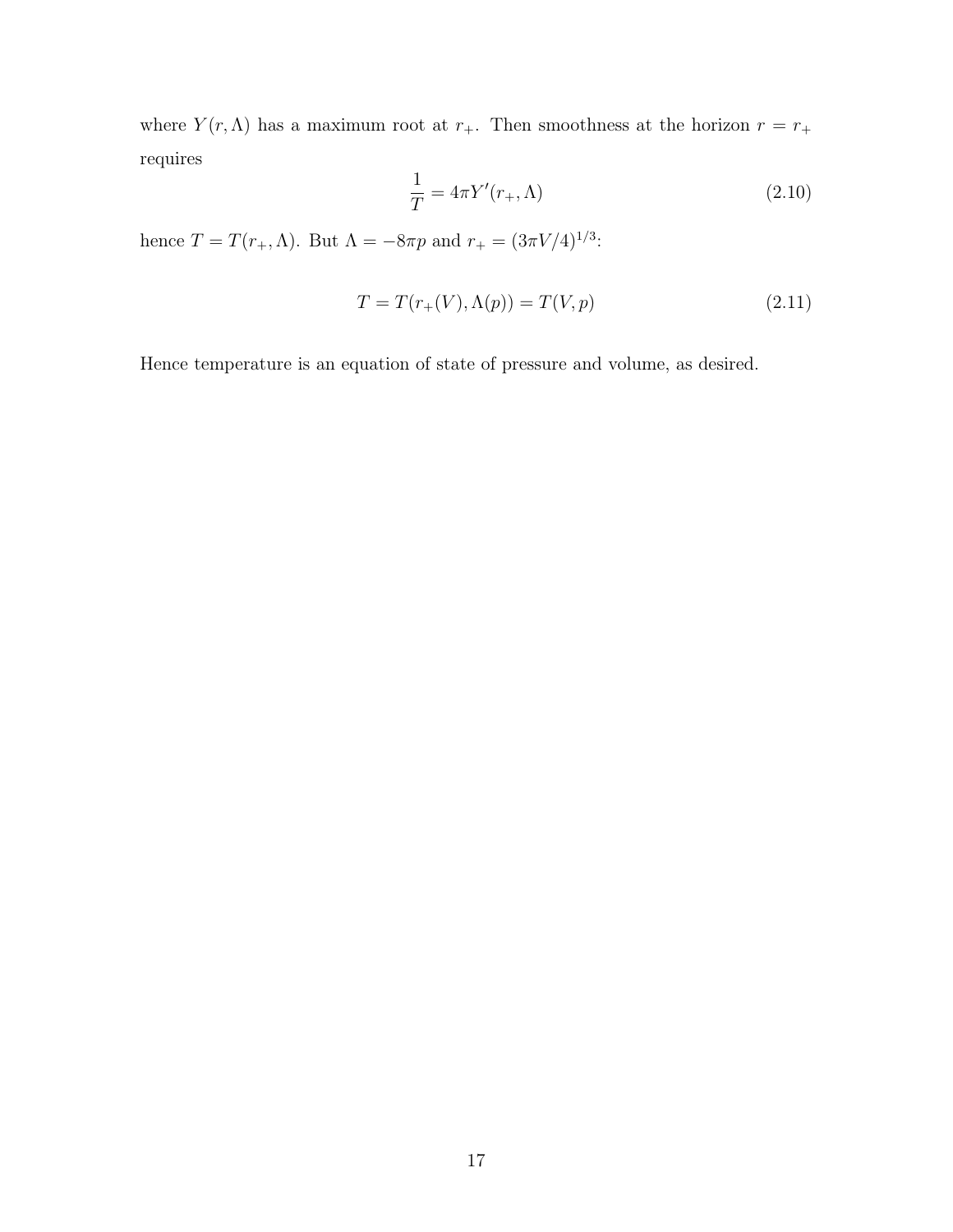# <span id="page-18-0"></span>Chapter 3

# Ryu-Takayanagi Conjecture and a *S*-theorem

We consider a compact  $d = n + 2$  Poincaré invariant space, with metric

$$
ds^2 = e^{2A(X^r)}dX^\mu dX^\nu \eta_{\mu\nu} + (dX^r)^2
$$

where  $\eta_{\mu\nu}$  is the *d*-dimensional Minkowski metric with signature  $(-, +, +, \ldots)$ ,  $X^r$  is the (spacelike) radial direction, and  $X^{\mu}$  ( $\mu = \{0, ..., n\}$ ) are *n* transverse spacelike dimensions, which comprise a  $n + 1$ -dimensional Minkowski space at constant  $X<sup>r</sup>$ .

We are given that extension along the dimension  $X<sup>r</sup>$  corresponds to a change in energy scale for fields embedded in the transverse dimensions. Generally speaking, we are interested in properties of the lower dimensional quantum fields (embedded in  $d = n + 1$  slices of constant  $X<sup>r</sup>$  that are *monotonic* over renormalization group flow, *i.e.* monotonic with respect to energy scale. We consider entanglement entropy as such a monotonic property, in the following manner. First we fix the timelike coordinate  $X^0 = t_0$ . Consider some codimension-1 (extended) surface *E* transverse to  $X<sup>r</sup>$  (this is a "brane" of constant  $X<sup>r</sup>$ ). Let M be some compact, connected, oriented *n*-dimensional manifold and let  $f_0: M \to E$ ,  $f_1: M \to E$  be two embeddings of M in *E* such that there exists a homotopy  $F : M \times [0,1] \rightarrow E$  between  $f_0, f_1$  with  $F[M \times {\phi}] \subseteq F[M \times {\phi'}]$  whenever  $\phi \leq \phi'$ . For  $\phi \in [0,1]$ , let  $f_{\phi}: M \to E$  denote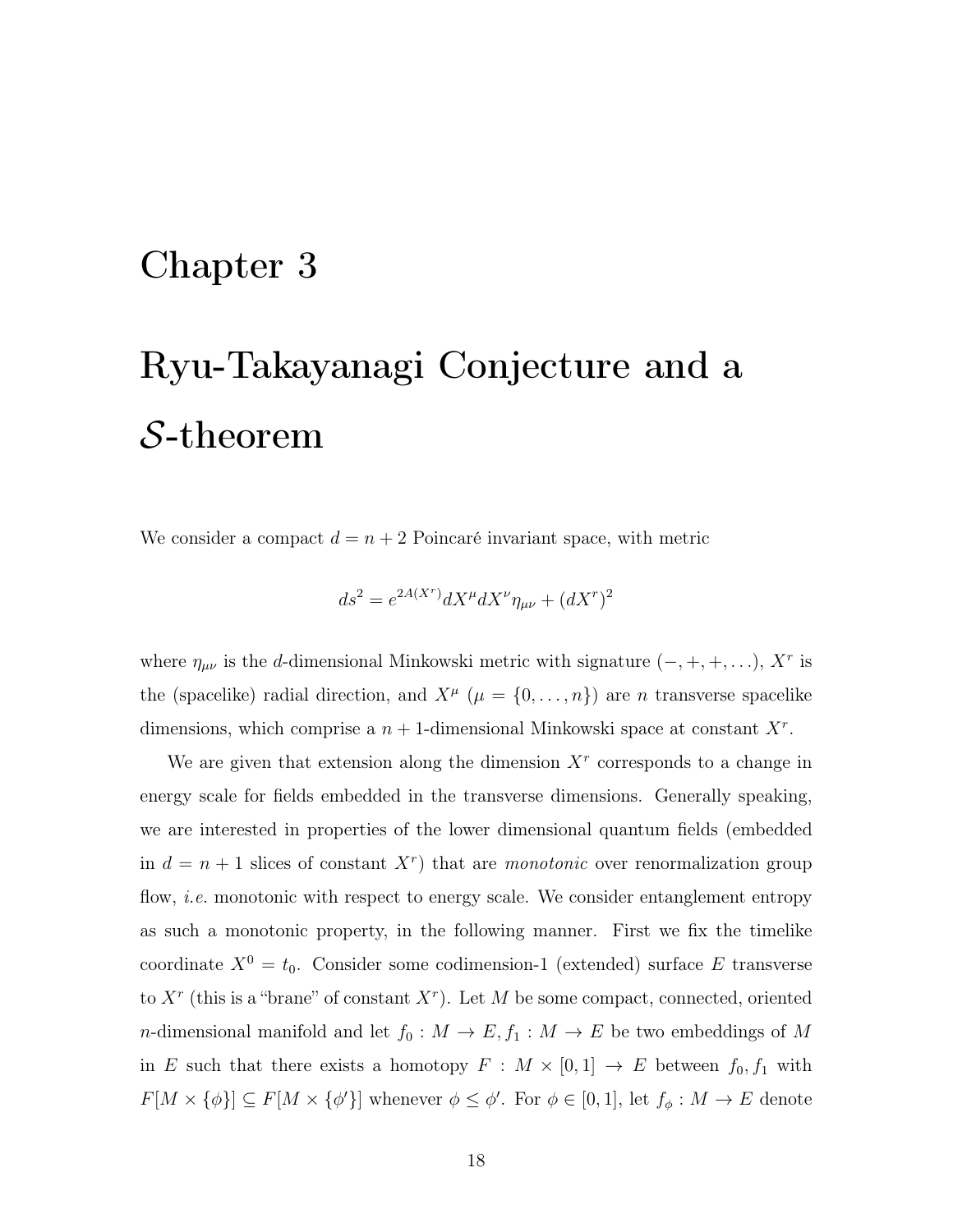$F|_{\phi}$ . Suppose for each  $f_{\phi}$ , there exists a unique homotopic map  $g_{\phi} \sim f_{\phi}$  such that *g* is fixed to the boundary values of  $f$  at  $\partial M$  and the image of  $g_{\phi}$  has a minimum *n*-area for all such homotopic maps (the image of this mapping will constitute our "minimal surface"; see the discussion in Section [1.3.2\)](#page-11-1). Denote  $U_{\phi} := \text{Im}(f_{\phi}), V_{\phi} := \text{Im}(g_{\phi})$ and let  $r_{\phi}$  denote the least upper bound of  $V_{\phi} = \text{Im}(g_{\phi})$  projected along X<sup>*r*</sup>. By the Ryu-Takayanagi Conjecture, we have

$$
S(U_{\phi}) = \frac{1}{4G_N} \operatorname{area}(V_{\phi})
$$
\n(3.1)

If locally minimal surfaces are globally minimal, then the above suggests that the structure of the bulk geometry influences the entanglement entropy  $S(U_{\phi})$  only locally to  $V_{\phi}$ , *i.e.*,  $r_{\phi}$  sets a relevant scale for  $S(U_{\phi})$ . Hence, given the parameterized chain of regions  $\{U_{\phi}\}_{\phi \in [0,1]}$  on *E*, we seek (1) a continuous function *S* which maps  $r_{\phi} \mapsto S(U_{\phi})$ , and (2) conditions for the monotonicity of the above function.

To demonstrate the existence and monotonicity of  $S$ , we attempt to show the existence of continuous injective functions from  $[0,1] \rightarrow \mathbb{R}$  mapping  $\phi \mapsto S(U_{\phi})$ and  $\phi \mapsto r_{\phi}$ . Using general topological arguments, in Section [3.1](#page-19-0) we suggest that  $S(\phi) := S(U_{\phi})$  is continuous; we then conjecture that given certain constraints on the bulk metric, *S* is injective and that  $r_{\phi}$  is continuous with respect to  $\phi$ , and explore the implications therein. Finally, globally minimal surfaces must also be locally minimal: in Section [3.2](#page-28-0) we construct a special case of locally minimal surfaces extending from spherical regions on the brane; eventually, we wish to show that in this special case, our conjectures in Section [3.1](#page-19-0) hold.

### <span id="page-19-0"></span>3.1 The function *S*

We will first restate the notation above, and state a significant assumption. Again, we consider a compact  $d = n + 2$  Poincaré invariant space, with metric  $ds^2 =$  $e^{2A(X^r)}dX^{\mu}dX^{\nu}\eta_{\mu\nu} + (dX^r)^2$ . Let *R* be a constant time slice (*e.g.* with  $X^0 = t_0$ ) of this space, and note that  $R$  is a  $(n + 1)$ -dimensional compact Riemannian mani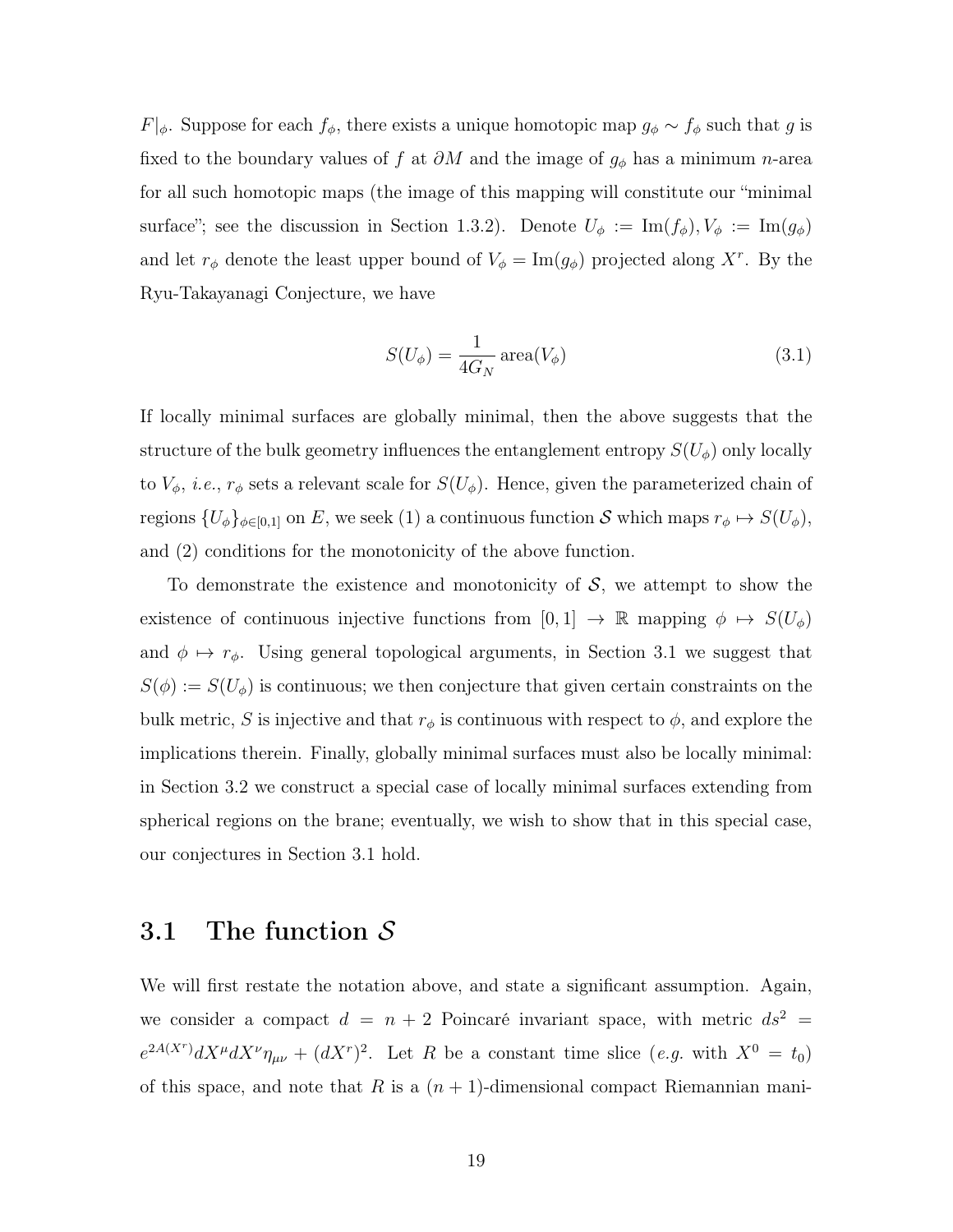fold, since  $ds^2 = e^{2A(X^r)} dX^\mu dX^\nu \delta_{\mu\nu} + (dX^r)^2 \geq 0$ , *i.e.* the metric is positive definite over  $\mathcal{R}$ . Let *E* be a constant  $X^r$  slice of  $\mathcal{R}$ , and note that *E* is isometric to  $\mathbb{R}^n$ .

Let *M* be some compact, connected, oriented *n*-dimensional manifold, and let  $f_0: M \to E, f_1: M \to E$  be two embeddings of *M* in *E* such that there exists a homotopy  $F : M \times [0,1] \rightarrow E$  such that  $F(\mathbf{x},0) = f_0(\mathbf{x}), F(\mathbf{x},1) = f_1(\mathbf{x})$  for all  $\mathbf{x} \in M$ . Let  $f_{\phi}: M \to E$  such that  $f_{\phi}(\mathbf{x}) = F|_{\phi}(\mathbf{x}) = F(\mathbf{x}, \phi)$  for  $\mathbf{x} \in M$  and  $\phi \in [0, 1]$ . We will assume that the desired homotopic map exists for each  $f_{\phi}$  (whose image is the "minimal surface" of  $\text{Im}(f_{\phi})$ , *i.e.* 

**Claim 3.1.1.** For each  $f_{\phi}$ ,  $\phi \in [0, 1]$ , there exists a homotopic map  $g_{\phi} \sim f_{\phi}$  such that  $g_{\phi}|_{\partial M} = f_{\phi}|_{\partial M}$  and the image of  $g_{\phi}$  has a minimum *n*-area for all such homotopic *maps.*

We shall call embeddings with this restricted type of homotopy fixed-boundary homotopic, *i.e.*

Definition 3.1.2. *Let f,g be homotopic embeddings of a manifold M with a (possibly empty)* boundary  $\partial M$ *. If*  $f|_{\partial M} = g|_{\partial M}$ *, then*  $f, g$  *are fixed-boundary homotopic.* 

We shall denote  $U_{\phi} := \text{Im}(f_{\phi})$  and  $V_{\phi} := \text{Im}(g_{\phi})$  for each  $\phi \in [0,1]$ . We will eventually consider only homotopies *F* such that  $U_{\phi} \subseteq U_{\phi}'$  whenever  $\phi \leq \phi'$ ; however, for our discussion of the continuity of entanglement entropy, this assumption is unnecessary.

#### <span id="page-20-0"></span>3.1.1 Continuity of entanglement entropy over deformations

<span id="page-20-1"></span>Given the parameterized family of regions  ${U_{\phi}}_{\phi\in[0,1]}$  on *E*, we may express the entanglement entropy of these regions as a real-valued function of the parameter, *i.e.*  $S : [0,1] \to \mathbb{R}$  such that  $S : \phi \mapsto S(U_{\phi})$ . We wish to show that *S* is continuous over  $[0, 1]$ , which by the generality of our choice for  $f_0, f_1$  holds for any homotopic embeddings of sufficiently "nice" manifolds in the appropriate codimension-1 subspaces. We also note that, since entanglement entropy is proportional to the area of the minimal surfaces  $V_{\phi}$ , it suffices to show that area $(V_{\phi})$  is continuous with respect to  $\phi$ . We wish to prove the following: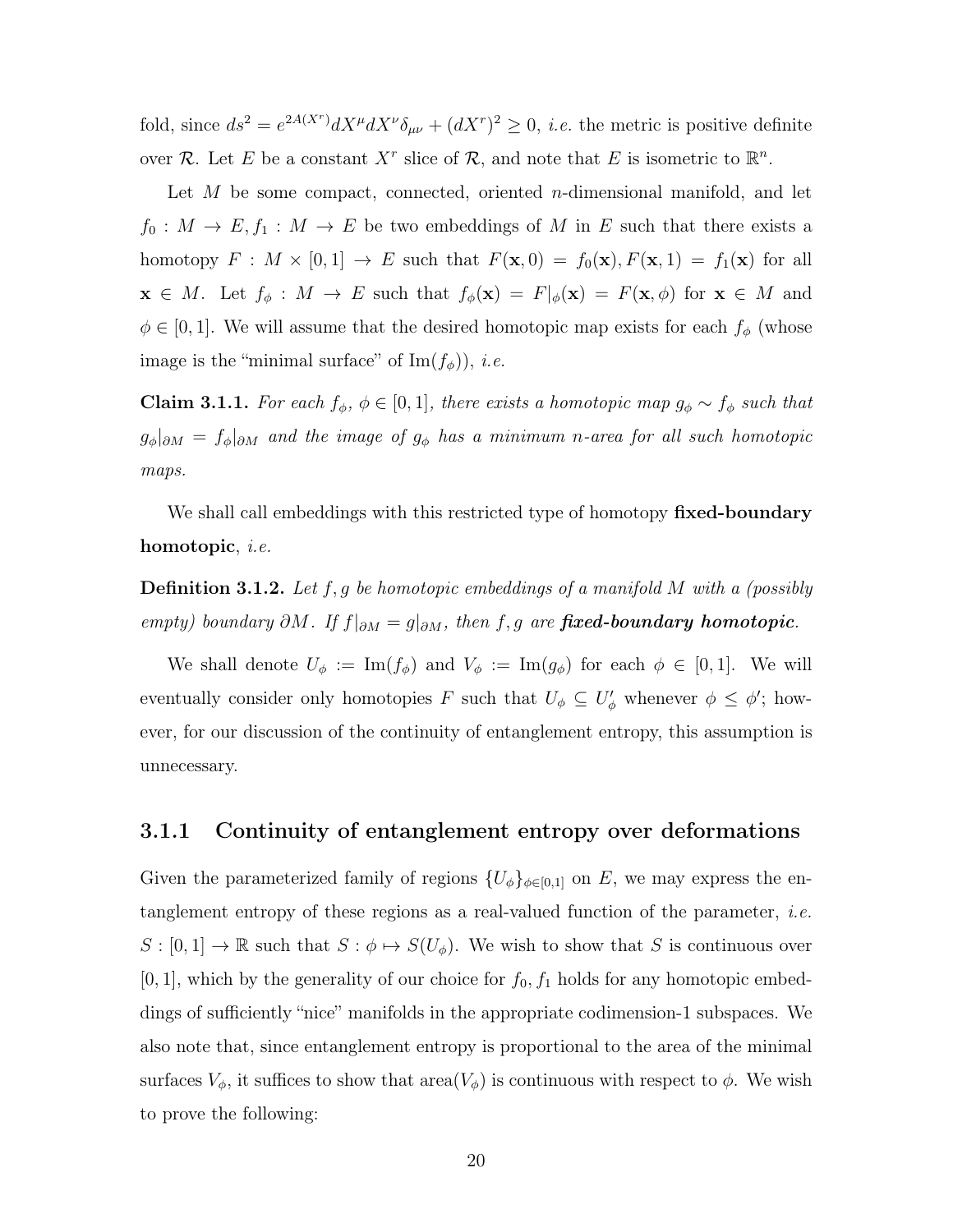Lemma 3.1.3. *Let M be a compact, connected, oriented n-dimensional manifold and let R be a compact n*+1*-dimensional Riemannian manifold with a n-dimensional submanifold*  $E$  *isometric to*  $\mathbb{R}^n$ *. If*  $f_0, f_1$  *are embeddings of*  $M$  *in*  $E$  *homotopic under*  $F: M \times [0,1] \to E$ , then denote  $f_{\phi} := F|_{\phi}$ . If for each  $f_{\phi}$  there exists fixed-boundary *homotopic embedding of M in*  $\mathcal{R}$ *,*  $g_{\phi} \sim f_{\phi}$ *, such that the mapping area* area(Im( $g_{\phi}$ )) *is minimum for all fixed-boundary homotopic maps, then define the function*  $A:[0,1] \rightarrow$ R *such that*

$$
\mathcal{A}: \phi \mapsto \text{area}(\text{Im}(g_{\phi})) \tag{3.2}
$$

*Then A is continuous.*

The proof of Lemma [3.1.3](#page-20-1) may follow from a simple argument bounding the areas of nearby minimal surfaces  $V_{\phi}$ . However, we first must demonstrate the continuity of the areas of the regions  $U_{\phi}$  on  $E$ . In particular, we must show the following:

<span id="page-21-0"></span>Claim 3.1.4. *Let M be a compact, connected, oriented n-dimensional manifold. If f*<sub>0</sub>*, f*<sub>1</sub> *are embeddings of M in*  $\mathbb{R}^n$  *homotopic under*  $F : M \times [0, 1] \rightarrow \mathbb{R}^n$ *, then denote*  $f_{\phi} := F|_{\phi}$ *. Define the function*  $\sigma : [0,1] \to \mathbb{R}$  *such that* 

$$
\sigma : \phi \mapsto \text{area}(\text{Im}(f_{\phi})) \tag{3.3}
$$

*where*  $area(U)$  *denotes the Euclidean n*-area of the submanifold  $U \subseteq \mathbb{R}^n$ . Then  $\sigma$  is *continuous, and moreover, for any*  $\phi \in [0, 1]$  *and*  $\epsilon > 0$ *, there exists some neighborhood*  $of \phi$ *,*  $N \subseteq [0,1]$ *, such that for any*  $a, b \in N$ *,* area $(\text{Im}(f_a) \ominus \text{Im}(f_b)) < \epsilon$ *.* 

The above seems reasonable: we would expect that the continuity of the areas area $(U_{\phi})$  would follow from the continuity of *F*. In particular, for some  $\phi \in [0,1]$ , suppose area $(U_{\phi}) = h_{\phi}$ . Then for any neighborhood N of  $h_{\phi}$ , we expect there is some neighborhood  $D \in [0, 1]$  of  $\phi$  such that  $\sigma[D] \subseteq N$ . Since  $U_{\phi}$  varies continuously with respect to  $\phi$ , we can imaging  $U_{\phi}$  (and its area) "changing" as little as we wish, for a small enough neighborhood of  $\phi$  on [0, 1]. A rigorous proof might benefit from consideration of Lebesgue measures over homotopies, or perhaps more generally, geometric measure theory.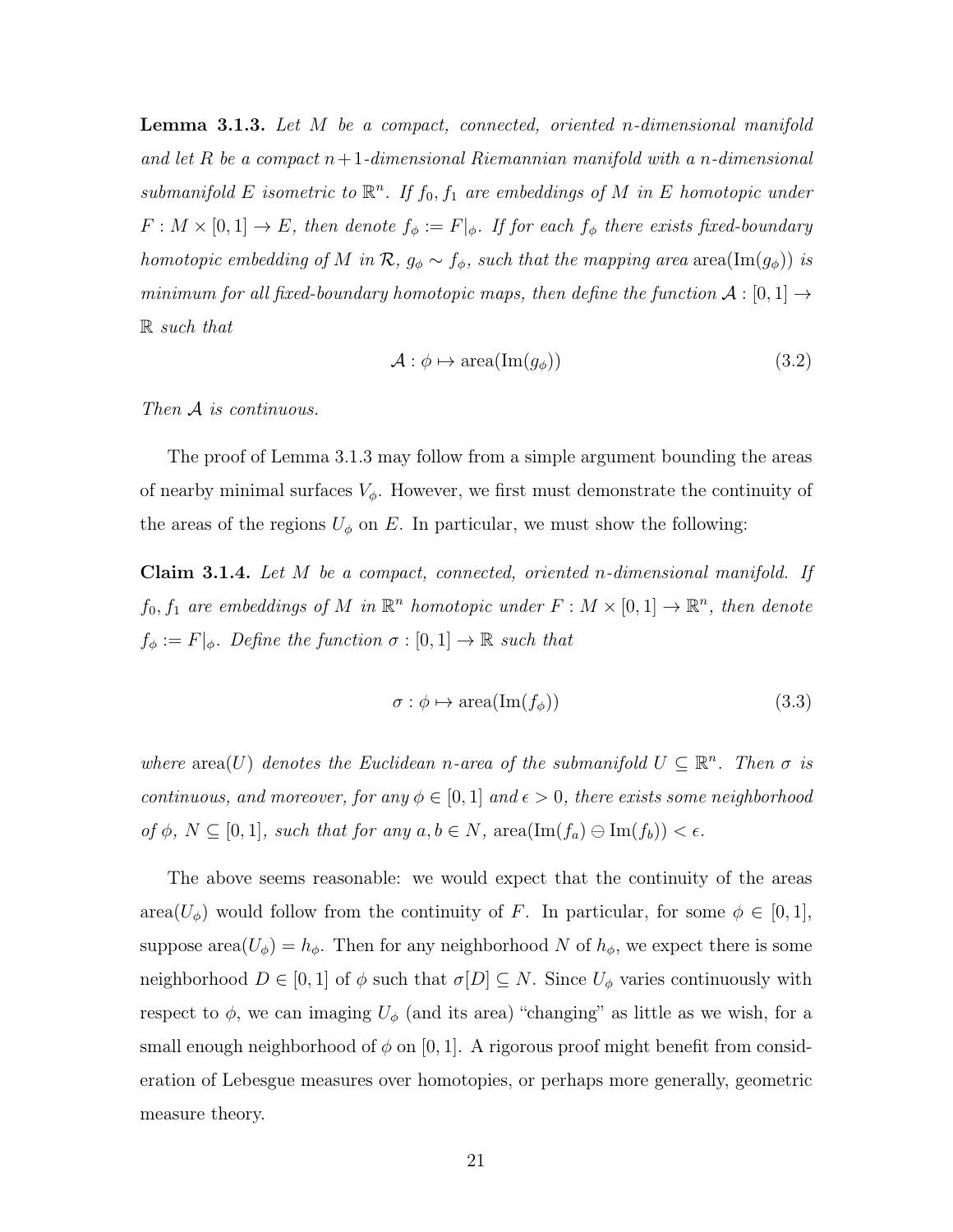To justify Lemma [3.1.3,](#page-20-1) first assume that Claim [3.1.4](#page-21-0) is true. Then consider any  $U_a, U_b$  with corresponding minimal surfaces  $V_a, V_b$ . First, we note that the set  $U_a \ominus U_b$ , where  $\ominus$  indicates symmetric difference, has boundary  $\partial U_a \cup \partial U_b$ . Hence,  $W_a = V_b \cup (U_a \oplus U_b)$  is a surface sharing the boundary  $\partial U_a$ , and likewise,  $W_b =$  $V_a \cup (U_a \oplus U_{\phi'})$  is a surface sharing the boundary  $\partial U_b$ . Area is subadditive, hence we have:

area
$$
(W_a)
$$
  $\leq$  area $(V_b)$  + area $(U_a \ominus U_b)$   
area $(W_b)$   $\leq$  area $(V_a)$  + area $(U_a \ominus U_b)$  (3.4)

We *would like* to assume that  $W_{a,b}$  is fixed-boundary homotopic with  $U_{a,b}$ ; such a claim seems reasonable, since, *e.g.*,  $W_a$  shares a boundary with  $U_a$  and  $V_b \sim U_b \sim U_a$ , hence (except for the region  $U_a \oplus U_b$ )  $W_a$  is *almost* homotopic with  $U_a$ . We shall assume the above is true. But *if*  $W_a \sim U_a$  and  $W_b \sim U_b$ , then the area of, *e.g.*,  $W_a$  must be greater than that of the corresponding minimal surface  $V_a$ . Hence

<span id="page-22-0"></span>
$$
\text{area}(V_a) \le \text{area}(W_a) \le \text{area}(V_b) + \text{area}(U_a \ominus U_{\phi'})
$$
  
\n
$$
\text{area}(V_b) \le \text{area}(W_b) \le \text{area}(V_a) + \text{area}(U_a \ominus U_b)
$$
\n(3.5)

Combining [\(3.5\)](#page-22-0), we have the following bound:

$$
|\operatorname{area}(V_a) - \operatorname{area}(V_b)| \le \operatorname{area}(U_a \ominus U_b)
$$
\n(3.6)

If given Claim [3.1.4,](#page-21-0) then we have that  $area(U_a \oplus U_b)$  may be made arbitrarily small over some neighborhood of  $\phi$ . Hence,  $|\mathcal{A}(a) - \mathcal{A}(b)| = |\operatorname{area}(V_a) - \operatorname{area}(V_b)|$  may be arbitrarily small: *A* is continuous, *i.e.* the entanglement entropy is continuous over deformations of the domain.  $\Box$ 

We must note that *the above is not proof*, in actuality. We have made the following non-trivial assumptions: (a) that Claim [3.1.4](#page-21-0) holds, and (b) that *W<sup>a</sup>* is homotopic to  $U_a$  for any  $a \in [0,1]$ . These claims remain to be proven before Lemma [3.1.3](#page-20-1) is complete.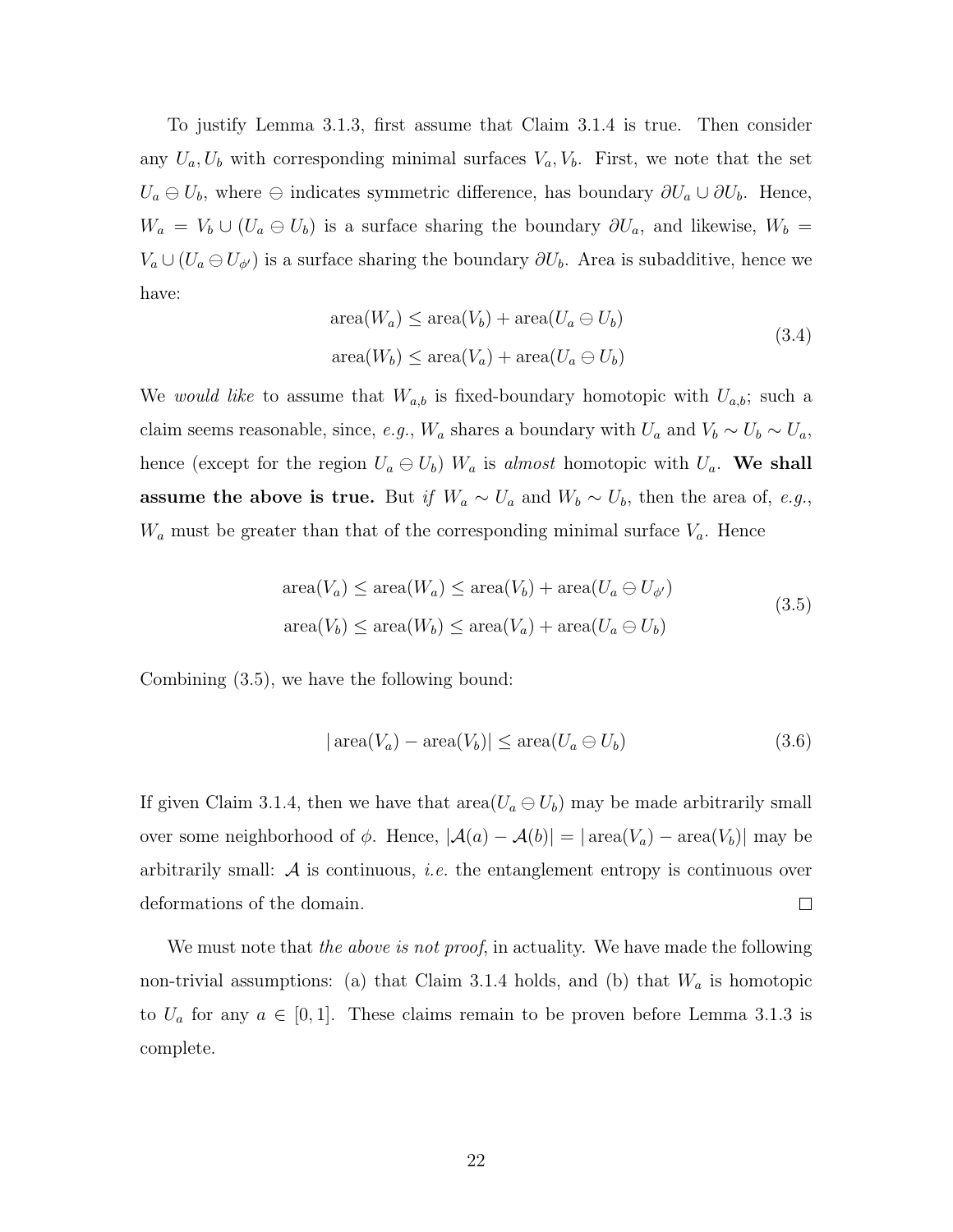#### <span id="page-23-0"></span>3.1.2 Conjecturing the monotonicity of *S*

We shall now restrict ourselves to homotopies *F* such that  $U_{\phi} \subsetneq U'_{\phi}$  whenever  $\phi < \phi'$ , since there is no hope of monotonicity generally without some notion of "monotonicity" on *F*. Hence,  ${U_{\phi}}_{\phi \in [0,1]}$  is now a parameterized *proper chain* (by inclusion) on *E*. Again, suppose that there exists a minimal surface  $V_{\phi}$  for each  $U_{\phi}$  as described previously.

For the following arguments, we will not make reference to the homotopy function itself (or in fact, to the mappings it relates); consequently, it is more convenient to talk about the homotopic equivalence of spaces than homotopy generally.

Definition 3.1.5. *Two spaces U, V are homotopically equivalent if there exists continuous maps*  $f: U \to V$  *and*  $g: V \to U$  *such that*  $f \circ g$  *is homotopic to*  $\mathrm{id}_V$ and  $g \circ f$  *is homotopic to*  $\mathrm{id}_U$ , where  $\mathrm{id}_U$ ,  $\mathrm{id}_V$  *are the identity functions over*  $U, V$ *respectively. We denote this equivalence*  $U \sim V$ .

In this sense, two spaces are homotopically equivalent if they can be "smoothly deformed" into one another. Given the above, we define a **minimal surface** homotopically equivalent to some space.

**Definition 3.1.6.** Let R be a  $n + 1$  dimensional manifold and  $U \subset R$  be a n*dimensional submanifold. Then a submanifold*  $V \subset R$  *is a minimal surface incident on U if V is homotopically equivalent to <i>U*,  $\partial V = \partial U$ *, and the n-area of V is minimum for all such homotopically equivalent submanifolds of R.*

Finally, we wish to define some notion of containment for orientable codimension-1 surfaces in R. We note that given some orientable region  $U \subset E$  and a minimal surface *V* incident on  $E$ ,  $\partial U = \partial V$ , hence  $U \cup V$  is without boundary, *i.e.* it is a closed surface. Then it is sensible to refer to the space *enclosed* by  $U \cup V$ , *i.e.* the space whose boundary is  $U \cup V$ . More generally, given some *n*-submanifold  $K \subset R$  with  $\partial K \subset E$ , then we can suppose that given some appropriate  $J \subset E$  with  $\partial J = \partial K$ ,  $J \cup K$  is without boundary. If a space *H* is enclosed by  $J \cup K$ , then (by an abuse of language), we shall say that  $H$  is **enclosed by**  $K$ . More precisely: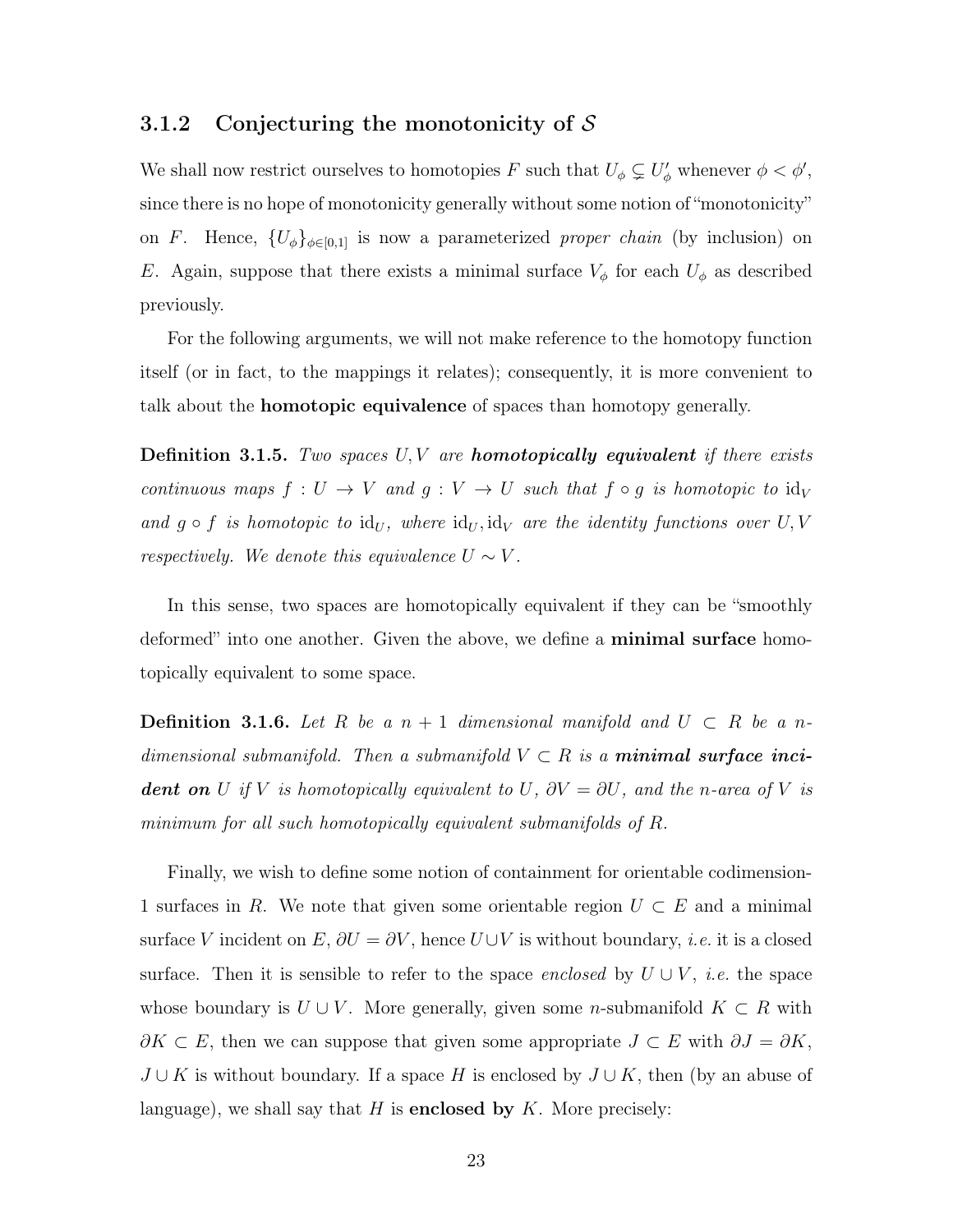**Definition 3.1.7.** Let  $K \subset R$  be a *n*-dimension oriented manifold with boundary  $\partial K \subset E$ , and some space  $H \subset R$ . Then  $H$  is **enclosed by**  $K$  if there exists some appropriate  $J \subset E$  *such that*  $\partial J = \partial K$  *and H is enclosed by*  $J \cup K$ *. H is strictly enclosed by*  $K$  *if*  $K \nsubseteq H$ *.* 

We wish to demonstrate that the function  $A : [0,1] \to \mathbb{R}$ , where  $A : \phi \mapsto \text{area}(V_{\phi})$ , is injective. Since we posit that  $A$  is a continuous real-valued function, the above implies that  $\mathcal A$  is monotonic. Interestingly, that  $\mathcal A$  is injective follows from a somewhat more general conjecture, which also provides several other useful corollaries:

<span id="page-24-0"></span>Conjecture 3.1.8. *Let R be a compact n*+1*-dimensional Riemannian manifold with*  $metric$   $ds^2 = e^{2A(X^r)}dX^{\mu}dX^{\nu}\delta_{\mu\nu} + (dX^r)^2$ ; let *E be a constant*  $X^r$  *n*-dimensional *submanifold*  $E$ *, which is isometric to*  $\mathbb{R}^n$ *, and*  $U$  *a compact, connected, oriented n* $dimensional submanifold of E. Let  $K \subset R$  be any n-dimensional oriented submanifold$ with  $\partial K \subset E$ . If  $A'(X^r)$  is monotonic, then for any minimal surface V incident on *U, if V is strictly enclosed by K, then*

$$
area(V) < area(K).
$$

That is, given some constraints on the metric of *R*, we expect surfaces strictly enclosing a minimal surface V to have greater area than V. We choose that  $A'(X<sup>r</sup>)$ must be monotonic, since as a surface extends along  $X<sup>r</sup>$ , we are interested in how "rapidly" areas transverse to  $X^r$  are "warped" by the factor  $e^{2A(X^r)}$ ; presumably this relation determines the shape of a minimal surface, as well as its uniqueness, etc.

Before we state the corollaries of Conjecture [3.1.8,](#page-24-0) we must first generalize one of the non-trivial assumptions in the previous section. If some *n*-dimension submanifolds  $V_1, V_2$ , with boundaries  $\partial V_1, \partial V_2 \subset E$ , are homotopically equivalent such that  $V_1 \sim V_2$ , then we would like to state that if subsets of  $V_1, V_2$  are pasted together such that the resulting submanifold *V'* has boundary on *E*, then  $V' \sim V_1 \sim V_2$ .

<span id="page-24-1"></span>**Claim 3.1.9.** *Suppose*  $V_1, V_2 \subset R$  *are n*-dimensional manifolds with boundaries  $\partial V_1, \partial V_2 \subset E$  such that  $V_1 \sim V_2$ . Then if  $W_1 \subseteq V_1$  and  $W_2 \subseteq V_2$  such that  $W_1 \cup W_2$ *is an n-dimensional manifold and*  $\partial(W_1 \cup W_2) \subset E$ , then  $W_1 \cup W_2 \sim V_1 \sim V_2$ .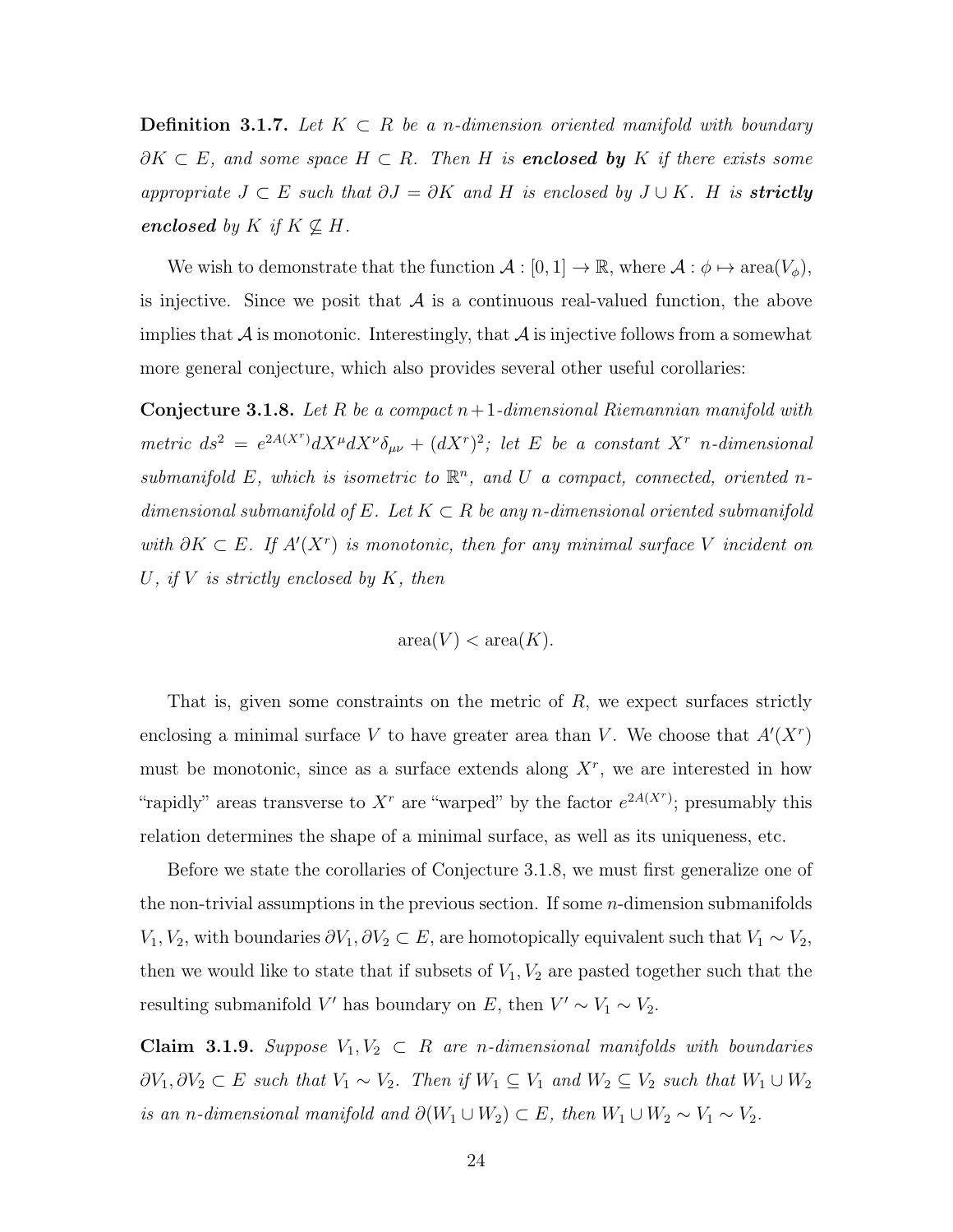We state that  $W_1 \cup W_2$  must be a manifold of the same dimension as  $V_1, V_2$  because we wish to "paste" subsets only along regions of intersection of *V*1*, V*2. In any case, it seems the claim is assumed implicitly in the arguments of several papers discussing the minimal surfaces of the Ryu-Takayanagi conjecture.

We are now ready to state some corollaries of Conjecture [3.1.8.](#page-24-0)

#### **Corollary 3.1.10.** *Minimal surfaces of regions*  $U \subset E$  *are unique.*

Suppose  $V_1, V_2$  are both minimal surfaces of some *n*-dimensional submanifold  $U \subset$ *E*. Let *H* be the intersection of the volumes enclosed by  $V_1$  and  $V_2$  respectively, and  $K = \partial H \cap (V_1 \cup V_2)$ .  $K = W_1 \cup W_2$  for some  $W_1 \subseteq V_1$  and  $W_2 \subseteq V_2$ , since *H* must be bounded by subsets of  $V_1, V_2$  and  $U$ ; moreover,  $\partial K \subset E$ . Hence by Claim [3.1.9,](#page-24-1) we have  $K \sim U$ , and we note that  $\partial K = \partial U$ . Suppose  $V_1 \neq V_2$ . Then *K* is not identical to both  $V_1, V_2$ ; suppose  $K \neq V_1$ . *K* is enclosed (by definition) by  $V_1$ , hence strictly enclosed. By Conjecture [3.1.8,](#page-24-0)  $area(K) < area(V_1)$ . But then  $V_1$  is not minimal, a  $\Box$ contradiction.  $V_1 = V_2$ .

Corollary 3.1.11. Let  $V_{\phi}$  be the minimal surface incident upon the region  $U_{\phi}$  in the *parametrized chain*  ${U_{\phi}}_{\phi \in [0,1]}$ *. Then*  ${V_{\phi}}_{\phi \in [0,1]}$  *is a proper chain under enclosure, i.e., for any*  $V_a, V_b \in \{V_\phi\}$ , if  $a < b$  then  $V_b$  strictly encloses  $V_a$ .

Let  $U_a, U_b \in \{U_\phi\}$  such that  $a < b$ , hence  $U_a \subsetneq U_b$ ; let  $V_a, V_b$  be the minimal surfaces incident on  $U_a$ ,  $U_b$  respectively.  $\partial V_a = \partial U_a \neq \partial V_b = \partial U_b$ , hence  $V_a \neq V_b$ . Let *H* be the intersection of the volumes enclosed by  $V_a$  and  $V_b$  respectively, and  $K = \partial H \cap (V_a \cup V_b)$ .  $K = W_a \cup W_b$  for some  $W_a \subseteq V_a$  and  $W_b \subseteq V_b$ , since *H* must be bounded by subsets of  $V_a$ ,  $V_b$  and  $U_a$ ,  $U_b$ ; moreover,  $\partial K \subset E$ . Hence by Claim [3.1.9,](#page-24-1) we have  $K \sim U_a$ . We note that  $U_a \subset U_b$ , hence  $\partial K = \partial U_a$ . Suppose  $V_a$  is not strictly enclosed by  $V_b$ . Then  $K \neq V_a$ . *K* is enclosed (by definition) by  $V_a$ , hence strictly enclosed. By Conjecture [3.1.8,](#page-24-0)  $area(K) < area(V_a)$ . But then  $V_a$  is not minimal, a contradiction.  $V_a \subsetneq V_b$ .  $\Box$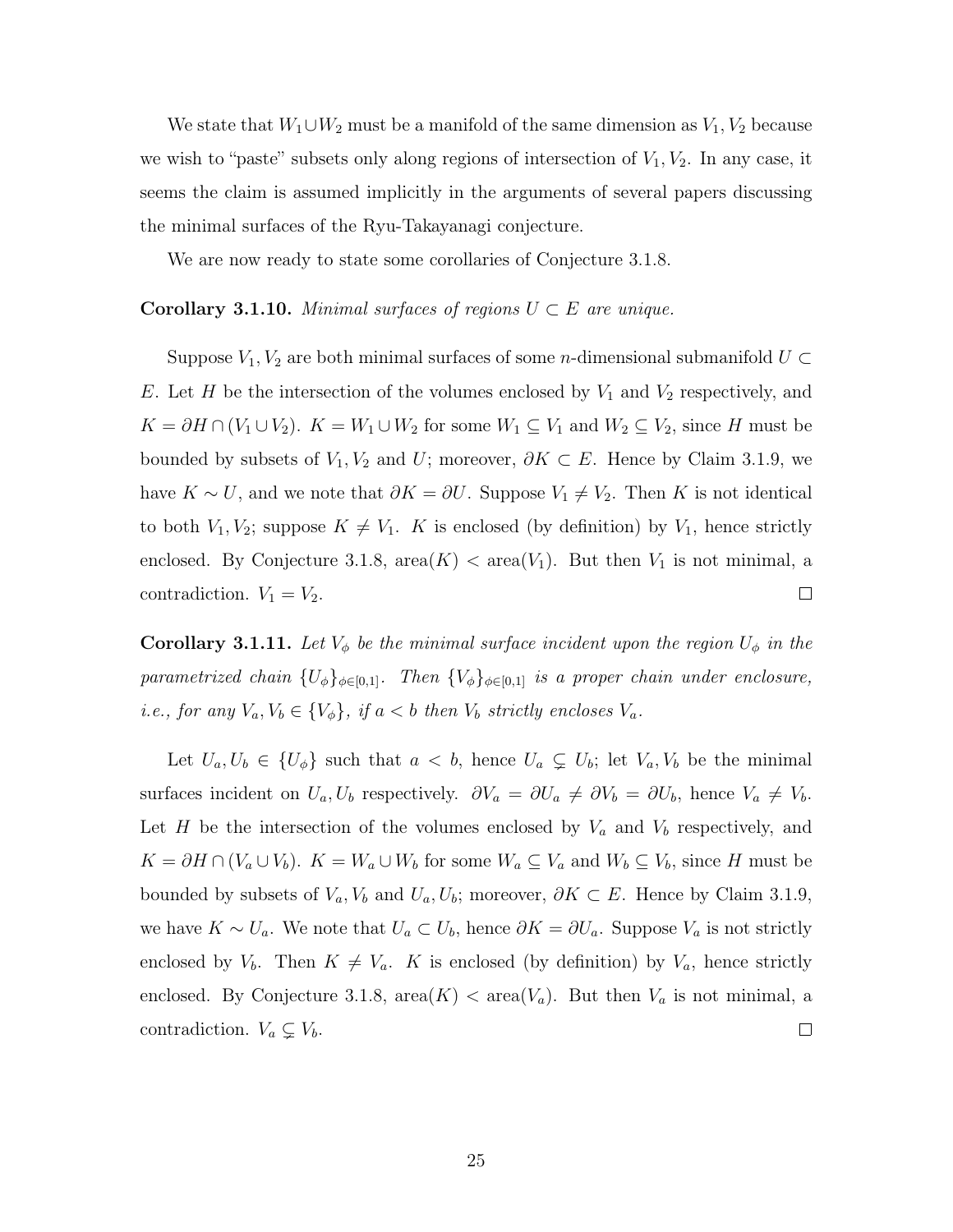<span id="page-26-1"></span>Corollary 3.1.12. *A is injective, hence monotonic.*

Suppose  $a, b \in [0, 1]$  and  $a \neq b$ . Then let  $a < b$ . Then  $V_a$  is strictly enclosed in  $V_b$ , hence by Conjecture [3.1.8,](#page-24-0)  $area(V_a) < area(V_b)$ . Hence,  $A(a) = area(V_a) < A(b)$ area $(V_b)$ . *A* is injective and monotonic.  $\Box$ 

We now define our function mapping the parameter  $\phi$  to the *X<sup>r</sup>*-extent of the minimal surface  $V_{\phi}$  of  $U_{\phi}$ . Let  $\mathcal{R} : [0,1] \to \mathbb{R}$  such that

$$
\mathcal{R} : \phi \mapsto \sup(\pi_r[V_\phi]) \tag{3.7}
$$

where  $\pi_r$  is the projection map from *R* onto  $X^r$ . We can show the following:

#### Corollary 3.1.13. *R is monotonic.*

Suppose  $a, b \in [0, 1]$  and  $a < b$ . Then  $V_a$  is strictly enclosed in  $V_b$ , hence  $\pi_r[V_a] \subseteq$  $\pi_r[V_b]$ . Hence,  $\sup(\pi_r[V_a]) \leq \sup(\pi_r[V_b])$ .  $\mathcal{R}(a) \leq \mathcal{R}(b)$ .  $\Box$ 

However, we need that  $\mathcal R$  be continuous and injective: even if  $\mathcal R$  is continuous, we need strict monotonicity to imply injection. Hence the following remain to be shown:

Conjecture 3.1.14.  $\mathcal{R} : [0,1] \rightarrow \mathbb{R}$  *is continuous.* 

### <span id="page-26-0"></span>**Conjecture 3.1.15.** Given  $A'(X^r)$  monotonic,  $\mathcal{R}$  is injective.

In Conjecture [3.1.15,](#page-26-0) we constrain the metric of *R* by analogy to Conjecture [3.1.8;](#page-24-0) some other constraint may be more appropriate. If  $R$  is continuous and injective, then we may restrict R to the bijection  $\mathcal{R} : [0,1] \to [a,b]$ , where Im(R) = [a, b] for some real *a, b* by the continuity of *R*. We note that  $\tilde{\mathcal{R}}, \tilde{\mathcal{R}}^{-1}$  are continuous and monotonic, hence we are given the monotonic continuous function  $S = A \circ \tilde{\mathcal{R}}^{-1}$ ; *S* is our desired function (up to a scalar factor), since for any  $r_{\phi} \in \text{Im}(\mathcal{R})$ ,  $\mathcal{S}(r_{\phi}) =$  $A(\mathcal{R}^{-1}(r_{\phi})) = A(\phi) = \text{area}(V_{\phi})$ . Figure [3-1](#page-27-1) shows the mappings established in this section.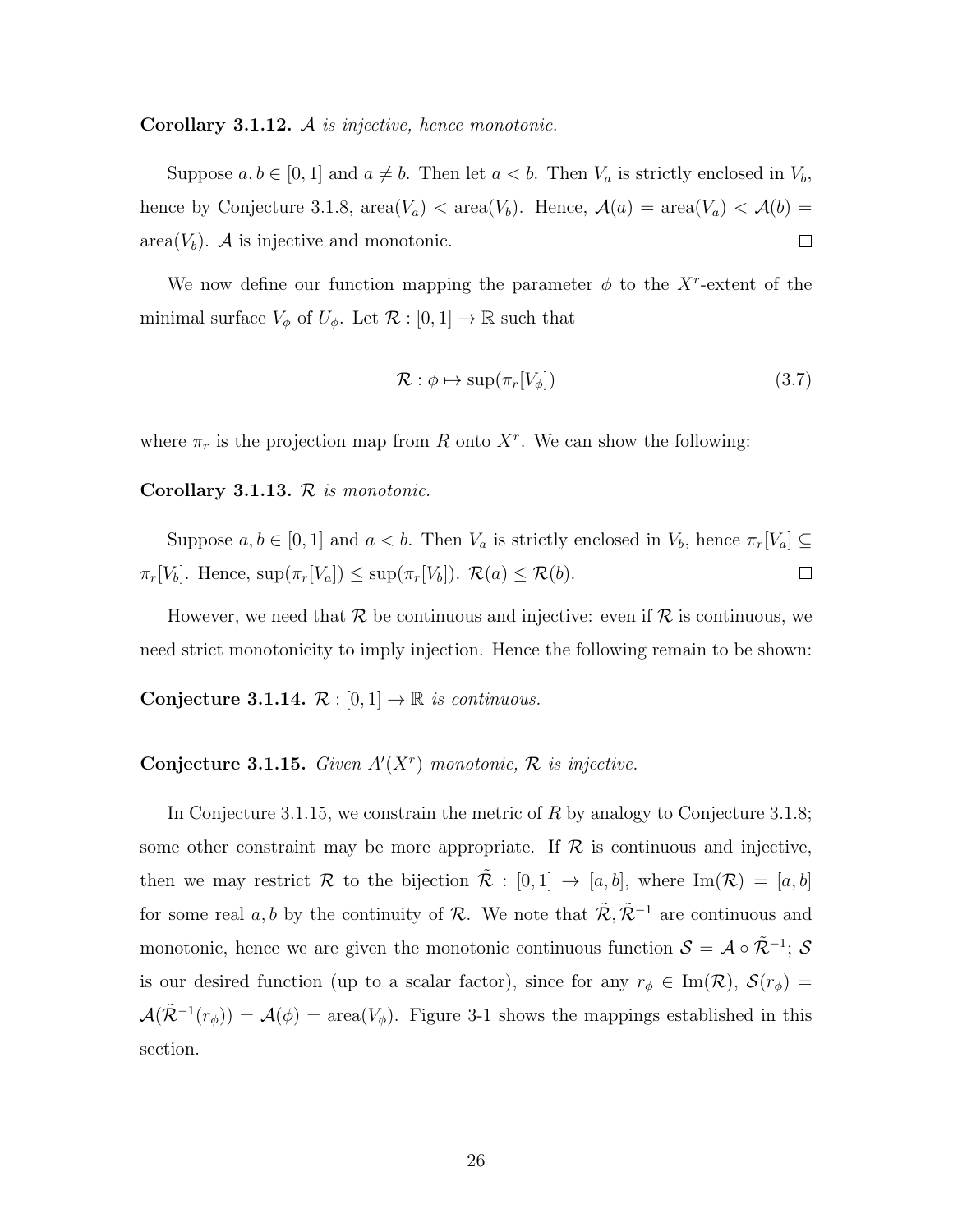

<span id="page-27-1"></span>Figure 3-1: Commutative diagram for  $A, \tilde{R}$ , and *S*.

#### <span id="page-27-0"></span>3.1.3 A note on the monotonicity of *A*

We note that Corollary [3.1.12,](#page-26-1) which (given Conjecture [3.1.8\)](#page-24-0) claims the monotonicity of A with respect to the parameter  $\phi$ , presents significant physical implications. We recall that  $\mathcal{A}(\phi)$  is proportional to the entanglement entropy of the subsystems  $U_{\phi}$ , *i.e.*

$$
S(U_{\phi}) = \frac{1}{4G_N} \mathcal{A}(\phi)
$$
\n(3.8)

Hence the monotonicity of  $A$  is equivalent to the monotonicity of  $S(U_{\phi})$  with respect to  $\phi$ . That is,

**Corollary 3.1.16.** Let E be a gauge theory with a AdS/CFT dual with metric  $ds^2 =$  $e^{2A(X^r)}dX^{\mu}dX^{\nu}\delta_{\mu\nu} + (dX^r)^2$ . Suppose  $A'(X^r)$  is monotonic. Then given any chain *(by inclusion) of subsystems*  $\{U_{\phi}\}$ *, if*  $U_a \subset U_b$ *, then*  $S(U_a) \leq S(U_b)$ *.* 

This claim is fairly strong in of itself; however, we may imagine that any (or at least most) two submanifolds that are homotopically equivalent, and for which one contains the other, admit a deformation that is "monotonic by inclusion", *i.e.* that can give rise to a parameterized chain as described above. Then for *any* two spatial subsystems  $A, B$  where  $A \subseteq B$ , if the corresponding regions  $U_A, U_B$  on the boundary of the bulk theory are homotopically equivalent, we might expect  $S(A) \leq S(B)$ . Certainly such a claim may seem intuitive (*i.e.* that a growing spatial subsystem should have non-decreasing entanglement entropy); however, insofar as the author is aware, the statement is unproven.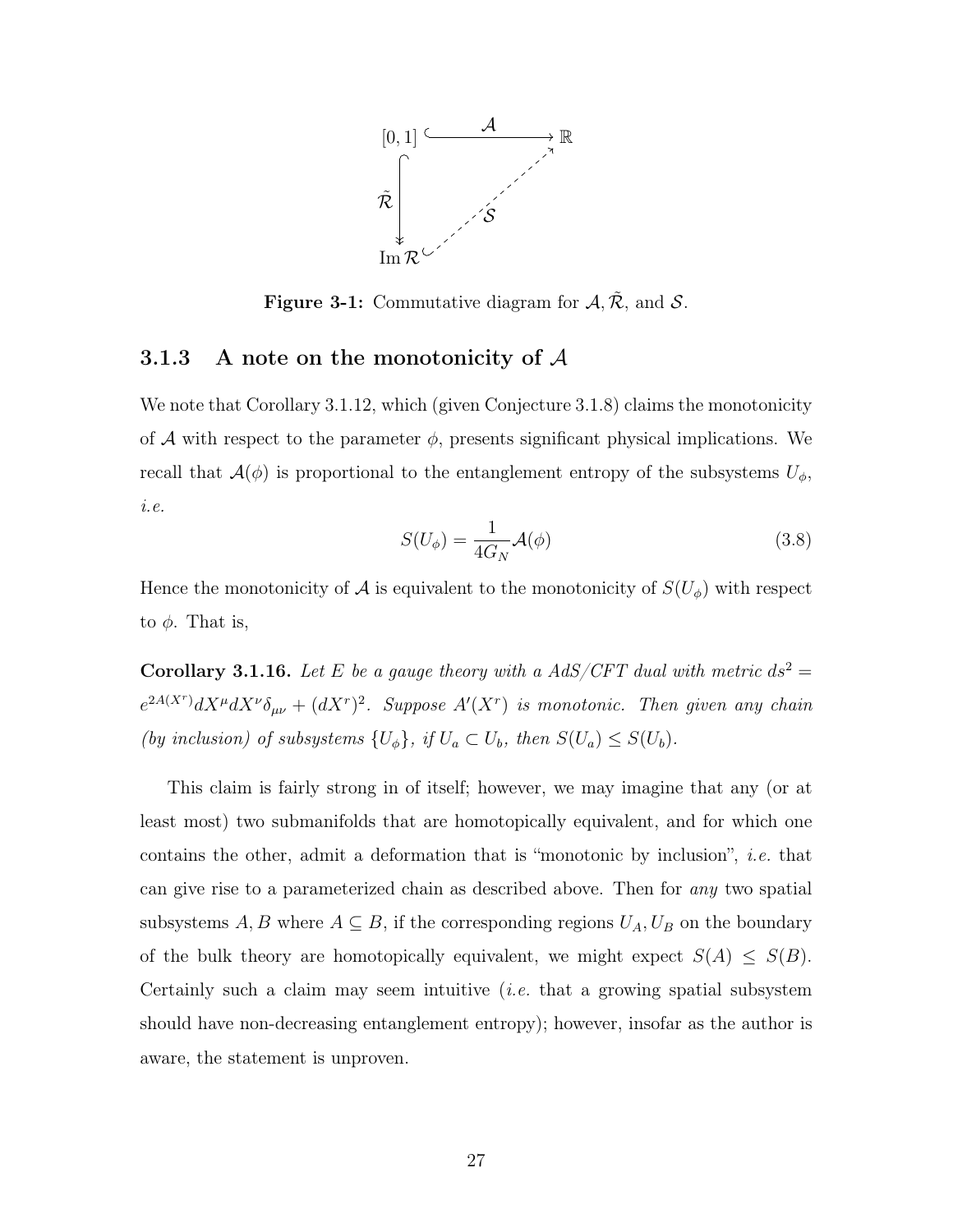### <span id="page-28-0"></span>3.2 Locally minimal surfaces in AdS-like space

We note that globally minimal surfaces must also be *locally minimal*, *i.e.* they must must minimize area for small variations with respect to some parameterization. Hence, we turn our attention to locally minimal surfaces, and examine an ansatz for locally minimal surfaces extending from spherical regions on the "brane" (this is the submanifold  $E$  of constant  $X^r$ , isometric to Euclidean space), with the eventual goal of demonstrating that the conjectures in Section [3.1](#page-19-0) hold in this special case.

Let  $g_{\mu\nu}$  be the background metric of a *n*-dimensional Poincaré invariant space, such that  $ds^2 = g_{\mu\nu} dX^{\mu} dX^{\nu} = e^{2A(r)} dX^{\rho} dX^{\sigma} \eta_{\rho\sigma} + dr^2$  where  $\eta_{\rho\sigma}$  is the  $(n-1)$ dimensional Minkowski metric with signature  $(-, +, +, \ldots)$ . Define  $h_{ab}$  to be the induced metric of a codimension-1 hypersurface  $\Sigma$  parameterized by  $X_{\mu} = X_{\mu}(\xi^a)$ , where  $\xi^a$  are coordinates on the surface. Then

$$
h_{ab}d\xi^a d\xi^b = ds^2 = g_{\mu\nu}dX^{\mu}dX^{\nu} = g_{\mu\nu}\partial_a X^{\mu}\partial_b X^{\nu}d\xi^a d\xi^b,
$$
\n(3.9)

hence,

$$
h_{ab} = g_{\mu\nu}\partial_a X^\mu \partial_b X^\nu = e^{2A(r)} \partial_a X^\rho \partial_b X^\sigma \eta_{\rho\sigma} + \partial_a r \partial_b r. \tag{3.10}
$$

We can calculate the area of  $\Sigma$  as follows:

<span id="page-28-1"></span>
$$
\text{area}(\Sigma) = \int d\xi^{n-1} \sqrt{h} \tag{3.11}
$$

where  $h = \det h_{ab}$ . If  $\Sigma$  is locally minimal in area, then [\(3.11\)](#page-28-1) is extremized for small variations  $\delta X^{\mu}$ , *i.e.*  $\delta(\text{area}(\Sigma)) = 0$  with respect to  $\delta X^{\mu}$ . We note that

$$
\frac{\partial}{\partial h_{ab}}h = hh^{ab} \tag{3.12}
$$

hence  $\delta\sqrt{h} = \frac{1}{2}$  $\sqrt{h}h^{ab}\delta h_{ab}$ . We calculate:

$$
\delta h_{ab} = \delta(g_{\mu\nu}(r)\partial_a X^\mu \partial_b X^\nu) = \partial_\nu g_{\rho\sigma} \partial_a X^\rho \partial_b X^\sigma \delta X^\nu + 2g_{\mu\nu} \partial_a X^\mu \delta(\partial_b X^\nu) \tag{3.13}
$$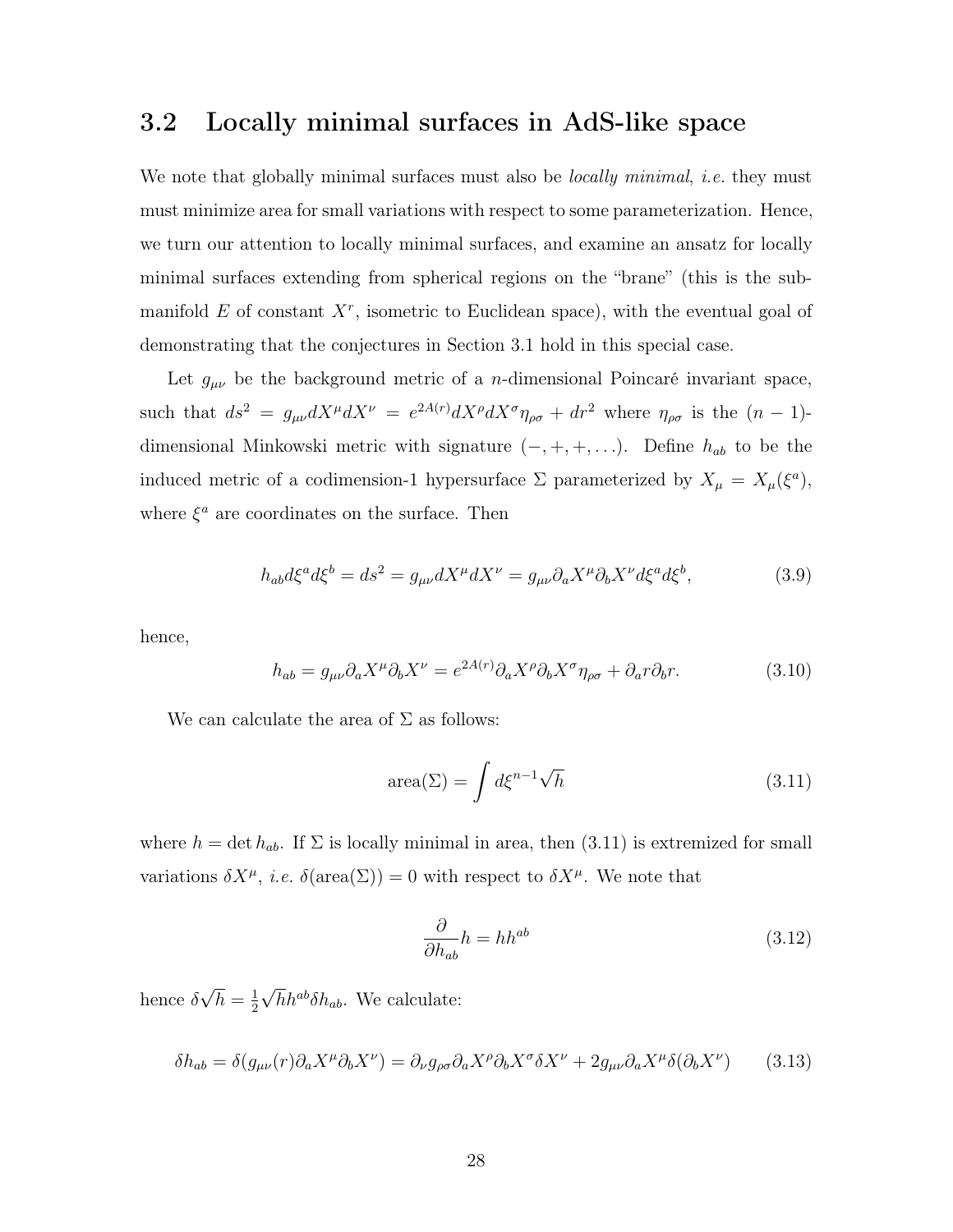Hence,

$$
\delta(\text{area}(\Sigma)) = \int d\xi^{n-1} \sqrt{h} h^{ab} \left[ \frac{1}{2} \partial_{\nu} g_{\rho \sigma} \partial_{a} X^{\rho} \partial_{b} X^{\sigma} \delta X^{\nu} + g_{\mu \nu} \partial_{a} X^{\mu} \delta (\partial_{b} X^{\nu}) \right] \tag{3.14}
$$

$$
= \int d\xi^{n-1} \left[ \frac{1}{2} \sqrt{h} h^{ab} \partial_{\nu} g_{\rho \sigma} \partial_a X^{\rho} \partial_b X^{\sigma} - \partial_b (\sqrt{h} h^{ab} g_{\mu \nu} \partial_a X^{\mu}) \right] \delta X^{\nu} \quad (3.15)
$$

giving the equation of motion

<span id="page-29-2"></span>
$$
\frac{1}{2}\sqrt{h}h^{ab}\partial_{\nu}g_{\rho\sigma}\partial_{a}X^{\rho}\partial_{b}X^{\sigma} - \partial_{b}(\sqrt{h}h^{ab}g_{\mu\nu}\partial_{a}X^{\mu}) = 0.
$$
\n(3.16)

### <span id="page-29-0"></span>3.2.1 An ansatz for a minimal surface

At this point, we choose a parameterization for the hypersurface  $X^{\mu}(\xi^a)$ . As a first case, we are interested in an  $(n-1)$ -ball region on the brane; the boundary of the region, an  $(n-2)$ -sphere, defines the boundary of the minimal surface on the brane. Given  $ds^2 = e^{2A(r)} dX^{\rho} dX^{\sigma} \eta_{\rho\sigma} + dr^2$ , every constant *r* slice is Minkowski, hence by symmetry of  $g_{\mu\nu}$  and of the boundary on the brane, we expect every constant *r* slice of the minimal surface to be bounded in a  $(n-2)$ -sphere.

For any *n*-sphere of radius *r* embedded in  $\mathbb{R}^{n+1}$ , the *typical* parameterization follows:

<span id="page-29-1"></span>
$$
x^{1} = r \cos \phi_{1}
$$
  
\n
$$
x^{2} = r \sin \phi_{1} \cos \phi_{2}
$$
  
\n
$$
\vdots
$$
  
\n
$$
x^{n} = r \sin \phi_{1} \dots \sin \phi_{n-1} \cos \phi_{n}
$$
  
\n
$$
x^{n+1} = r \sin \phi_{1} \dots \sin \phi_{n-1} \sin \phi_{n}
$$
  
\n(3.17)

where, by induction, we can easily show that

$$
x_i x^i = \sum_{i=1}^{n+1} (x^i)^2 = r^2,
$$
\n(3.18)

and that for any  $\mathbf{x} \in \mathbb{R}^{n+1}$  such that  $|\mathbf{x}| = r^2$ ,  $\mathbf{x}$  is in the image of the parameterization, *i.e.* [\(3.17\)](#page-29-1) is a valid parameterization of an *n*-sphere of radius *r*.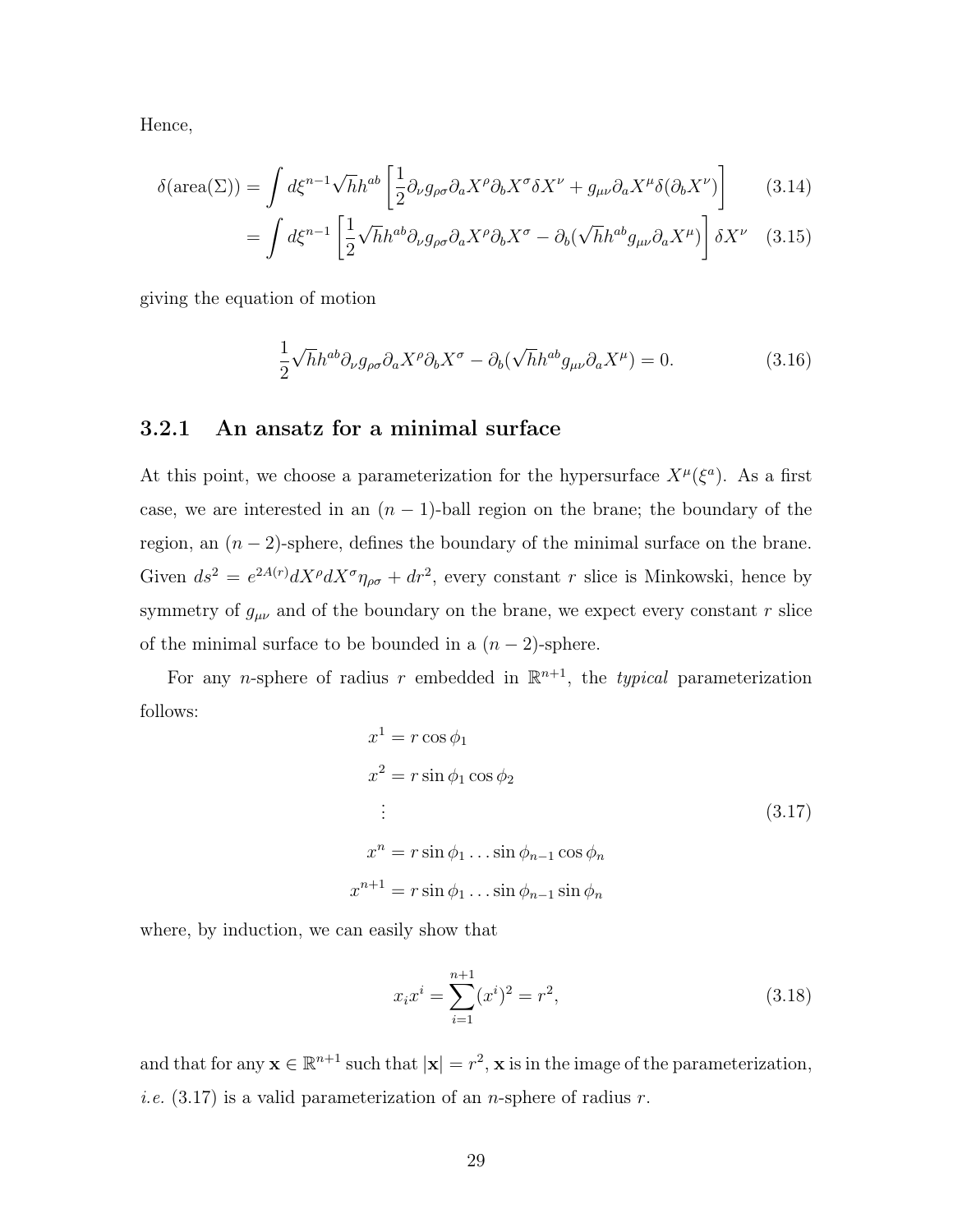We would like to consider *n*-spheres generally, hence we introduce a more useful parameterization  $\mathbf{x} : \mathbb{R}^{n-1} \to \mathbb{R}^n$  of the  $(n-1)$ -sphere in  $\mathbb{R}^n$ , which is roughly analagous to [\(3.17\)](#page-29-1), but appropriately permutes the parameters to allow a recursive definition.

### <span id="page-30-0"></span>3.2.2 Another parameterization of the  $(n-1)$ -sphere

We note that we define a  $(n-1)$ -sphere as the set of points equidistant (*e.g.* radius *r*) from the origin in  $\mathbb{R}^n$ . Let  $S_0 \subset \mathbb{R}^1$  be parameterized as  $x_{(0)}^1 = r\phi^0$ ,  $\phi^0 \in \{-1, 1\}$ , and note that  $\sum_{k=1}^{1} (x_{(0)}^k)^2 = (x_{(0)}^1)^2 = r^2(\phi^0)^2 = r^2$ , hence all points in *S*<sub>0</sub> are radius  $r$  from the origin. Moreover,  $S_0$  includes all points of radius  $r$  from the origin, since  $\sqrt{r^2} = \pm r \in \mathbb{R}$ . Hence  $S_0$  is a 0-sphere of radius *r*.

More generally, we may parameterize a  $(n-1)$ -sphere  $S_{n-1} \subset \mathbb{R}^n$  of radius r as follows:

<span id="page-30-1"></span>
$$
x^{n} = r \cos \phi^{n-1}
$$
  
\n
$$
x^{n-1} = \sin \phi^{n-1} \tilde{x}^{n-1}
$$
  
\n
$$
x^{n-2} = \sin \phi^{n-1} \tilde{x}^{n-2}
$$
  
\n
$$
\vdots \qquad \vdots
$$
  
\n
$$
x^{1} = \sin \phi^{n-1} \tilde{x}^{1}
$$
\n(3.19)

where  $x^l = x^l_{(n-1)}$  and  $\tilde{x}^k = x^k_{(n-2)}(\phi^1, \ldots, \phi^{n-2})$  is the *k*th coordinate of the  $(n-2)$ sphere of radius *r*. (We note that  $\phi^0$  only changes the sign of  $x^1$ ; the same may be achieved by changing the sign of  $\phi^1$ , hence  $\phi^0$  is redundant for  $n \geq 2$ .) Then  $\sum_{k=1}^{n-1} (\tilde{x}^k)^2 = r^2$ , hence

$$
\sum_{k=1}^{n} (x^{k})^{2} = r^{2} \cos^{2} \phi^{n-1} + \sin^{2} \phi^{n-1} = r^{2} (\cos^{2} \phi^{n-1} + \sin^{2} \phi^{n-1}) = r^{2}.
$$
 (3.20)

Conversely, if there exists some  $\mathbf{x} \in \mathbb{R}^n$  such that  $|\mathbf{x}| = \sum_{k=1}^n (x^k)^2 = r^2$ , then  $|x^n| \leq r$ . Suppose  $x^n = \pm r$ : then  $x^k = 0$ ,  $k \neq n$ , hence  $x^n = \pm r = r \cos \phi^{n-1}$ and  $x^k = \sin \phi^{n-1} |\tilde{x}^k|$  where  $\phi^{n-1} = 0, \pi$ . Assume  $|x^n| < r$ . Then we choose  $\phi^{n-1}$ such that  $x^n = r \cos \phi^{n-1}$ , and choose  $\tilde{x}^k$  such that  $x^k = \sin \phi^{n-1} \tilde{x}^k$  for  $k \neq n$  (we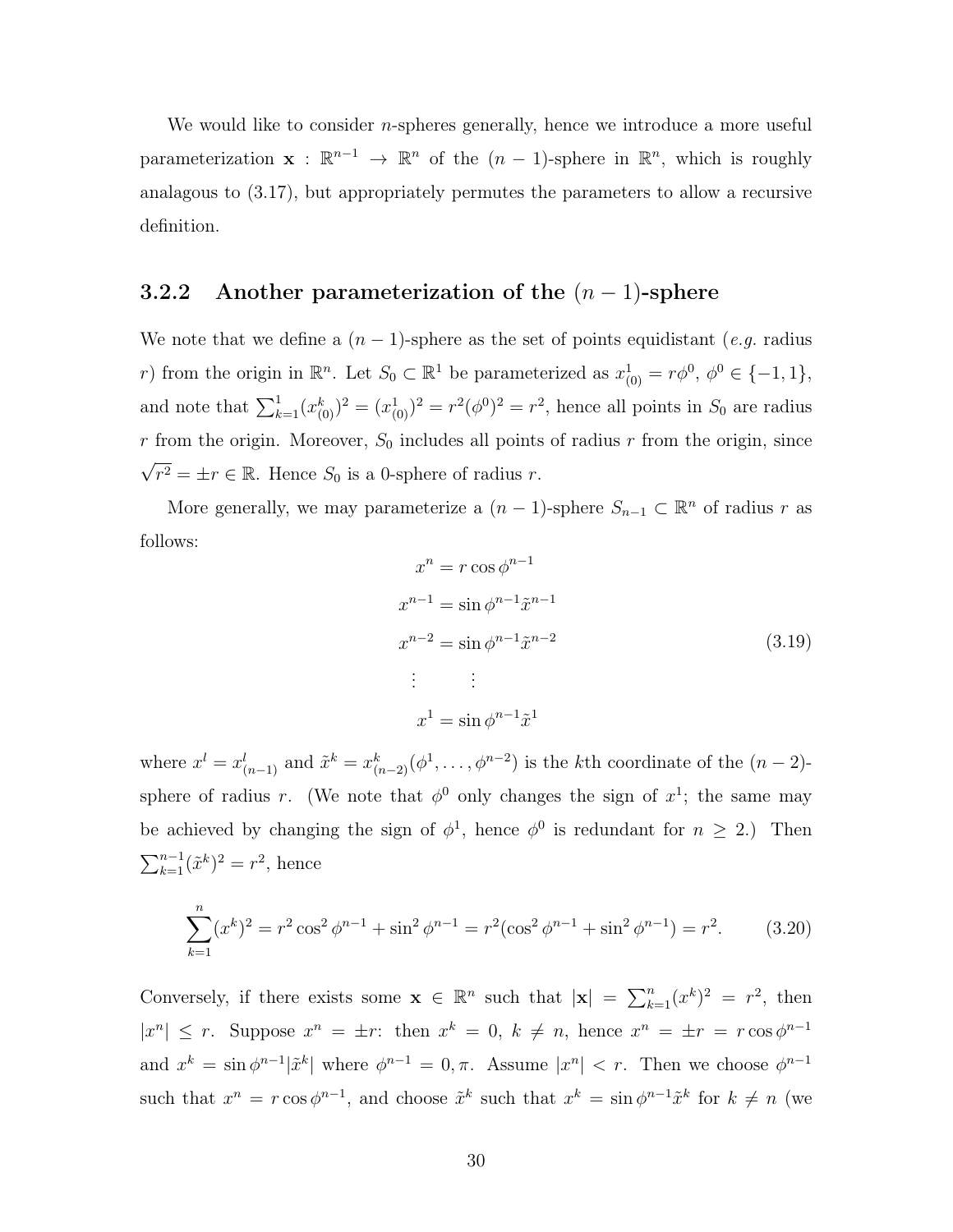note that  $\phi^{n-1} \neq 0, \pi$ , hence  $\sin \phi^{n-1} \neq 0$ . Then  $r^2 = \sum_{k=1}^n (x^k)^2 = r^2 \cos^2 \phi^{n-1} +$  $\sin^2 \phi^{n-1} \sum_{k=1}^{n-1} (\tilde{x}^k)^2$ , hence

$$
r^{2} = r^{2}(\cos^{2}\phi^{n-1} + \sin^{2}\phi^{n-1}) + \sin^{2}\phi^{n-1}\left(\sum_{k=1}^{n-1}(\tilde{x}^{k})^{2} - r^{2}\right)
$$
(3.21)

$$
r^{2} = r^{2} + \sin^{2} \phi^{n-1} \left( \sum_{k=1}^{n-1} (\tilde{x}^{k})^{2} - r^{2} \right)
$$
 (3.22)

$$
0 = \sin^2 \phi^{n-1} \left( \sum_{k=1}^{n-1} (\tilde{x}^k)^2 - r^2 \right)
$$
 (3.23)

But  $\sin^2 \phi^{n-1} \neq 0$ , hence  $\sum_{k=1}^{n-1} (\tilde{x}^k)^2 = r^2$  and  $\tilde{x}^k$  are coordinates of the  $(n-2)$ -sphere of radius *r*. Hence [\(3.19\)](#page-30-1) is a valid parameterization of the  $(n-1)$ -sphere.

### <span id="page-31-0"></span>3.2.3 Determining the induced metric *hab*

We propose an ansatz for a minimal surface  $\Sigma_n$  in  $d = n + 2$  Poincaré invariant space, where each slice at constant  $X^0$ ,  $X^r$  is a  $(n-1)$ -sphere of radius  $R = e^{A(\xi^r)}s(\xi^r)$ ,  $\xi^r = X^r$ , for some function  $s(\xi^r)$ . For  $d = 1 + 2$ , each slice of contains a 0-sphere, hence define a surface  $\Sigma_0$  such that:

$$
X^{0} = t_{0}
$$
  
\n
$$
X^{r} = \xi^{r}
$$
  
\n
$$
X^{1} = s(\xi^{r})\xi^{0}
$$
\n(3.24)

where  $\xi^0 \in \{-1, 1\}$  (we note that  $X^1 X_1 = e^{2A(\xi^r)} s(\xi^r)^2 = R^2$ ).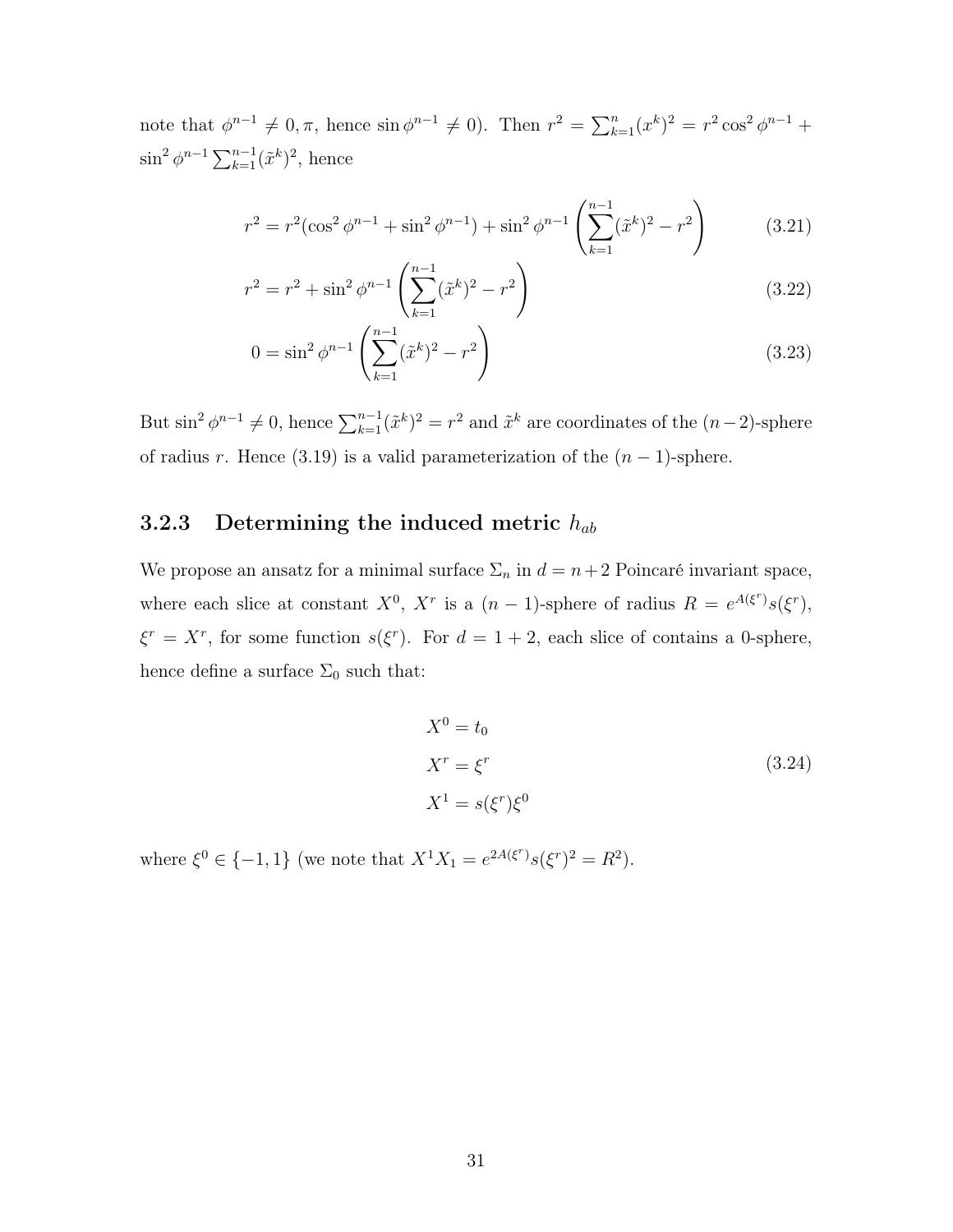More generally, define  $\Sigma_n$  (embedded in  $d = n + 2$  dimensions) recursively as follows:

<span id="page-32-1"></span>
$$
X^{0} = t_{0}
$$
  
\n
$$
X^{r} = \xi^{r}
$$
  
\n
$$
X^{n} = s(\xi^{r}) \cos \xi^{n-1}
$$
  
\n
$$
X^{n-1} = \sin \xi^{n-1} \tilde{X}^{n-1}
$$
  
\n
$$
\vdots \qquad \vdots
$$
  
\n
$$
X^{1} = \sin \xi^{n-1} \tilde{X}^{1}
$$
  
\n(3.25)

where  $\tilde{X}^k = \tilde{X}^k(\xi^1,\ldots,\xi^{n-2},\xi^r)$  is the *k*th coordinate of the surface  $\Sigma_{n-1}$  (in  $d =$  $(n-1) + 2$  dimensions, comprised of  $(n-2)$ -spheres of radius  $R = e^{A(\xi^r)}s(\xi^r)$ , and  $\tilde{X}^r = X^r = \xi^r$  and  $\tilde{X}^0 = X^0 = t_0$ . Let  $\tilde{h}_{ab}$  be the induced metric of  $\Sigma_{n-1}$  and  $\tilde{g}_{\mu\nu}$ the background metric in  $d = (n - 1) + 2$ , *i.e.* 

<span id="page-32-0"></span>
$$
\tilde{h}_{ab} = \tilde{g}_{\mu\nu} \partial_a \tilde{X}^\mu \partial_b \tilde{X}^\nu = \sum_{\mu=1}^{n-1} e^{2A(\xi^r)} \partial_a \tilde{X}^\mu \partial_b \tilde{X}^\mu + \delta_a^r \delta_b^r \tag{3.26}
$$

We seek  $h_{ab}$ , the induced metric of  $\Sigma_n$ , in terms of  $\tilde{h}_{ab}$ . We observe:

$$
h_{ab} = g_{\mu\nu} \partial_a X^\mu \partial_b X^\nu \tag{3.27}
$$

$$
=\sum_{\mu=1}^{n} e^{2A} \partial_a X^{\mu} \partial_b X^{\mu} + \delta_a^r \delta_b^r
$$
\n(3.28)

$$
= \sum_{\mu=1}^{n-1} e^{2A} \partial_a (\sin \xi^{n-1} \tilde{X}^\mu) \partial_b (\sin \xi^{n-1} \tilde{X}^\mu)
$$
  
+ 
$$
e^{2A} \partial_a [s(\xi^r) \cos \xi^{n-1}] \partial_b [s(\xi^r) \cos \xi^{n-1}] + \delta_a^r \delta_b^r
$$
(3.29)

We note that  $a = r, n - 1$  or  $a < n - 1$ ; similarly for *b*. We consider all cases. Comparing to [\(3.26\)](#page-32-0), if  $a, b \neq n-1$  and  $a, b \neq r$ , then

$$
h_{ab} = \sin^2(\xi^{n-1})\tilde{h}_{ab} \tag{3.30}
$$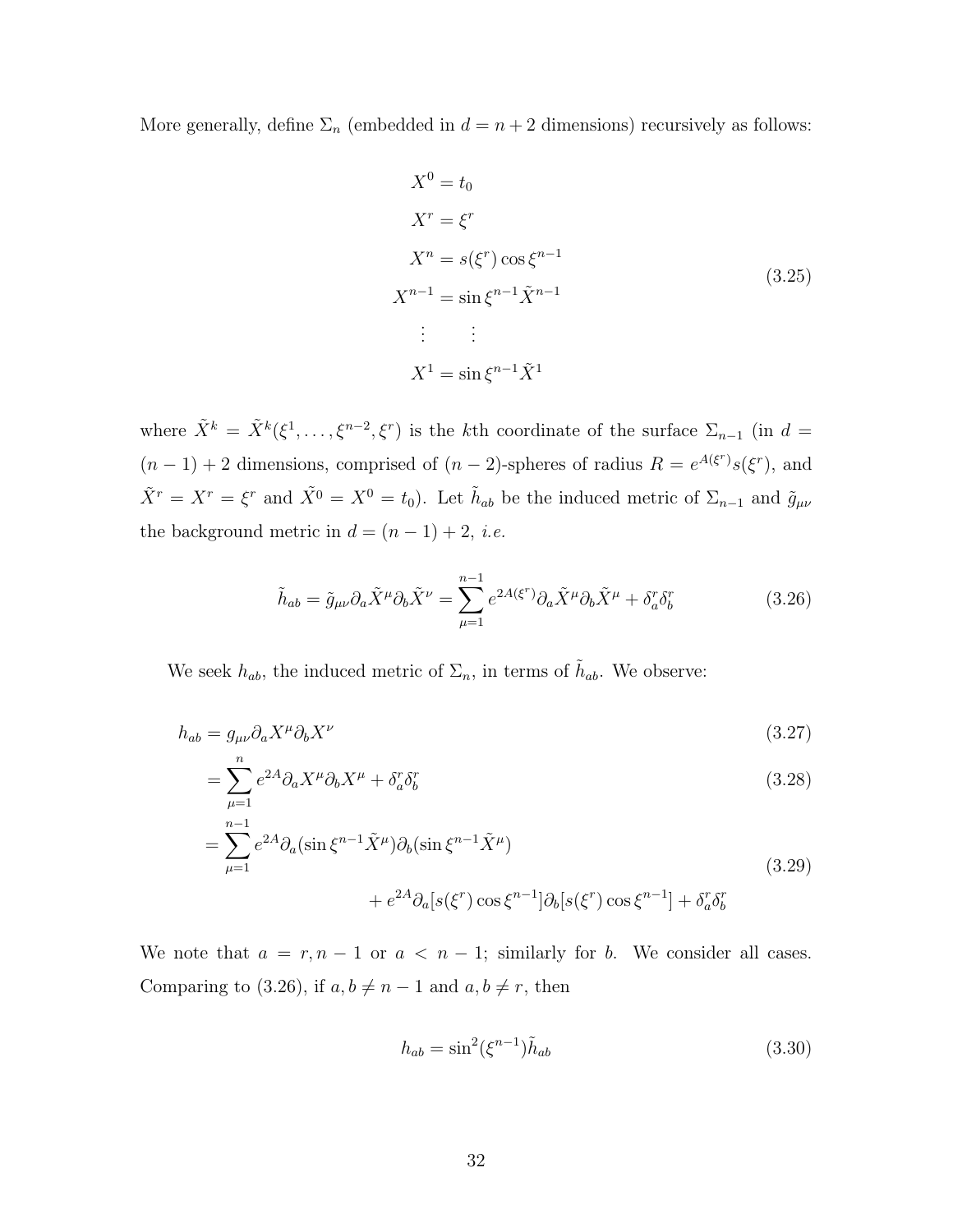Similarly, if  $a = r$  and  $b \neq r, n - 1$ , then

$$
h_{rb} = \sin^2(\xi^{n-1})\tilde{h}_{rb} + 0 = \sin^2(\xi^{n-1})\tilde{h}_{rb}
$$
\n(3.31)

Let instead  $a, b = r$ . Then we have

$$
h_{rr} = \sin^2(\xi^{n-1})(\tilde{h}_{rr} - 1) + 1 + \cos^2(\xi^{n-1})e^{2A}(s'(\xi^r))^2
$$
 (3.32)

Let  $a, b = n - 1$ . Then:

$$
h_{n-1,n-1} = \cos^2(\xi^{n-1})e^{2A} \sum_{\mu=1}^{n-1} (\tilde{X}^{\mu})^2 + \sin^2(\xi^{n-1})e^{2A} s(\xi^r)^2 \tag{3.33}
$$

$$
= \cos^{2}(\xi^{n-1})e^{2A}s(\xi^{r})^{2} + \sin^{2}(\xi^{n-1})e^{2A}s(\xi^{r})^{2}
$$
\n(3.34)

$$
=e^{2A}s(\xi^r)^2\tag{3.35}
$$

Let  $a = n - 1, b \neq n - 1$ . Then:

$$
h_{n-1,b} = \cos(\xi^{n-1})\sin(\xi^{n-1})e^{2A} \sum_{\mu=1}^{n-1} \tilde{X}^{\mu}\partial_{b}\tilde{X}^{\mu}
$$
\n
$$
-e^{2A}s(\xi^{r})\sin(\xi^{n-1})\partial_{b}[s(\xi^{r})\cos(\xi^{n-1})]
$$
\n
$$
= \frac{1}{2}\cos(\xi^{n-1})\sin(\xi^{n-1})e^{2A} \sum_{\mu=1}^{n-1} \partial_{b}(\tilde{X}^{\mu})^{2}
$$
\n
$$
-e^{2A}s(\xi^{r})\sin(\xi^{n-1})\partial_{b}[s(\xi^{r})\cos(\xi^{n-1})]
$$
\n
$$
= \frac{1}{2}\cos(\xi^{n-1})\sin(\xi^{n-1})e^{2A}\partial_{b}s(\xi^{r})^{2}
$$
\n
$$
-e^{2A}s(\xi^{r})\sin(\xi^{n-1})\partial_{b}[s(\xi^{r})\cos(\xi^{n-1})]
$$
\n
$$
= \cos(\xi^{n-1})\sin(\xi^{n-1})e^{2A}s(\xi^{r})\partial_{b}s(\xi^{r})
$$
\n(3.39)

 $-e^{2A} s(\xi^r) \sin(\xi^{n-1}) \partial_b[s(\xi^r) \cos(\xi^{n-1})]$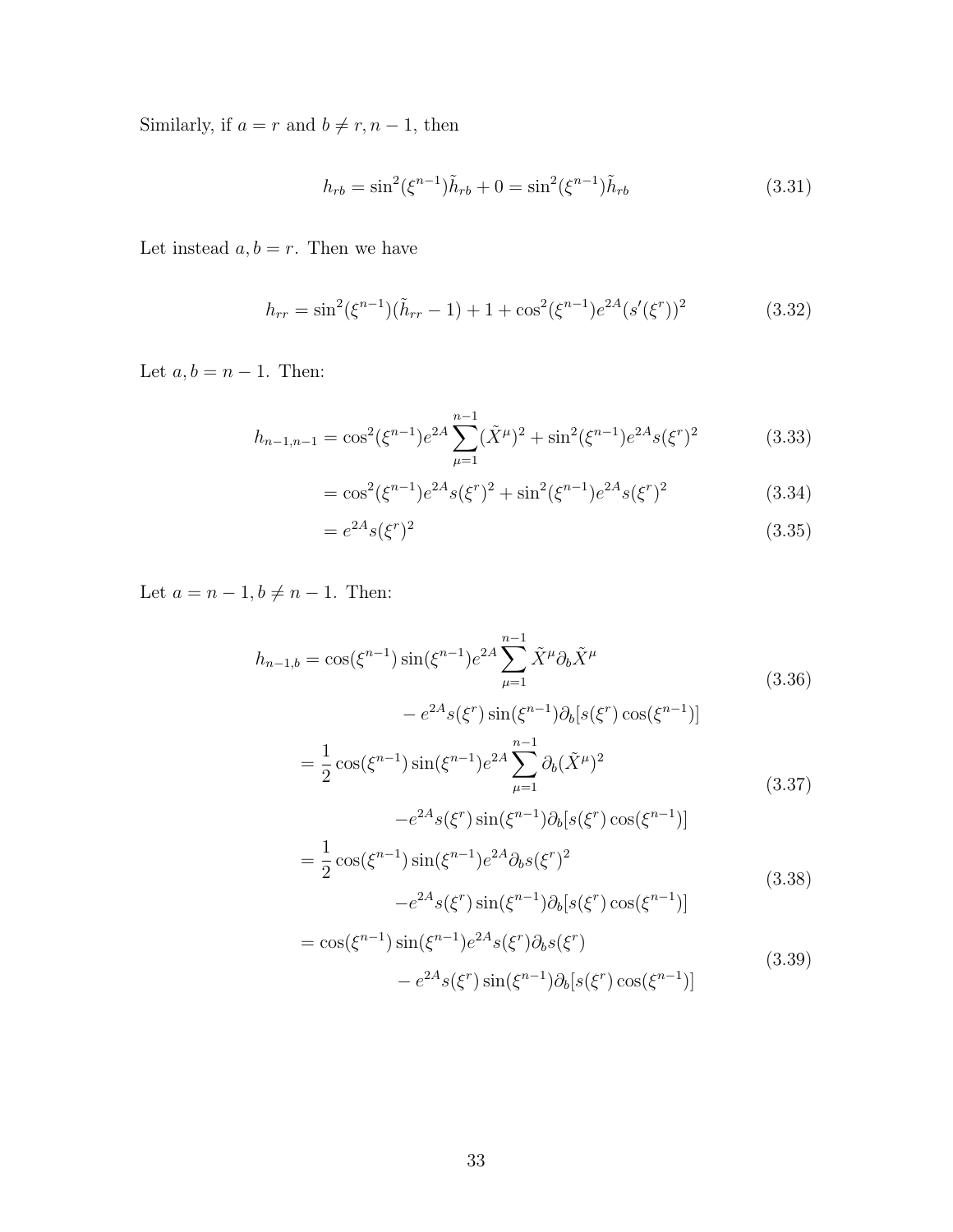Hence, if  $b = r$ , then

$$
h_{n-1,r} = \cos(\xi^{n-1})\sin(\xi^{n-1})e^{2A}s(\xi^r)s'(\xi^r) - e^{2A}s(\xi^r)\sin(\xi^{n-1})s'(\xi^r)\cos(\xi^{n-1}) = 0
$$
\n(3.40)

Similarly, if  $b < n - 1$ , then

$$
h_{n-1,b} = 0 - 0 = 0 \tag{3.41}
$$

We note that *hab* is symmetric. From the above, we can write:

$$
h_{ab} = \begin{pmatrix} h_{rr} & 0 & \sin^2(\xi^{n-1})\tilde{h}_{rb} & \cdots \\ u & e^{2A}s(\xi^r)^2 & 0 & \cdots \\ u & u & \sin^2(\xi^{n-1})\tilde{h}_{ab} & \cdots \\ \vdots & \vdots & \vdots & \ddots \end{pmatrix}
$$
 (3.42)

#### Determining *hab* explicitly

Let  $h_{ab}^{(n)}$  be the induced metric of the surface  $\Sigma_n$ , as defined above. By induction on *n*, we show the following:

<span id="page-34-0"></span>**Claim 3.2.1.** Let  $h_{ab}^{(n)}$  be the induced metric of the surface  $\Sigma_n$ . Then  $h_{ab}^{(n)}$  is diagonal, *and the following holds:*

(a) 
$$
h_{rr} = e^{2A} s'(\xi^r)^2 + 1
$$

(b) 
$$
h_{aa} = e^{2A} s(\xi^r)^2 \prod_{k=1}^{n-1-a} \sin^2(\xi^{n-k})
$$
 for  $a \neq r$ .

First consider  $h_{ab}^{(1)}$ , the induced metric of  $\Sigma_1$ . We have

$$
h_{ab}^{(1)} = h_{rr}^{(1)} = g_{\mu\nu}\partial_r X^\mu \partial_r X^\nu = e^{2A} s'(\xi^r)^2 (\xi^0)^2 + 1 = e^{2A} s'(\xi^r)^2 + 1 \tag{3.43}
$$

Note that  $h_{ab}^{(1)}$  is  $1 \times 1$ , hence diagonal; (a), (b) above are satisfied, the latter trivially since there does not exist an index  $a \neq r$ . Assume Claim [3.2.1](#page-34-0) holds for  $h_{ab}^{(n)}$ ; consider  $h_{ab} := h_{ab}^{(n+1)}$ , and let  $\tilde{h}_{ab} := h_{ab}^{(n)}$ . We note that off-diagonal elements  $h_{cd}$ ,  $c \neq d$ , are either zero or products of  $\tilde{h}_{cd}$ , *i.e.*  $h_{cd} = 0$ ,  $\sin^2(\xi^{n-1})\tilde{h}_{cd}$ . But if  $c \neq d$ , then  $\tilde{h}_{cd} = 0$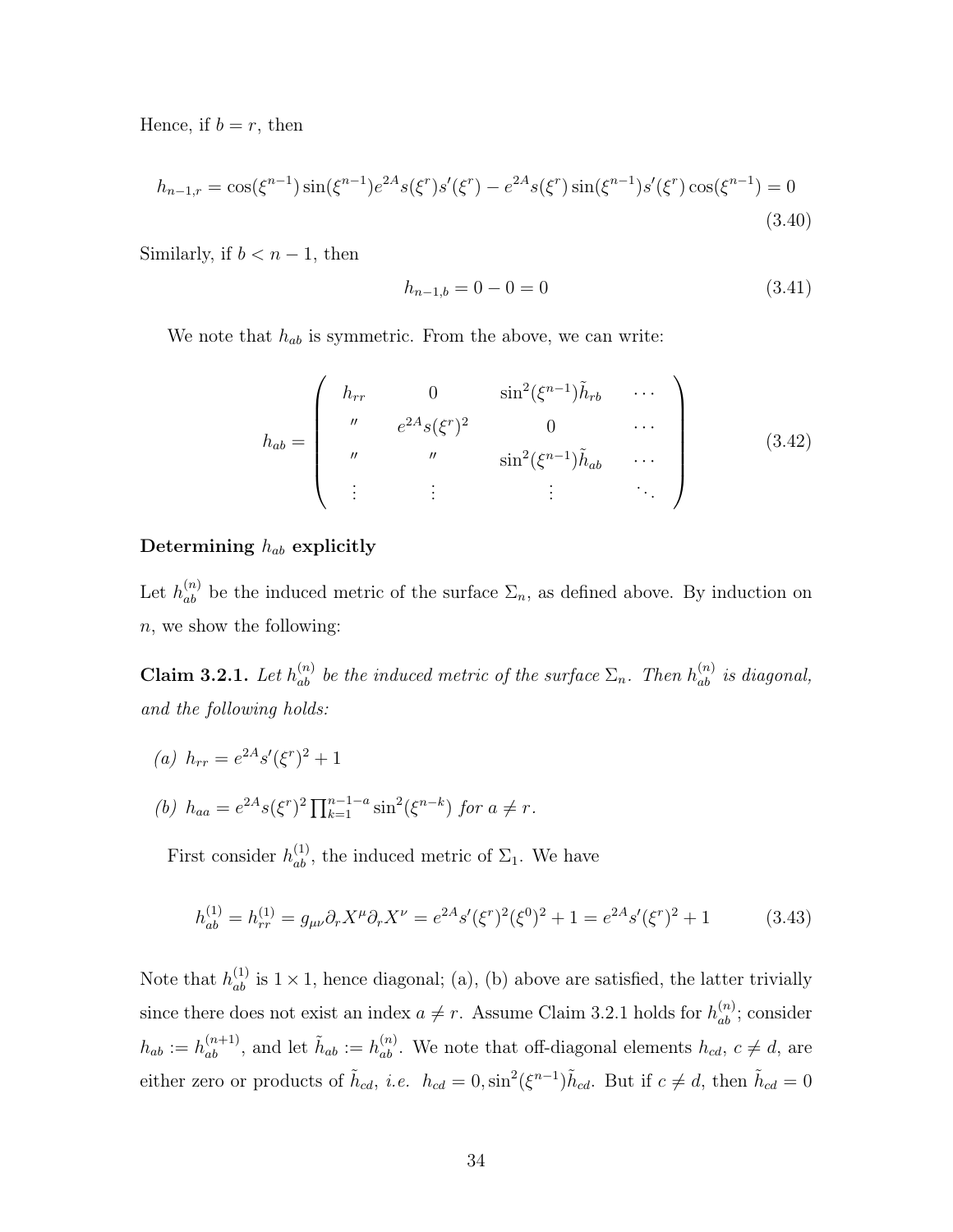since  $h_{ab}$  is diagonal. Hence  $h_{cd} = 0$ :  $h_{ab}$  is diagonal. Moreover,

$$
h_{rr} = \sin^2(\xi^{n-1})(\tilde{h}_{rr} - 1) + 1 + \cos^2(\xi^{n-1})e^{2A}(s'(\xi^r))^2
$$
\n(3.44)

$$
= \sin^2(\xi^{n-1})(e^{2A}(s'(\xi^r))^2 + 1 - 1) + 1 + \cos^2(\xi^{n-1})e^{2A}(s'(\xi^r))^2 \tag{3.45}
$$

$$
= \sin^2(\xi^{n-1})e^{2A}(s'(\xi^r))^2 + \cos^2(\xi^{n-1})e^{2A}(s'(\xi^r))^2 + 1
$$
\n(3.46)

$$
=e^{2A}(s'(\xi^r))^2+1
$$
\n(3.47)

Finally,  $h_{nn} = e^{2A} s(\xi^r)^2 = e^{2A} s(\xi^r)^2 \prod_{k=1}^{(n+1)-1-n} \sin^2(\xi^{n-k})$  and for  $a < n$ ,

$$
h_{aa} = \sin^2(\xi^n)\tilde{h}_{aa} = \sin^2(\xi^n)e^{2A}s(\xi^r)^2\prod_{k=1}^{n-1-a}\sin^2(\xi^{n-k})
$$
 (3.48)

$$
= e^{2A} s(\xi^r)^2 \prod_{k=1}^{(n+1)-1-a} \sin^2(\xi^{n+1-k})
$$
 (3.49)

Claim [3.2.1](#page-34-0) is proven by induction.

From the above, we write:

<span id="page-35-1"></span>
$$
h_{ab} = \begin{pmatrix} e^{2A}s'(\xi^r)^2 + 1 & & & & \\ & e^{2A}s(\xi^r)^2 & & & \\ & & \sin^2(\xi^{n-1})e^{2A}s(\xi^r)^2 & \\ & & & \sin^2(\xi^{n-1})\sin^2(\xi^{n-2})e^{2A}s(\xi^r)^2 & \\ & & & & \ddots \\ & & & & & (3.50)
$$

with off-diagonal elements 0.

### <span id="page-35-0"></span>3.2.4 Constraining the ansatz

Given our spherical ansatz  $\Sigma_n$ , parameterized in [\(3.25\)](#page-32-1), and its induced metric  $h_{ab}$  in [\(3.50\)](#page-35-1), we may attempt to solve our equation of motion for locally minimal surfaces [\(3.16\)](#page-29-2)

$$
\frac{1}{2}\sqrt{h}h^{ab}\partial_{\nu}g_{\rho\sigma}\partial_{a}X^{\rho}\partial_{b}X^{\sigma}-\partial_{b}(\sqrt{h}h^{ab}g_{\mu\nu}\partial_{a}X^{\mu})=0
$$

 $\Box$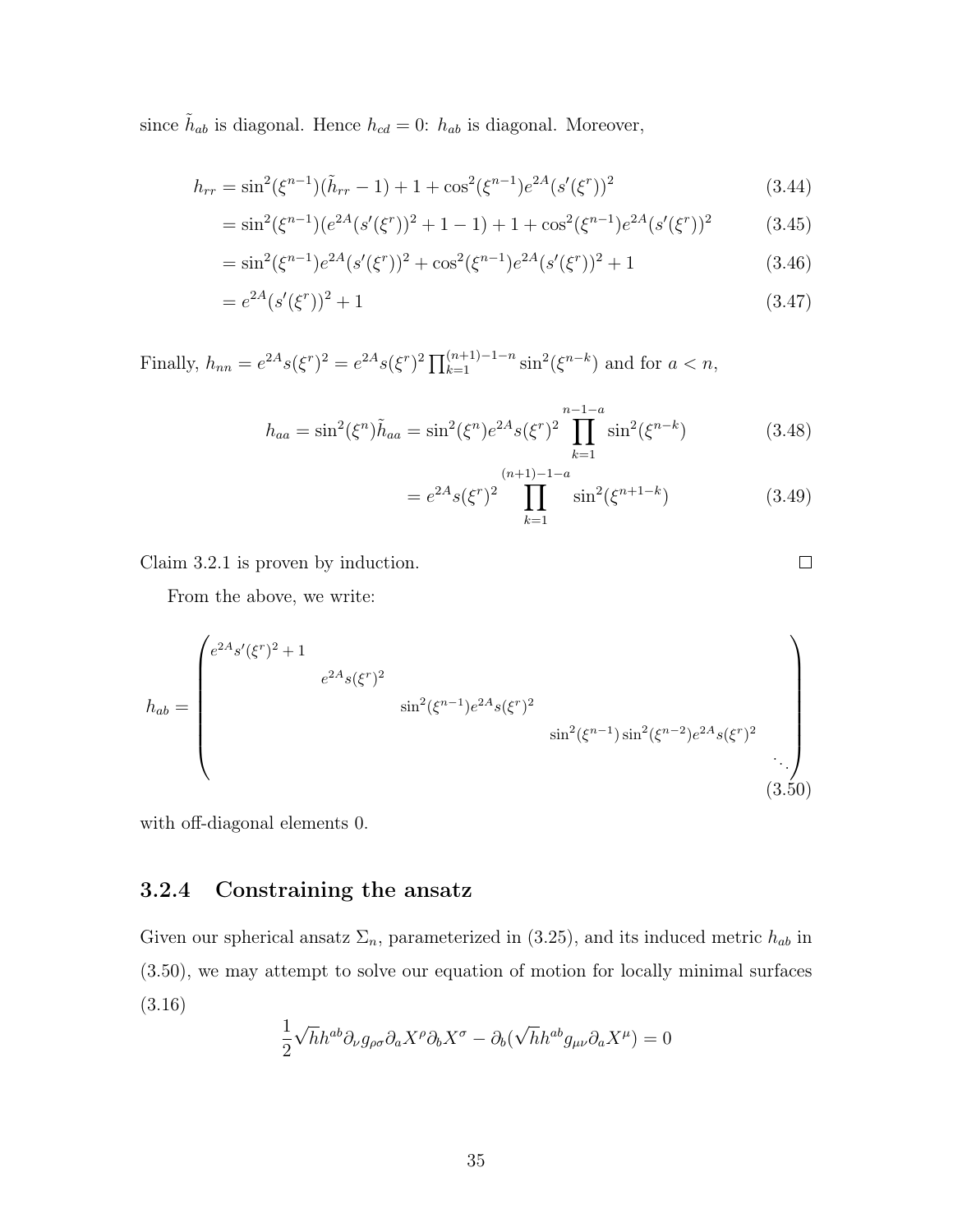in terms of the function  $s(\xi^r)$ . First we note generally the following:

$$
\partial_{\gamma} h_{ab} = \partial_{\gamma} (h_{ab}) \tag{3.51}
$$

$$
= \partial_{\gamma} \left( \sum_{\rho=1}^{n-1} e^{2A(\xi^r)} \partial_a X^{\rho} \partial_b X^{\rho} + \delta_a^r \delta_b^r \right) \tag{3.52}
$$

$$
=2A'(\xi^r)\delta_\gamma^r\sum_{\rho=1}^{n-1}e^{2A(\xi^r)}\partial_aX^\rho\partial_bX^\rho\tag{3.53}
$$

$$
=2A'(\xi^r)(h_{ab}-\delta^r_a\delta^r_b)\delta^r_\gamma\tag{3.54}
$$

and

$$
\frac{\partial}{\partial(\partial_k X^{\gamma})} h_{ab} = \frac{\partial}{\partial(\partial_k X^{\gamma})} \left( g_{\rho\sigma} \partial_a X^{\rho} \partial_b X^{\sigma} \right) \tag{3.55}
$$

$$
=2g_{\rho\sigma}\partial_a X^\rho \delta_b^k \delta_\gamma^\sigma\tag{3.56}
$$

We consider the first term, and note that  $\partial_{\nu}(\partial_{a}X^{\mu})=0$ , hence:

$$
\partial_{\nu}(g_{\rho\sigma})\partial_{a}X^{\rho}\partial_{b}X^{\sigma} = \partial_{\nu}(g_{\rho\sigma}\partial_{a}X^{\rho}\partial_{b}X^{\sigma}) = \partial_{\nu}h_{ab} = 2A'(\xi^{r})(h_{ab} - \delta_{a}^{r}\delta_{b}^{r})\delta_{\nu}^{r}
$$
(3.57)

and we have

$$
\frac{1}{2}\sqrt{h}h^{ab}\partial_{\nu}g_{\rho\sigma}\partial_{a}X^{\rho}\partial_{b}X^{\sigma} = A'(\xi^{r})\sqrt{h}h^{ab}(h_{ab} - \delta_{a}^{r}\delta_{b}^{r})\delta_{\nu}^{r} = A'(\xi^{r})\sqrt{h}(n - h^{rr})\delta_{\nu}^{r}
$$
(3.58)

It remains to calculate the second term of our equation of motion [\(3.16\)](#page-29-2), and simplify in terms of  $s(\xi^r)$ ; these calculations shall be left as a future project.

As a final note, in the second term, *h* and  $h^{ab}$  may be thought as functions of  $h_{ab}$ . Hence, we may expand  $\partial_b h$  and  $\partial_b h^{ab}$  in terms of  $\partial_b h_{ab}$ , which we compute below. Note that  $h_{ab} = h_{ab}(g_{\mu\nu}(X^{\rho}), \partial_a X^{\sigma}) = h_{ab}(X^{\rho}, \partial_a X^{\sigma})$ . Hence,

$$
\partial_b h_{cd} = \partial_\gamma h_{cd} \partial_b X^\gamma + \frac{\partial}{\partial (\partial_k X^\gamma)} h_{cd} \partial_b \partial_k X^\gamma \tag{3.59}
$$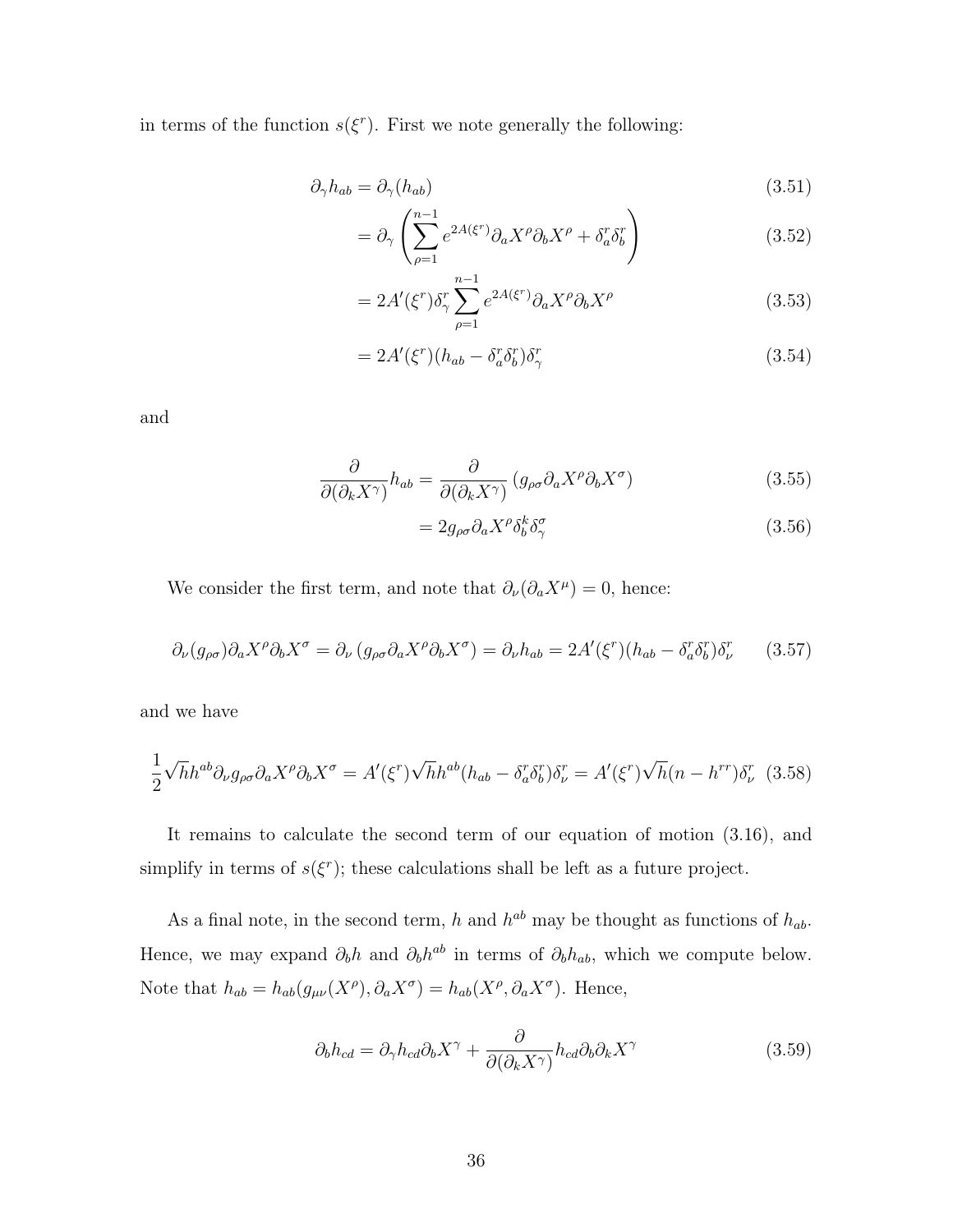But we have

$$
\partial_{\gamma} h_{cd} \partial_b X^{\gamma} = 2A'(\xi^r)(h_{cd} - \delta^r_c \delta^r_d) \delta^r_{\gamma} \partial_b X^{\gamma}
$$
\n(3.60)

$$
=2A'(\xi^r)(h_{cd}-\delta^r_c\delta^r_d)\partial_b X^r\tag{3.61}
$$

$$
=2A'(\xi^r)(h_{cd}-\delta^r_c\delta^r_d)\delta^r_b\tag{3.62}
$$

and

$$
\frac{\partial}{\partial(\partial_k X^\gamma)} h_{cd} \partial_b \partial_k X^\gamma = 2g_{\rho\sigma} \partial_c X^\rho \delta_d^k \delta_\gamma^\sigma \partial_b \partial_k X^\gamma \tag{3.63}
$$

$$
=2g_{\rho\sigma}\partial_cX^{\rho}\partial_b\partial_dX^{\sigma}
$$
\n(3.64)

$$
=2\sum_{\rho=1}^{n-1}e^{2A(\xi^r)}\partial_cX^\rho\partial_b\partial_dX^\rho+2\delta_a^r\partial_b\delta_d^r\qquad(3.65)
$$

$$
=2\sum_{\rho=1}^{n-1}e^{2A(\xi^r)}\partial_cX^\rho\partial_b\partial_dX^\rho\tag{3.66}
$$

hence

$$
\partial_b h_{cd} = 2A'(\xi^r)(h_{cd} - \delta^r_c \delta^r_d)\delta^r_b + 2\sum_{\rho=1}^{n-1} e^{2A(\xi^r)} \partial_c X^\rho \partial_b \partial_d X^\rho \tag{3.67}
$$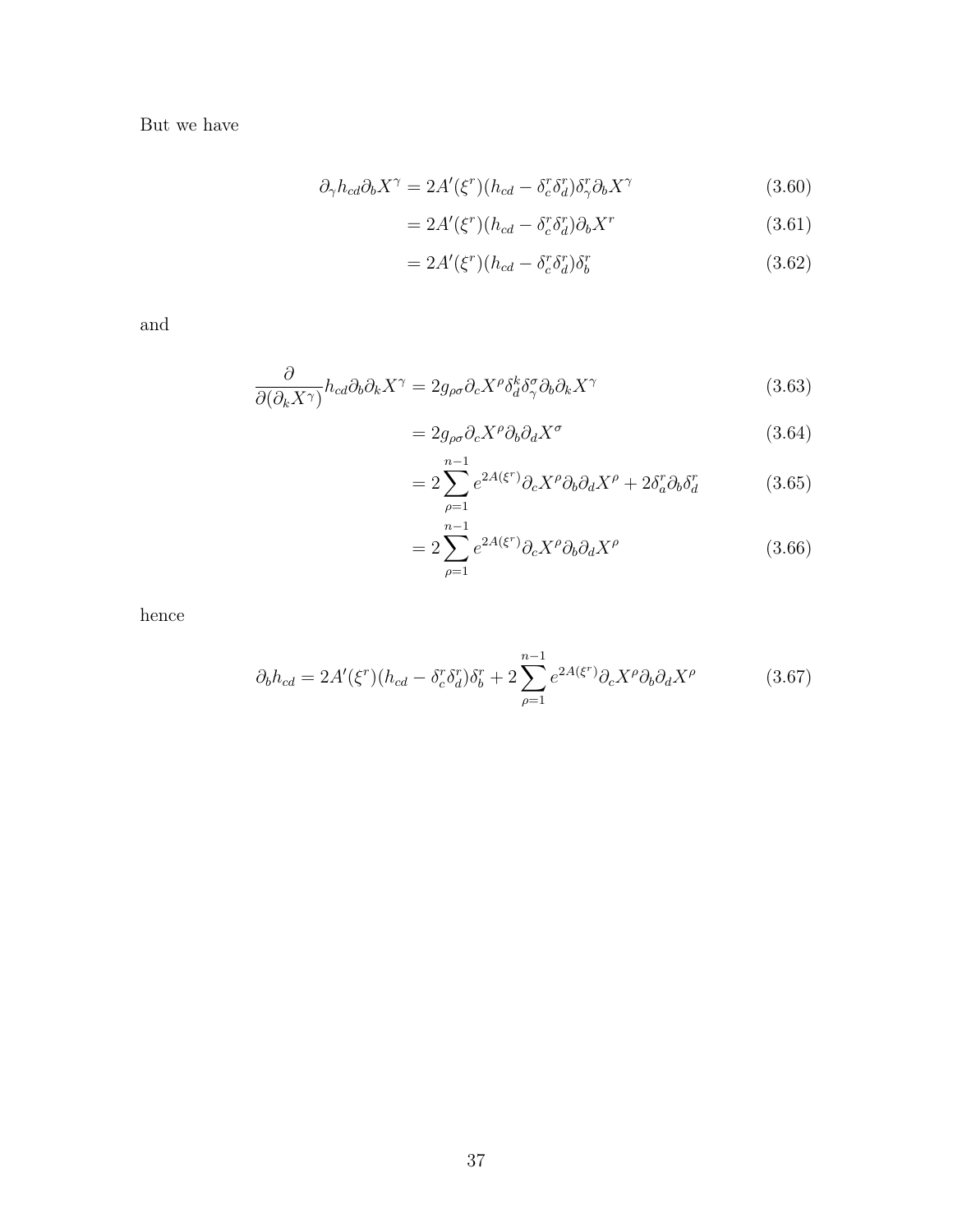# <span id="page-38-0"></span>Chapter 4

# Conclusion

Through the perspective of gauge-gravity duality, we have considered several properties of quantum fields, roughly grouped by their monotonicty with respect to some parametrization or transformation. We first studied the existence of a Second Law of Thermodynamics in the context of "holographic heat engines," which were constructed from an extension of black hole thermodynamics that includes a prescription for pressure as a function of the cosmological constant of the bulk space. Given an appropriate First Law, we could demonstrate that entropy and temperature were equations of state (*i.e.* functions of pressure and volume); the Clausius Statement and the maximal efficiency of the Carnot engine, or equivalently the Second Law, followed directly from the above, as described in Chapter [2.](#page-14-0)

The remainder of our work concerned entanglement entropy in the Ryu-Takayanagi description, which conjectures an equality (up to constants) of the entanglement entropy of some spatial subsystem, and the area of the minimal surface incident on the corresponding region of the boundary of the bulk theory in the AdS/CFT picture. We conjectured that given a parameterized chain of spatial subsystems, the entanglement entropy of the subsystems is monotonic with respect to the extension of their respective minimal surfaces into the bulk. Since extension into the bulk is analogous to energy scale, our conjecture constitutes some notion of limited monotonicity over renormalization group flow for entanglement entropy. We term this notion a *S*-theorem, by analogy to the *c*-theorem, which conjectures the monotonicity of trace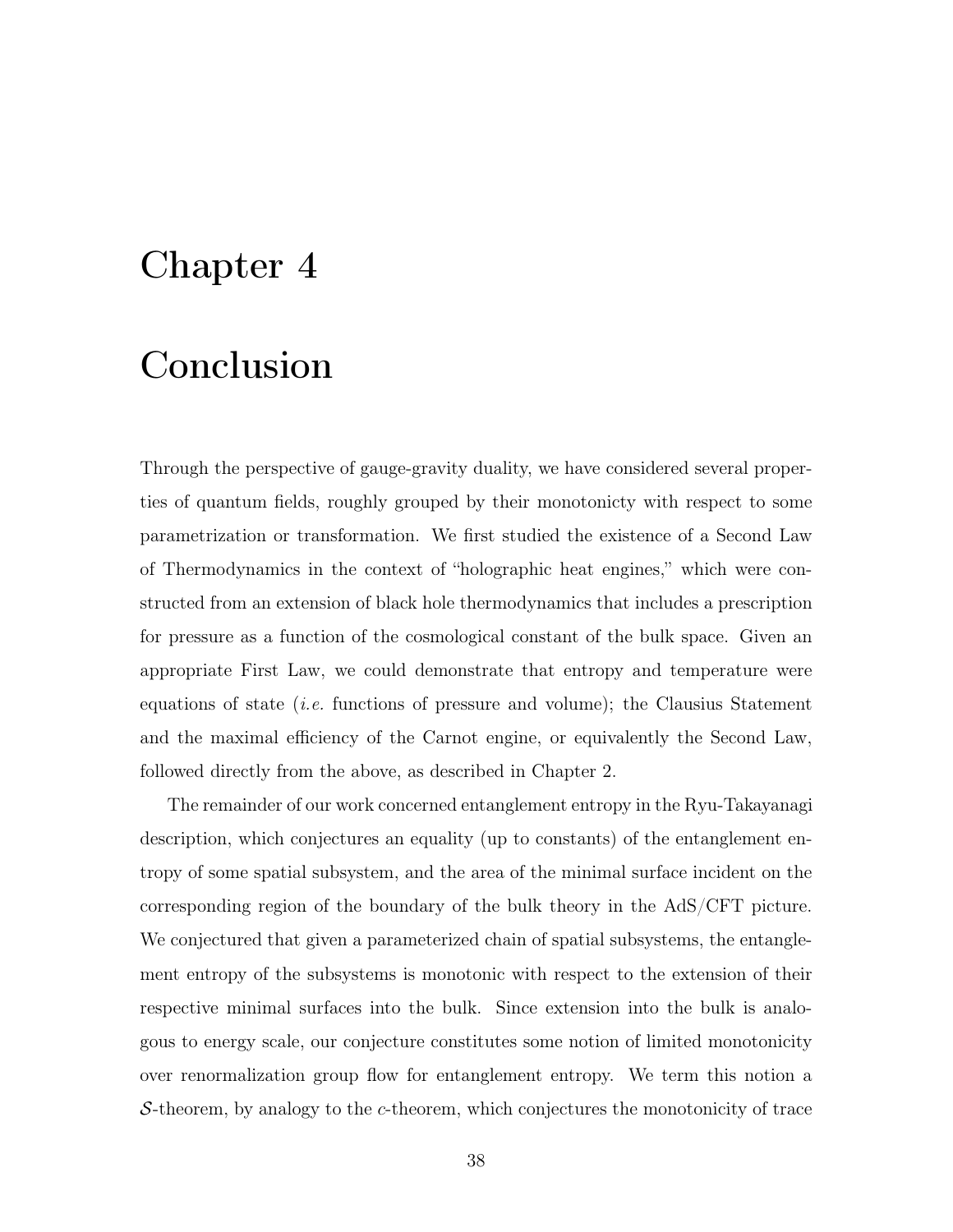anomaly coefficients with respect to renormalization. Interestingly, the monotonicity also implies that (for sufficiently nice spatial regions), spatial inclusion implies greater entanglement entropy.

Our efforts to demonstrate our conjecture outline a program toward a rigorous result, and include some useful intermediary steps toward that goal. Finally, we consider an ansatz for a family of spherical subsystems in *n*-dimensional quantum field theories, and attempt to describe equations of motion for locally minimal surfaces of this ansatz. Once completed, a concrete example of minimal surfaces over such a family of subsystems might lend intuition to the more general conjecture, or provide counterexamples to our claims. These results are described in Chapter [3.](#page-18-0)

### <span id="page-39-0"></span>4.1 Future work

Our investigation of entanglement entropy and a *S*-theorem has found many more questions than answers. In particular, there exist a number of conjectures and claims necessary for our argument supporting the existence and monotonicity (with respect to energy scale) of the function *S*. Several of these are possibly trivial, given a greater knowledge of relevant fields (*e.g.* Claim [3.1.4](#page-21-0) would benefit from knowledge of geometric measure theory); others are likely highly specific to the problem at hand. We reproduce these unresolved conjectures below:

Claim 3.1.4. *Let M be a compact, connected, oriented n-dimensional manifold. If f*<sub>0</sub>*, f*<sub>1</sub> *are embeddings of M in*  $\mathbb{R}^n$  *homotopic under*  $F : M \times [0, 1] \rightarrow \mathbb{R}^n$ *, then denote*  $f_{\phi} := F|_{\phi}$ *. Define the function*  $\sigma : [0,1] \to \mathbb{R}$  *such that* 

$$
\sigma : \phi \mapsto \text{area}(\text{Im}(f_{\phi})) \tag{3.3}
$$

*where*  $area(U)$  *denotes the Euclidean n*-area of the submanifold  $U \subseteq \mathbb{R}^n$ . Then  $\sigma$  is *continuous, and moreover, for any*  $\phi \in [0, 1]$  *and*  $\epsilon > 0$ *, there exists some neighborhood*  $of \phi$ *,*  $N \subseteq [0, 1]$ *, such that for any*  $a, b \in N$ *,* area $(\text{Im}(f_a) \ominus \text{Im}(f_b)) < \epsilon$ *.*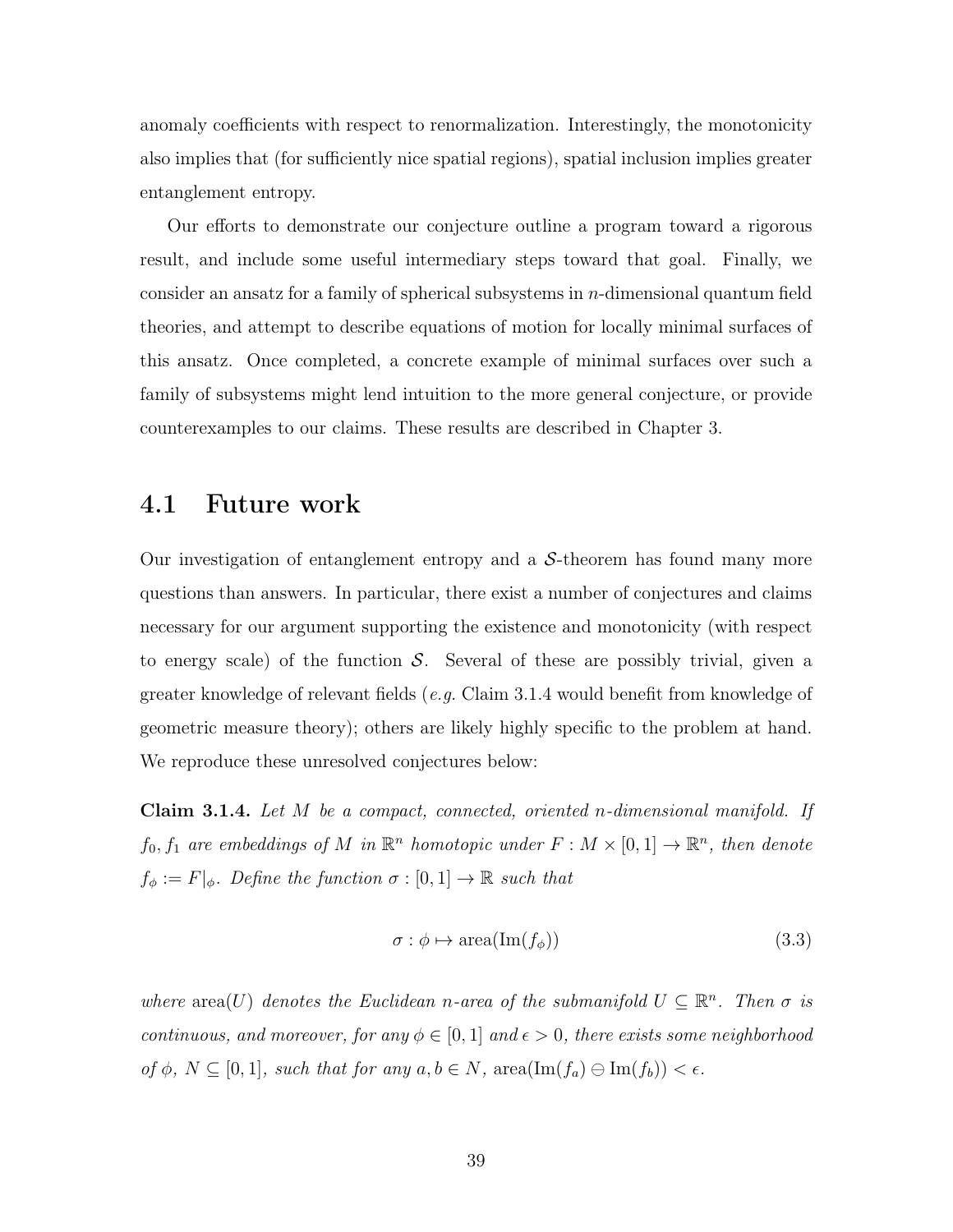Conjecture 3.1.8. *Let R be a compact n*+1*-dimensional Riemannian manifold with*  $metric$   $ds^2 = e^{2A(X^r)}dX^{\mu}dX^{\nu}\delta_{\mu\nu} + (dX^r)^2$ ; let *E be a constant*  $X^r$  *n*-dimensional submanifold  $E$ , which is isometric to  $\mathbb{R}^n$ , and  $U$  a compact, connected, oriented *ndimensional submanifold of*  $E$ *. Let*  $K \subset R$  *be any n-dimensional oriented submanifold* with  $\partial K \subset E$ . If  $A'(X^r)$  is monotonic, then for any minimal surface V incident on *U, if V is strictly enclosed by K, then*

 $area(V) < area(K)$ .

Claim 3.1.9. *Suppose*  $V_1, V_2 \subset R$  *are n*-dimensional manifolds with boundaries  $\partial V_1, \partial V_2 \subset E$  such that  $V_1 \sim V_2$ . Then if  $W_1 \subseteq V_1$  and  $W_2 \subseteq V_2$  such that  $W_1 \cup W_2$ *is an n-dimensional manifold and*  $\partial(W_1 \cup W_2) \subset E$ , then  $W_1 \cup W_2 \sim V_1 \sim V_2$ .

Conjecture 3.1.14.  $\mathcal{R} : [0,1] \to \mathbb{R}$  *is continuous.* 

**Conjecture 3.1.15.** Given  $A'(X^r)$  monotonic,  $\mathcal{R}$  is injective.

Resolving the above conjectures is the principle remaining work of the project. Further investigation of the spherical ansatz discussed in Section [3.2](#page-28-0) may help facilitate these ends. In particular, considering a lower dimensional case for the ansatz is likely computationally possible, even given only the results above; such an investigation may be fruitful for developing intuition in the more general cases.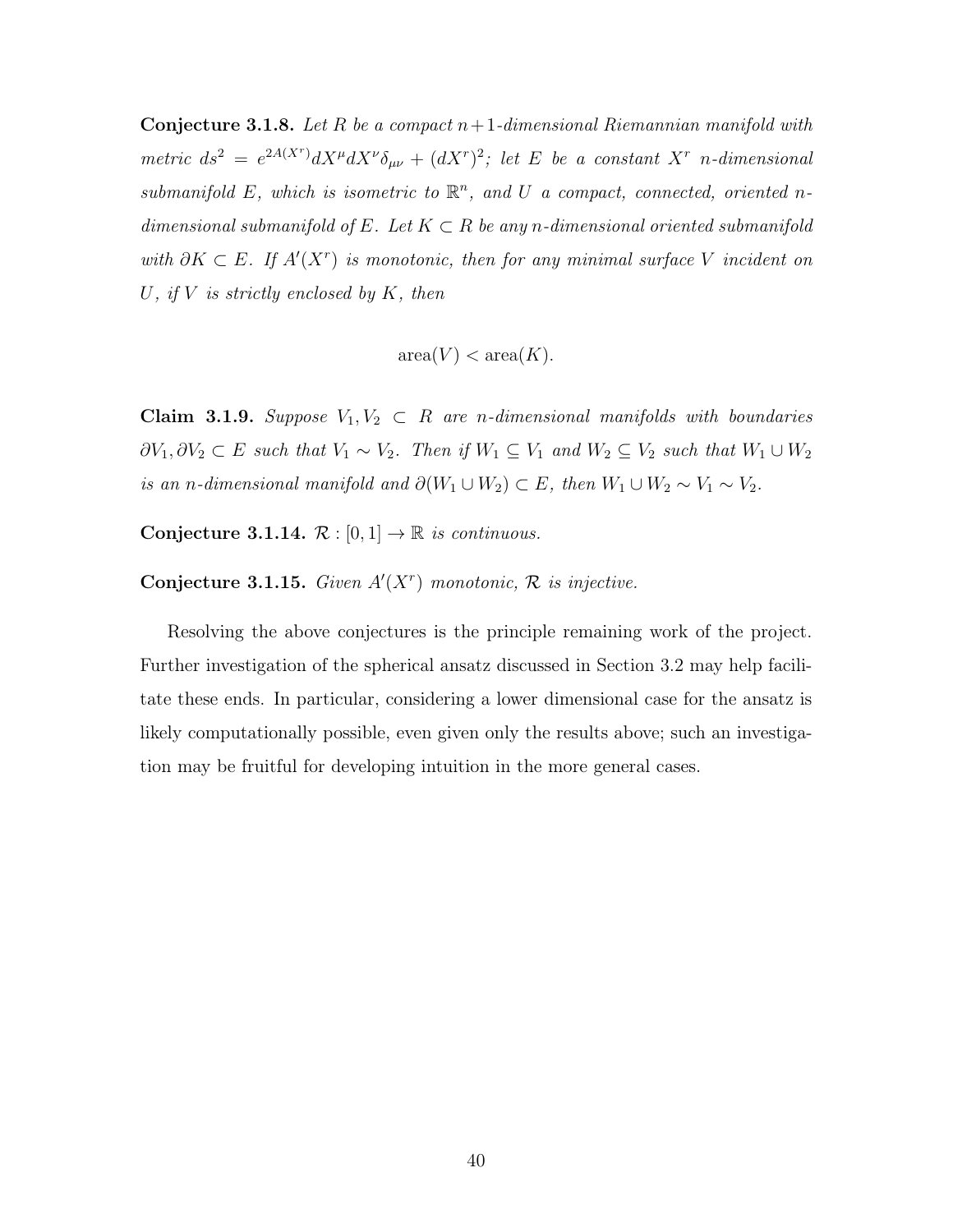# Bibliography

- <span id="page-41-0"></span>[1] J. M. Maldacena, "The Large N limit of superconformal field theories and supergravity", [Int. J. Theor. Phys.](http://dx.doi.org/10.1023/A:1026654312961) 38, 1113–1133 (1999).
- <span id="page-41-1"></span>[2] E. Witten, "Anti-de Sitter space and holography", Adv. Theor. Math. Phys. 2, 253–291 (1998).
- <span id="page-41-2"></span>[3] S. S. Gubser, I. R. Klebanov, and A. M. Polyakov, "Gauge theory correlators from noncritical string theory", Phys. Lett. B428[, 105–114 \(1998\).](http://dx.doi.org/10.1016/S0370-2693(98)00377-3)
- <span id="page-41-3"></span>[4] O. Aharony, S. S. Gubser, J. M. Maldacena, H. Ooguri, and Y. Oz, "Large N field theories, string theory and gravity", Phys. Rept. 323[, 183–386 \(2000\).](http://dx.doi.org/10.1016/S0370-1573(99)00083-6)
- <span id="page-41-4"></span>[5] J. Polchinski, "Dirichlet Branes and Ramond-Ramond charges", [Phys. Rev. Lett.](http://dx.doi.org/10.1103/PhysRevLett.75.4724) 75[, 4724–4727 \(1995\).](http://dx.doi.org/10.1103/PhysRevLett.75.4724)
- <span id="page-41-5"></span>[6] J. M. Bardeen, B. Carter, and S. W. Hawking, "The four laws of black hole mechanics", [Communications in Mathematical Physics](http://dx.doi.org/10.1007/BF01645742) 31, 161–170 (1973).
- <span id="page-41-6"></span>[7] D. Kastor, S. Ray, and J. Traschen, "Enthalpy and the Mechanics of AdS Black Holes", [Class. Quant. Grav.](http://dx.doi.org/10.1088/0264-9381/26/19/195011) 26, 195011 (2009).
- <span id="page-41-7"></span>[8] C. V. Johnson, "Holographic Heat Engines", [Class. Quant. Grav.](http://dx.doi.org/10.1088/0264-9381/31/20/205002) 31, 205002 [\(2014\).](http://dx.doi.org/10.1088/0264-9381/31/20/205002)
- <span id="page-41-8"></span>[9] S. Ryu, and T. Takayanagi, "Holographic derivation of entanglement entropy from AdS/CFT", [Phys. Rev. Lett.](http://dx.doi.org/10.1103/PhysRevLett.96.181602) 96, 181602 (2006).
- <span id="page-41-9"></span>[10] R. Callan, J.-Y. He, and M. Headrick, "Strong subadditivity and the covariant holographic entanglement entropy formula", JHEP 06[, 081 \(2012\).](http://dx.doi.org/10.1007/JHEP06(2012)081)